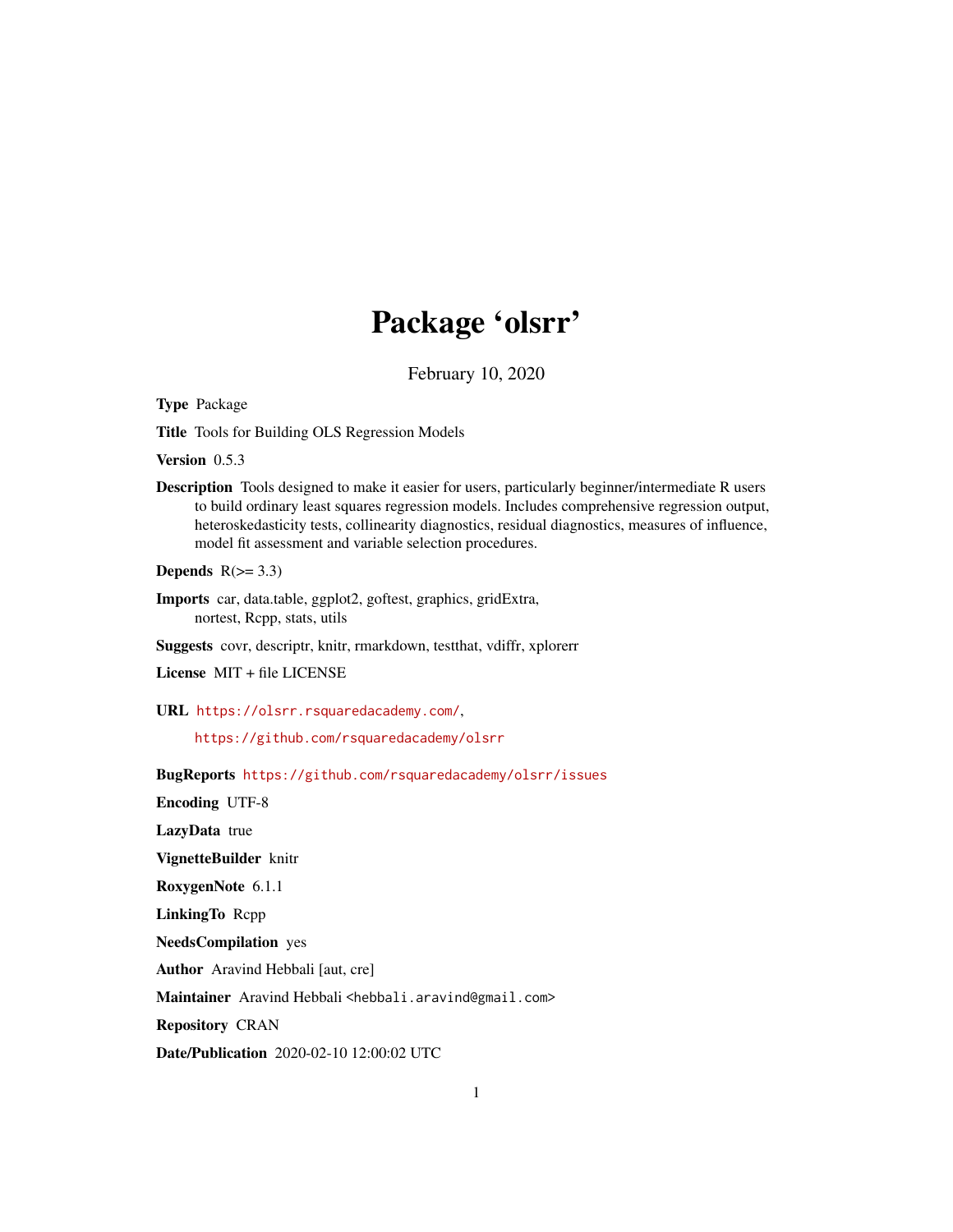# R topics documented:

|                                                          | 3              |
|----------------------------------------------------------|----------------|
|                                                          | $\overline{4}$ |
|                                                          | $\overline{4}$ |
|                                                          | $\overline{4}$ |
|                                                          | 5              |
|                                                          | 5              |
|                                                          | 6              |
|                                                          | 7              |
|                                                          | 9              |
|                                                          | 10             |
|                                                          | 11             |
|                                                          | 12             |
|                                                          | 13             |
|                                                          | 13             |
|                                                          | 14             |
|                                                          | 15             |
|                                                          | 16             |
|                                                          | -17            |
|                                                          | - 18           |
|                                                          | - 19           |
|                                                          | 20             |
|                                                          | 21             |
|                                                          |                |
|                                                          |                |
|                                                          | 24             |
|                                                          | 24             |
|                                                          | 25             |
|                                                          | 26             |
|                                                          | 27             |
|                                                          | 28             |
|                                                          |                |
|                                                          | 29             |
|                                                          | 30             |
|                                                          | 31             |
|                                                          | 31             |
|                                                          | - 32           |
| $ols_ plot_ resid_ statd_ fit_  \n \n \n \n \n \n \n \n$ | 33             |
|                                                          | 34             |
|                                                          | 35             |
|                                                          | 35             |
|                                                          | 36             |
|                                                          | 36             |
|                                                          | 37             |
|                                                          | 37             |
|                                                          | 38             |
|                                                          | 38             |
|                                                          |                |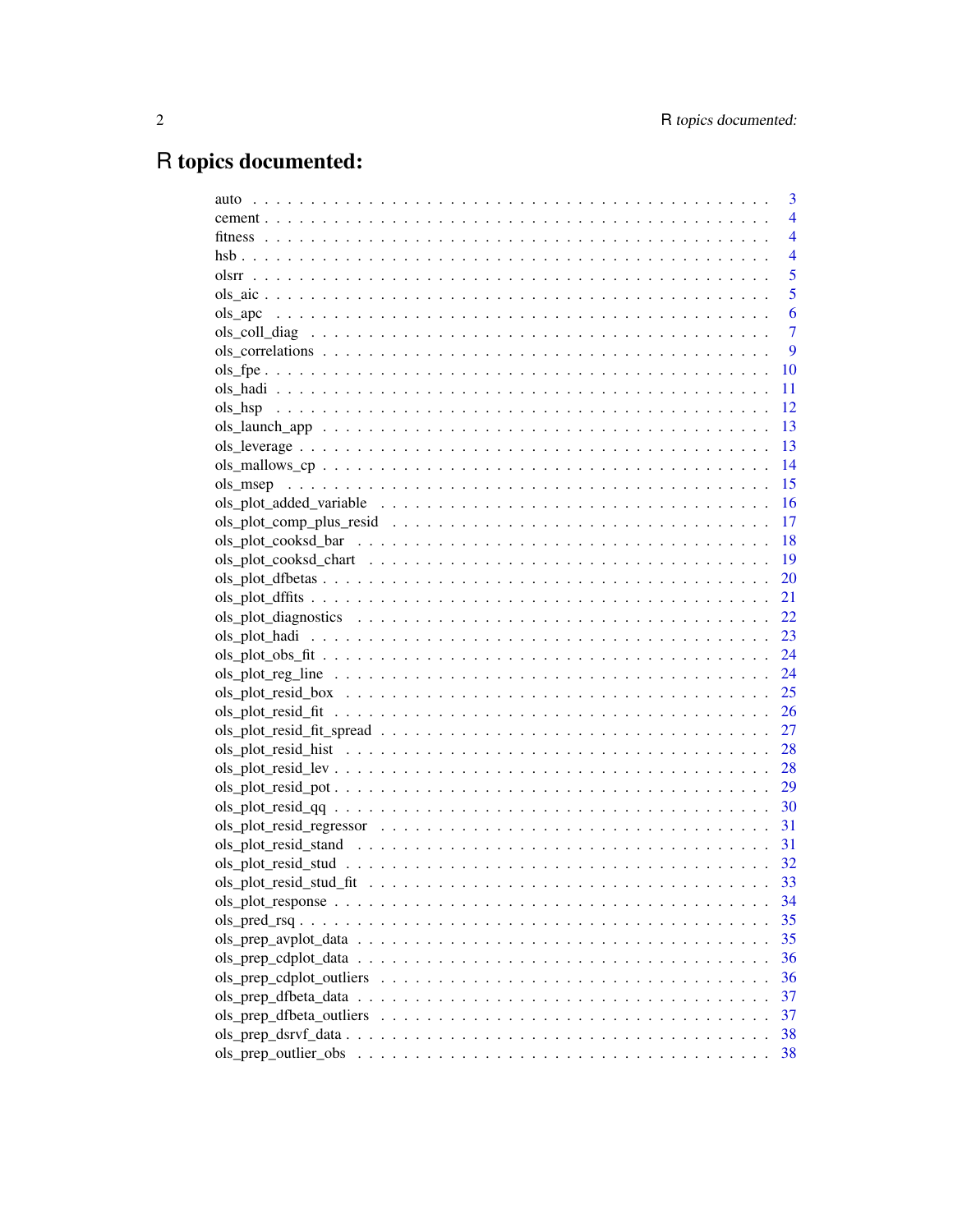<span id="page-2-0"></span>

|       |                                                                                                              | 48   |
|-------|--------------------------------------------------------------------------------------------------------------|------|
|       |                                                                                                              |      |
|       |                                                                                                              |      |
|       |                                                                                                              |      |
|       |                                                                                                              |      |
|       |                                                                                                              |      |
|       |                                                                                                              |      |
|       |                                                                                                              |      |
|       |                                                                                                              | -60  |
|       |                                                                                                              | -61  |
|       |                                                                                                              |      |
|       |                                                                                                              |      |
|       |                                                                                                              |      |
|       |                                                                                                              |      |
|       |                                                                                                              |      |
|       |                                                                                                              |      |
|       | $ols\_test\_score \dots \dots \dots \dots \dots \dots \dots \dots \dots \dots \dots \dots \dots \dots \dots$ | - 70 |
|       | rivers                                                                                                       |      |
|       |                                                                                                              |      |
|       |                                                                                                              |      |
|       |                                                                                                              |      |
| Index |                                                                                                              | 74   |

auto *Test Data Set*

## Description

Test Data Set

## Usage

auto

### Format

An object of class tbl\_df (inherits from tbl, data.frame) with 74 rows and 11 columns.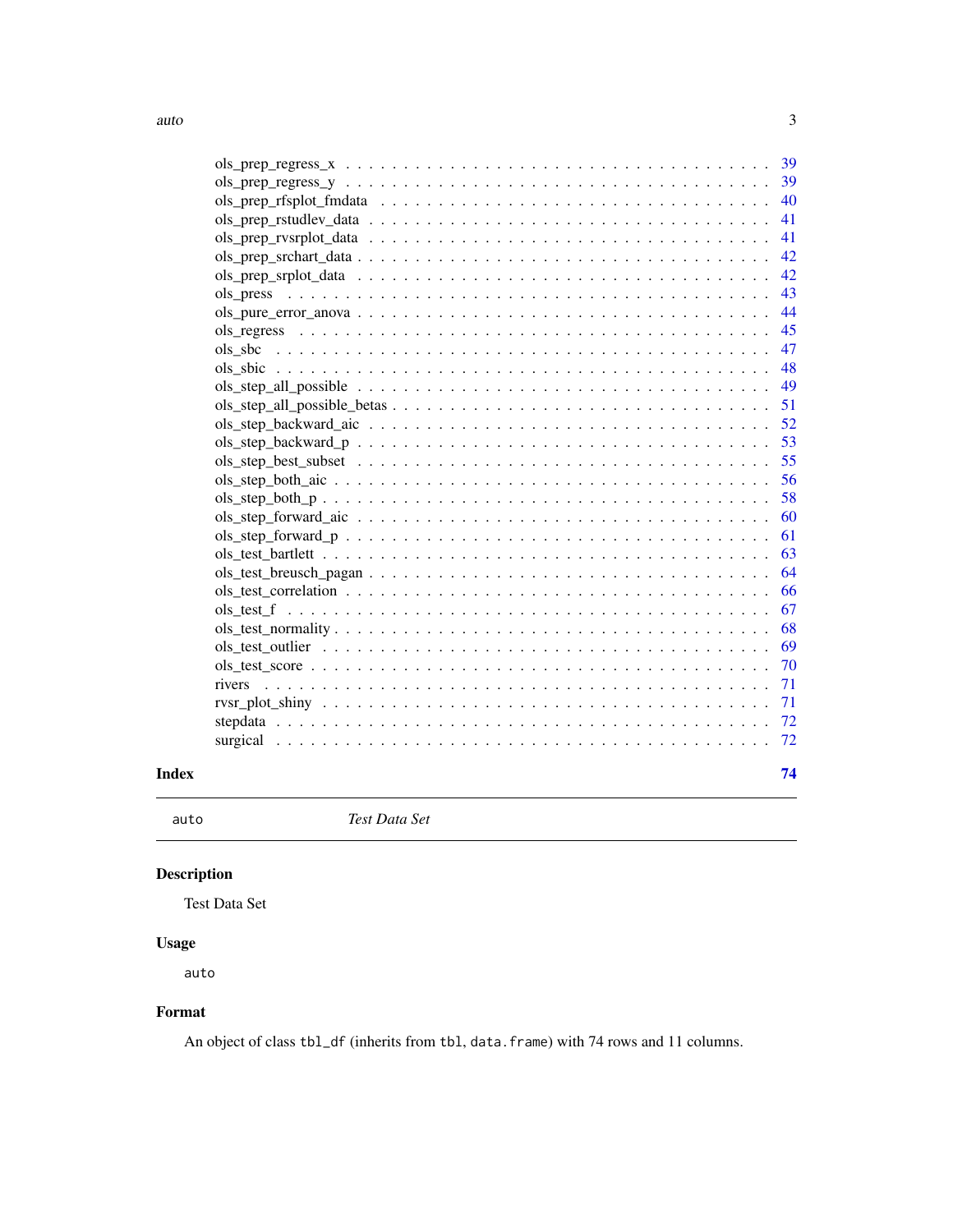<span id="page-3-0"></span>

### Description

Test Data Set

### Usage

cement

### Format

An object of class data. frame with 13 rows and 6 columns.

| fitness | Test Data Set |
|---------|---------------|
|         |               |

### Description

Test Data Set

### Usage

fitness

### Format

An object of class data. frame with 31 rows and 7 columns.

hsb *Test Data Set*

### Description

Test Data Set

### Usage

hsb

### Format

An object of class data.frame with 200 rows and 15 columns.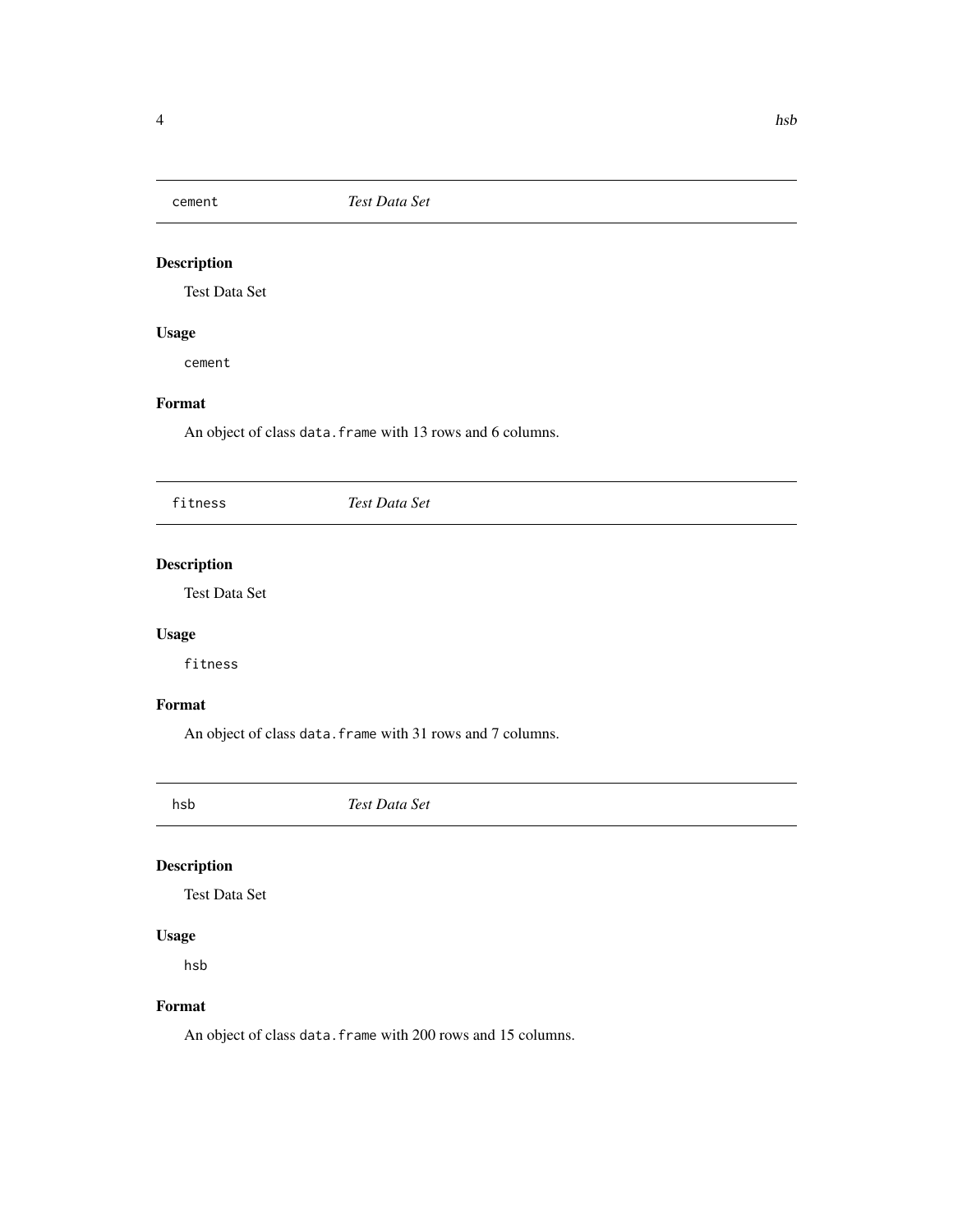<span id="page-4-0"></span>

### Description

Tools for teaching and learning OLS regression

### Details

See the README on [GitHub](https://github.com/rsquaredacademy/olsrr)

<span id="page-4-1"></span>ols\_aic *Akaike information criterion*

#### Description

Akaike information criterion for model selection.

### Usage

```
ols_aic(model, method = c("R", "STATA", "SAS"))
```
### Arguments

| model  | An object of class 1m.                                                                            |
|--------|---------------------------------------------------------------------------------------------------|
| method | A character vector; specify the method to compute AIC. Valid options include<br>R. STATA and SAS. |

### Details

AIC provides a means for model selection. Given a collection of models for the data, AIC estimates the quality of each model, relative to each of the other models. R and STATA use loglikelihood to compute AIC. SAS uses residual sum of squares. Below is the formula in each case:

*R & STATA*

 $AIC = -2(loglikelihood) + 2p$ 

*SAS*

$$
AIC = n * ln(SSE/n) + 2p
$$

where  $n$  is the sample size and  $p$  is the number of model parameters including intercept.

### Value

Akaike information criterion of the model.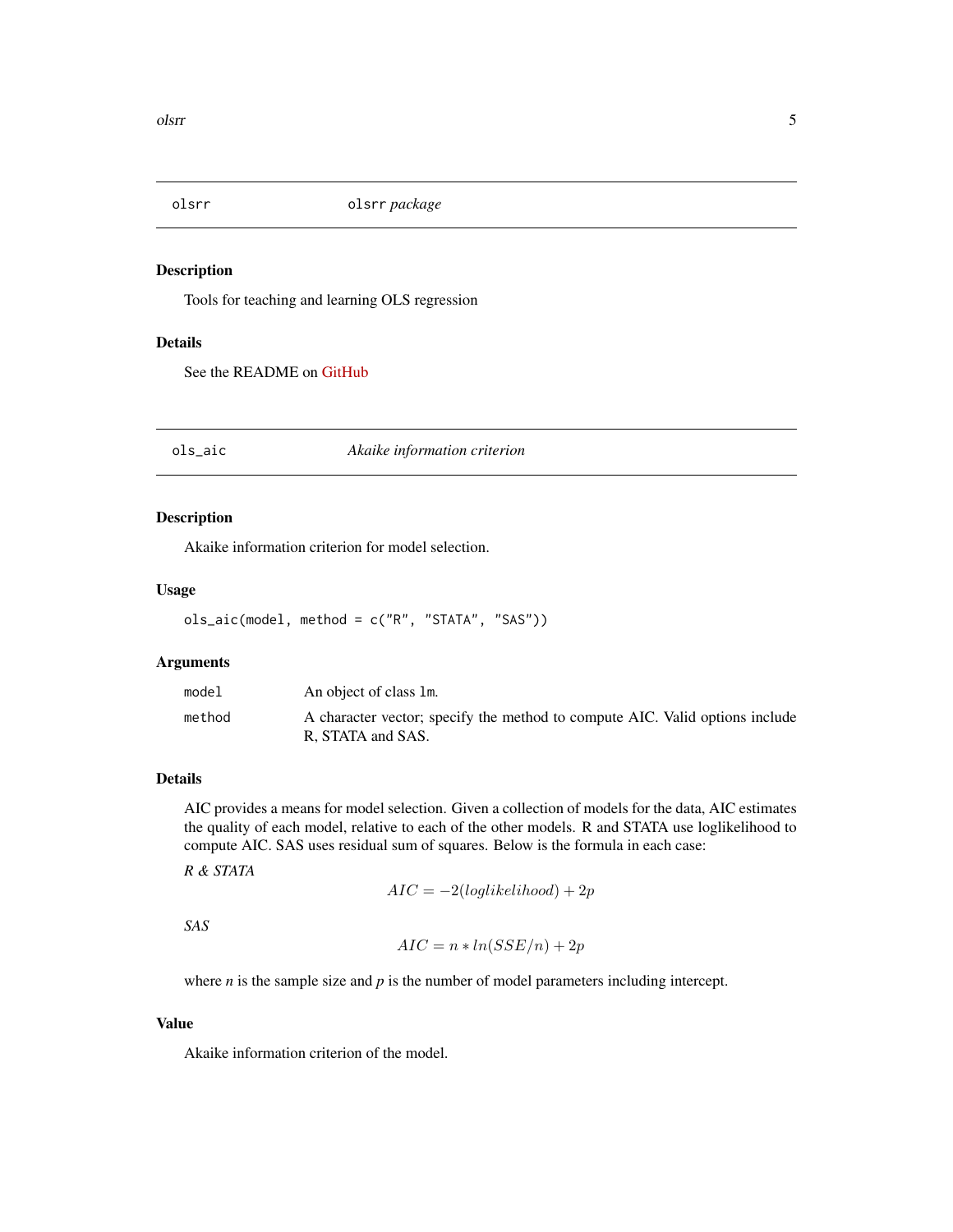#### <span id="page-5-0"></span>References

Akaike, H. (1969). "Fitting Autoregressive Models for Prediction." Annals of the Institute of Statistical Mathematics 21:243–247.

Judge, G. G., Griffiths, W. E., Hill, R. C., and Lee, T.-C. (1980). The Theory and Practice of Econometrics. New York: John Wiley & Sons.

#### See Also

Other model selection criteria: [ols\\_apc](#page-5-1), [ols\\_fpe](#page-9-1), [ols\\_hsp](#page-11-1), [ols\\_mallows\\_cp](#page-13-1), [ols\\_msep](#page-14-1), [ols\\_sbc](#page-46-1), [ols\\_sbic](#page-47-1)

#### Examples

```
# using R computation method
model \leq \ln(mpg \sim disp + hp + wt + qsec, data = mtcars)
ols_aic(model)
# using STATA computation method
model \leq lm(mpg \sim disp + hp + wt + qsec, data = mtcars)
ols_aic(model, method = 'STATA')
# using SAS computation method
model \leq \ln(mpg \sim disp + hp + wt + qsec, data = mtcars)
ols_aic(model, method = 'SAS')
```
#### <span id="page-5-1"></span>ols\_apc *Amemiya's prediction criterion*

### Description

Amemiya's prediction error.

#### Usage

ols\_apc(model)

#### Arguments

model An object of class 1m.

#### Details

Amemiya's Prediction Criterion penalizes R-squared more heavily than does adjusted R-squared for each addition degree of freedom used on the right-hand-side of the equation. The higher the better for this criterion.

$$
((n+p)/(n-p))(1-(R^2))
$$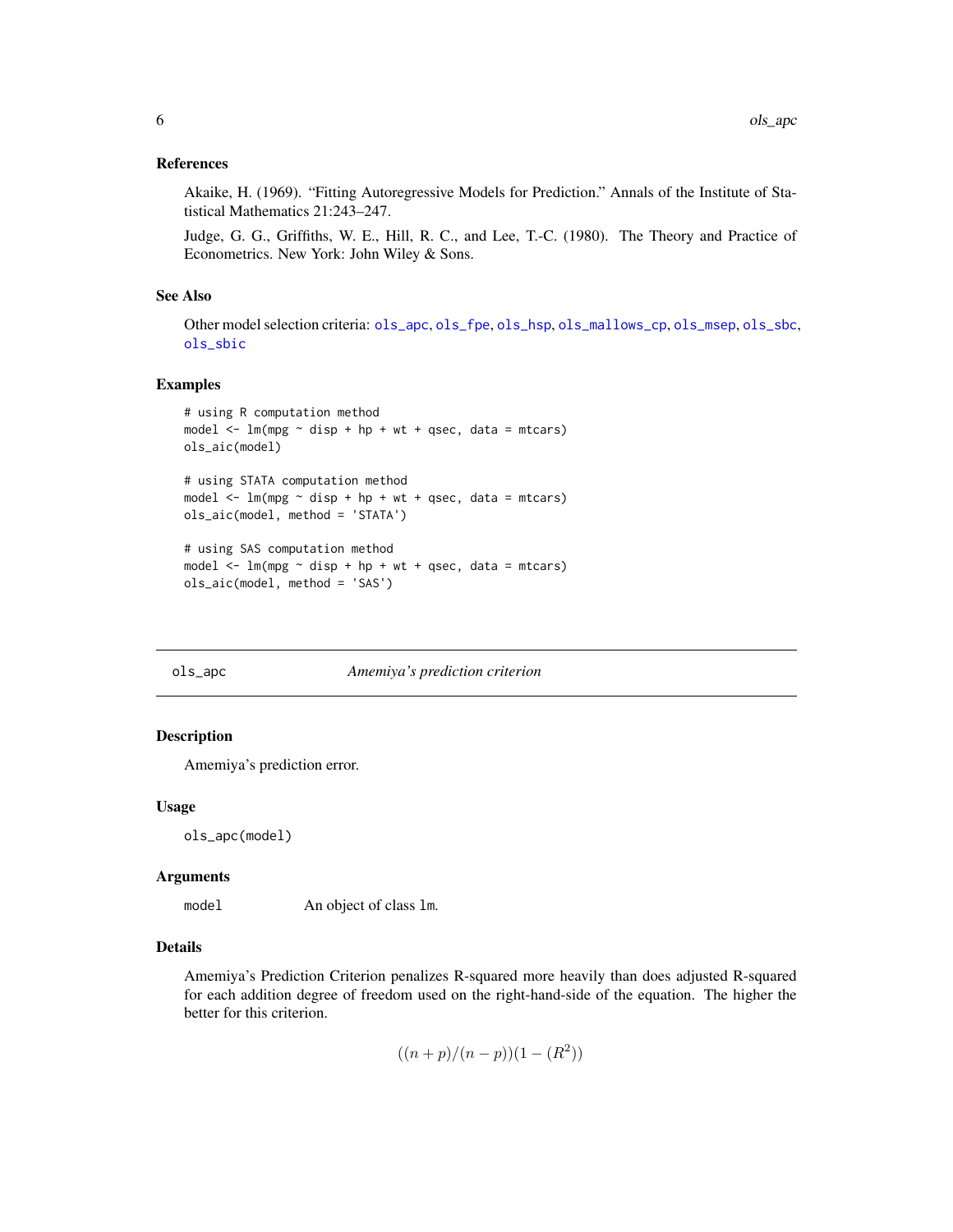### <span id="page-6-0"></span>ols\_coll\_diag 7

where *n* is the sample size, *p* is the number of predictors including the intercept and  $R^2$  is the coefficient of determination.

### Value

Amemiya's prediction error of the model.

### References

Amemiya, T. (1976). Selection of Regressors. Technical Report 225, Stanford University, Stanford, CA.

Judge, G. G., Griffiths, W. E., Hill, R. C., and Lee, T.-C. (1980). The Theory and Practice of Econometrics. New York: John Wiley & Sons.

### See Also

Other model selection criteria: [ols\\_aic](#page-4-1), [ols\\_fpe](#page-9-1), [ols\\_hsp](#page-11-1), [ols\\_mallows\\_cp](#page-13-1), [ols\\_msep](#page-14-1), [ols\\_sbc](#page-46-1), [ols\\_sbic](#page-47-1)

### Examples

```
model \leq - \ln(mpg \sim disp + hp + wt + qsec, data = mtcars)
ols_apc(model)
```
ols\_coll\_diag *Collinearity diagnostics*

### Description

Variance inflation factor, tolerance, eigenvalues and condition indices.

### Usage

ols\_coll\_diag(model)

ols\_vif\_tol(model)

ols\_eigen\_cindex(model)

#### Arguments

model An object of class lm.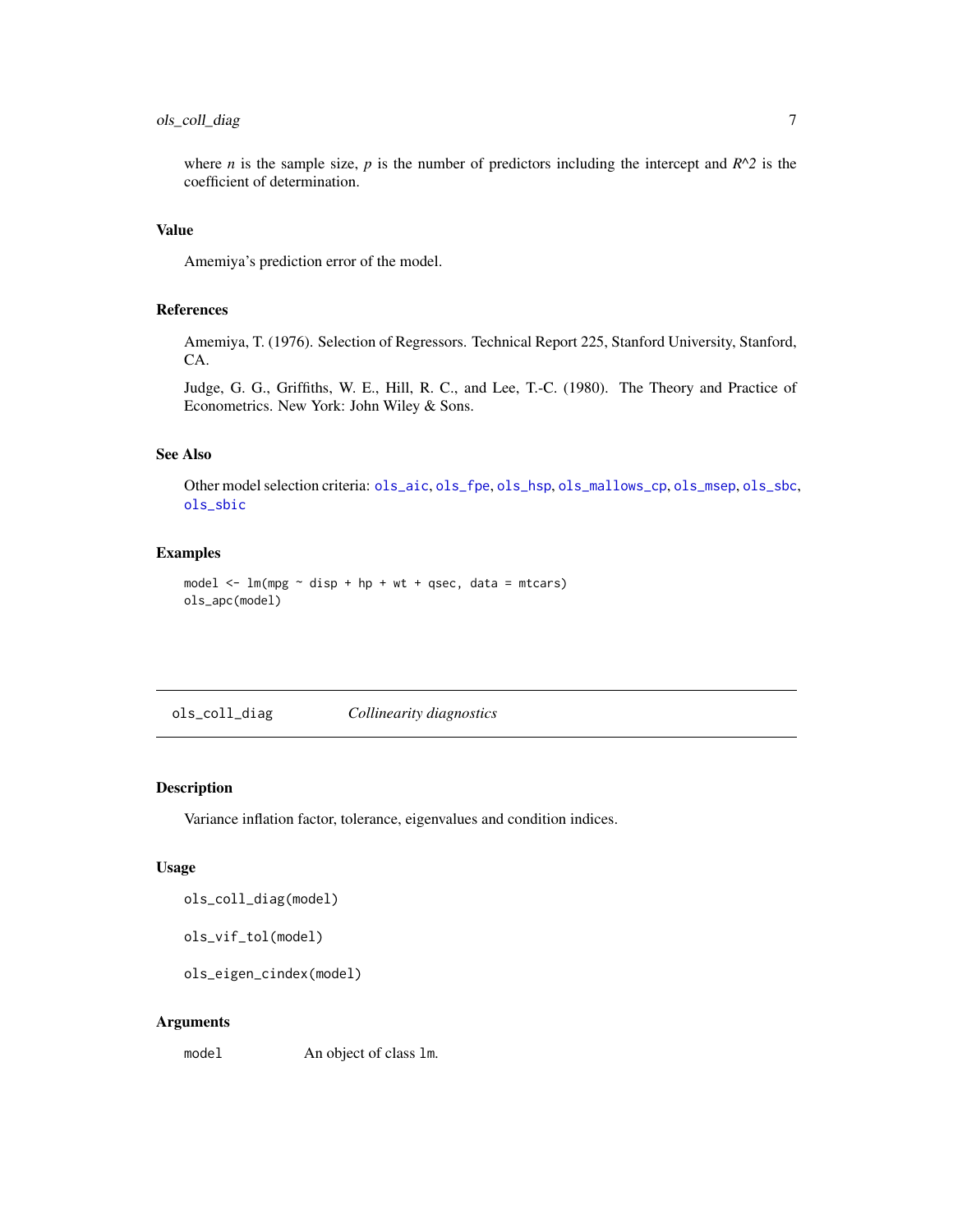#### Details

Collinearity implies two variables are near perfect linear combinations of one another. Multicollinearity involves more than two variables. In the presence of multicollinearity, regression estimates are unstable and have high standard errors.

### *Tolerance*

Percent of variance in the predictor that cannot be accounted for by other predictors.

Steps to calculate tolerance:

- Regress the kth predictor on rest of the predictors in the model.
- Compute  $R^2$  the coefficient of determination from the regression in the above step.
- Tolerance =  $1 R^2$

#### *Variance Inflation Factor*

Variance inflation factors measure the inflation in the variances of the parameter estimates due to collinearities that exist among the predictors. It is a measure of how much the variance of the estimated regression coefficient  $\beta_k$  is inflated by the existence of correlation among the predictor variables in the model. A VIF of 1 means that there is no correlation among the kth predictor and the remaining predictor variables, and hence the variance of  $\beta_k$  is not inflated at all. The general rule of thumb is that VIFs exceeding 4 warrant further investigation, while VIFs exceeding 10 are signs of serious multicollinearity requiring correction.

Steps to calculate VIF:

- Regress the kth predictor on rest of the predictors in the model.
- Compute  $R^2$  the coefficient of determination from the regression in the above step.
- Tolerance =  $1/1 R^2 = 1/T$ olerance

### *Condition Index*

Most multivariate statistical approaches involve decomposing a correlation matrix into linear combinations of variables. The linear combinations are chosen so that the first combination has the largest possible variance (subject to some restrictions), the second combination has the next largest variance, subject to being uncorrelated with the first, the third has the largest possible variance, subject to being uncorrelated with the first and second, and so forth. The variance of each of these linear combinations is called an eigenvalue. Collinearity is spotted by finding 2 or more variables that have large proportions of variance (.50 or more) that correspond to large condition indices. A rule of thumb is to label as large those condition indices in the range of 30 or larger.

#### Value

ols\_coll\_diag returns an object of class "ols\_coll\_diag". An object of class "ols\_coll\_diag" is a list containing the following components:

| vif t      | tolerance and variance inflation factors |
|------------|------------------------------------------|
| eig_cindex | eigen values and condition index         |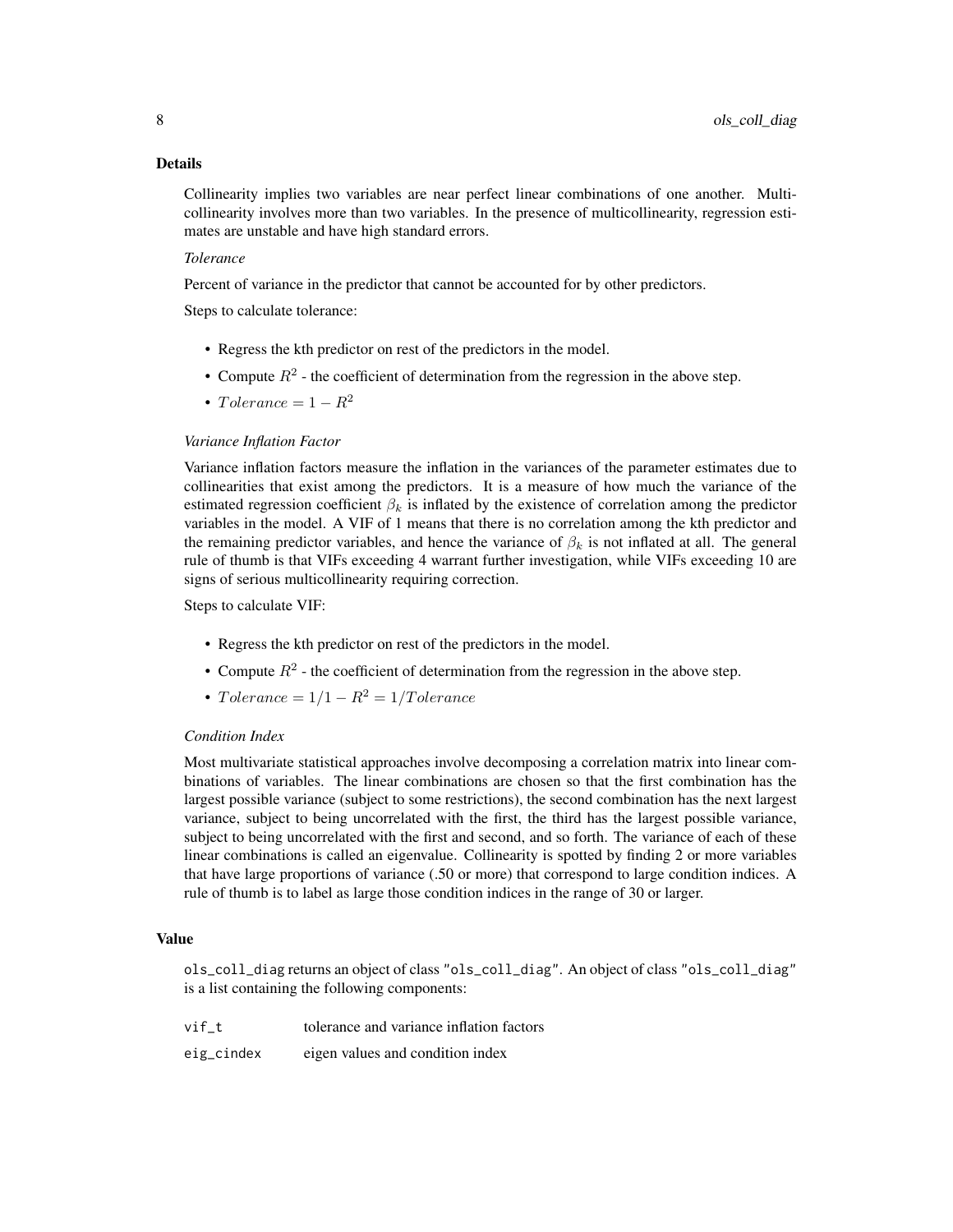### <span id="page-8-0"></span>ols\_correlations 9

#### References

Belsley, D. A., Kuh, E., and Welsch, R. E. (1980). Regression Diagnostics: Identifying Influential Data and Sources of Collinearity. New York: John Wiley & Sons.

### Examples

```
# model
model \leq - \ln(mpg \sim disp + hp + wt + drat, data = mtcars)
# vif and tolerance
ols_vif_tol(model)
# eigenvalues and condition indices
ols_eigen_cindex(model)
# collinearity diagnostics
ols_coll_diag(model)
```
ols\_correlations *Part and partial correlations*

#### Description

Zero-order, part and partial correlations.

#### Usage

```
ols_correlations(model)
```
#### Arguments

model An object of class 1m.

### Details

ols\_correlations() returns the relative importance of independent variables in determining response variable. How much each variable uniquely contributes to rsquare over and above that which can be accounted for by the other predictors? Zero order correlation is the Pearson correlation coefficient between the dependent variable and the independent variables. Part correlations indicates how much rsquare will decrease if that variable is removed from the model and partial correlations indicates amount of variance in response variable, which is not estimated by the other independent variables in the model, but is estimated by the specific variable.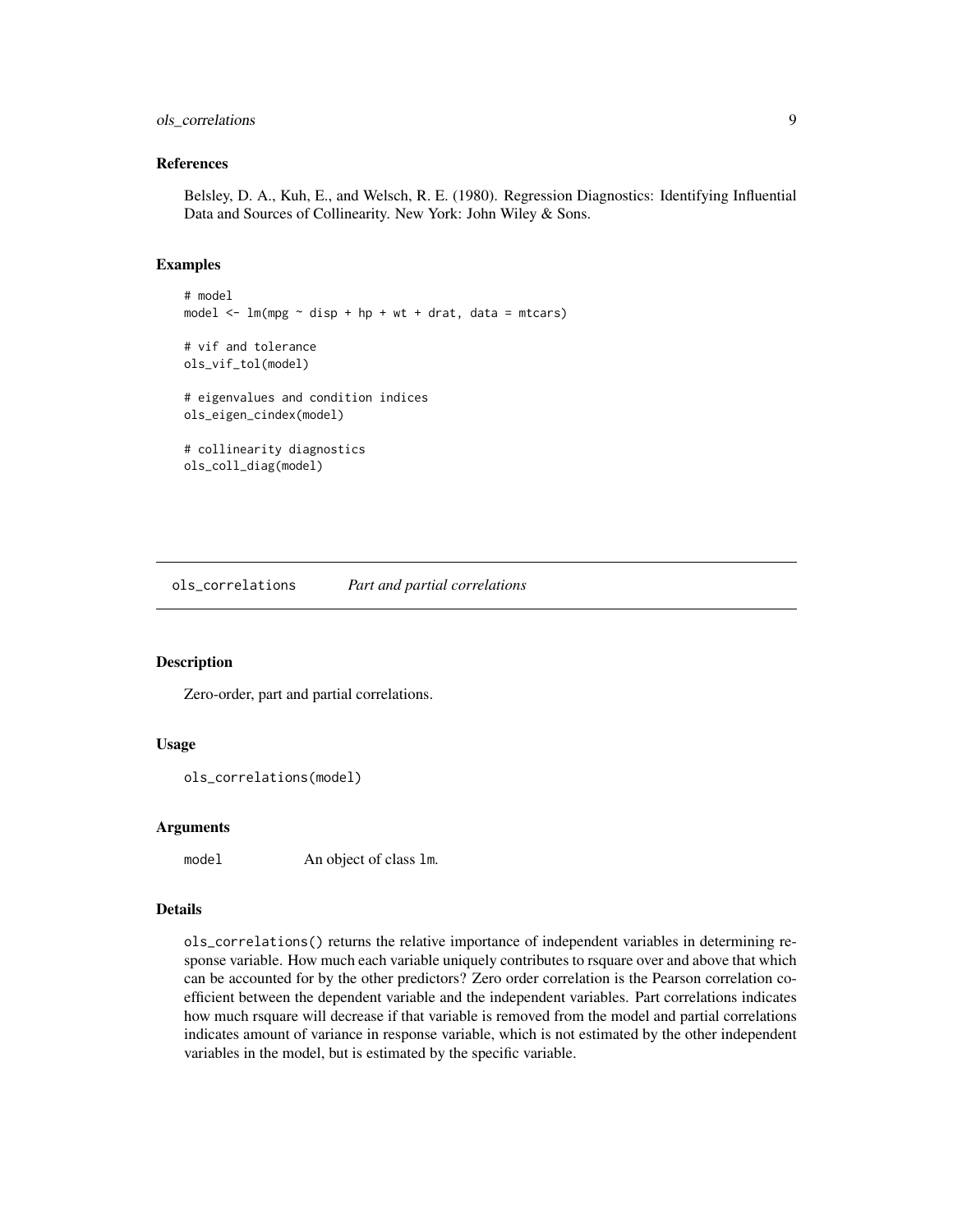### Value

ols\_correlations returns an object of class "ols\_correlations". An object of class "ols\_correlations" is a data frame containing the following components:

| Zero-order | zero order correlations |
|------------|-------------------------|
| Partial    | partial correlations    |
| Part       | part correlations       |

### References

Morrison, D. F. 1976. Multivariate statistical methods. New York: McGraw-Hill.

### Examples

model  $\leq$   $\ln(mpg \sim$  disp + hp + wt + qsec, data = mtcars) ols\_correlations(model)

<span id="page-9-1"></span>ols\_fpe *Final prediction error*

### Description

Estimated mean square error of prediction.

### Usage

ols\_fpe(model)

### Arguments

model An object of class lm.

### Details

Computes the estimated mean square error of prediction for each model selected assuming that the values of the regressors are fixed and that the model is correct.

```
MSE((n+p)/n)
```
where  $MSE = SSE/(n - p)$ , n is the sample size and p is the number of predictors including the intercept

### Value

Final prediction error of the model.

<span id="page-9-0"></span>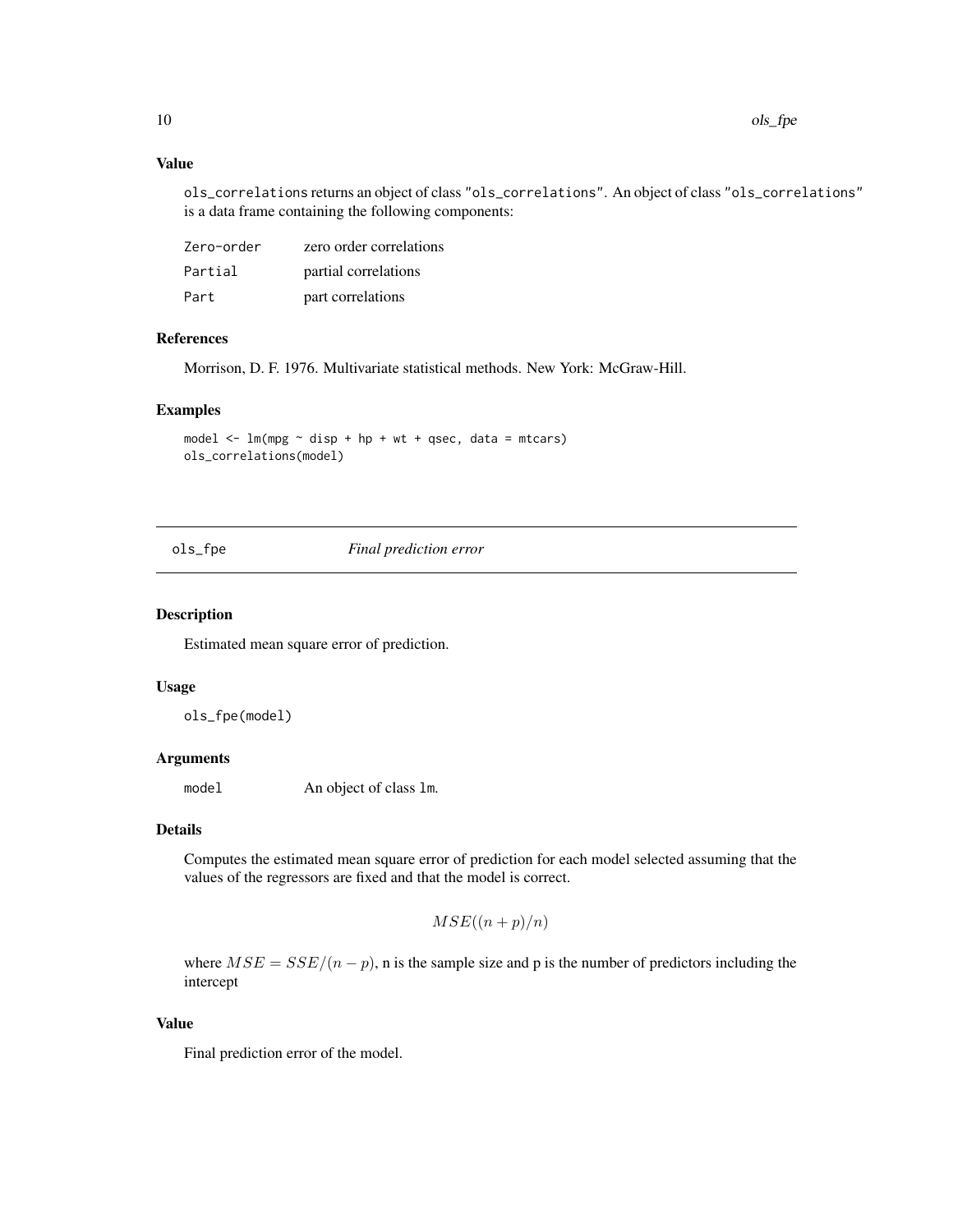#### <span id="page-10-0"></span>ols\_hadi 11

#### References

Akaike, H. (1969). "Fitting Autoregressive Models for Prediction." Annals of the Institute of Statistical Mathematics 21:243–247.

Judge, G. G., Griffiths, W. E., Hill, R. C., and Lee, T.-C. (1980). The Theory and Practice of Econometrics. New York: John Wiley & Sons.

### See Also

Other model selection criteria: [ols\\_aic](#page-4-1), [ols\\_apc](#page-5-1), [ols\\_hsp](#page-11-1), [ols\\_mallows\\_cp](#page-13-1), [ols\\_msep](#page-14-1), [ols\\_sbc](#page-46-1), [ols\\_sbic](#page-47-1)

### Examples

```
model \leq - \ln(mpg \sim disp + hp + wt + qsec, data = mtcars)
ols_fpe(model)
```
<span id="page-10-1"></span>ols\_hadi *Hadi's influence measure*

#### Description

Measure of influence based on the fact that influential observations in either the response variable or in the predictors or both.

#### Usage

ols\_hadi(model)

#### Arguments

model An object of class lm.

### Value

Hadi's measure of the model.

### References

Chatterjee, Samprit and Hadi, Ali. Regression Analysis by Example. 5th ed. N.p.: John Wiley & Sons, 2012. Print.

### See Also

Other influence measures: [ols\\_leverage](#page-12-1), [ols\\_pred\\_rsq](#page-34-1), [ols\\_press](#page-42-1)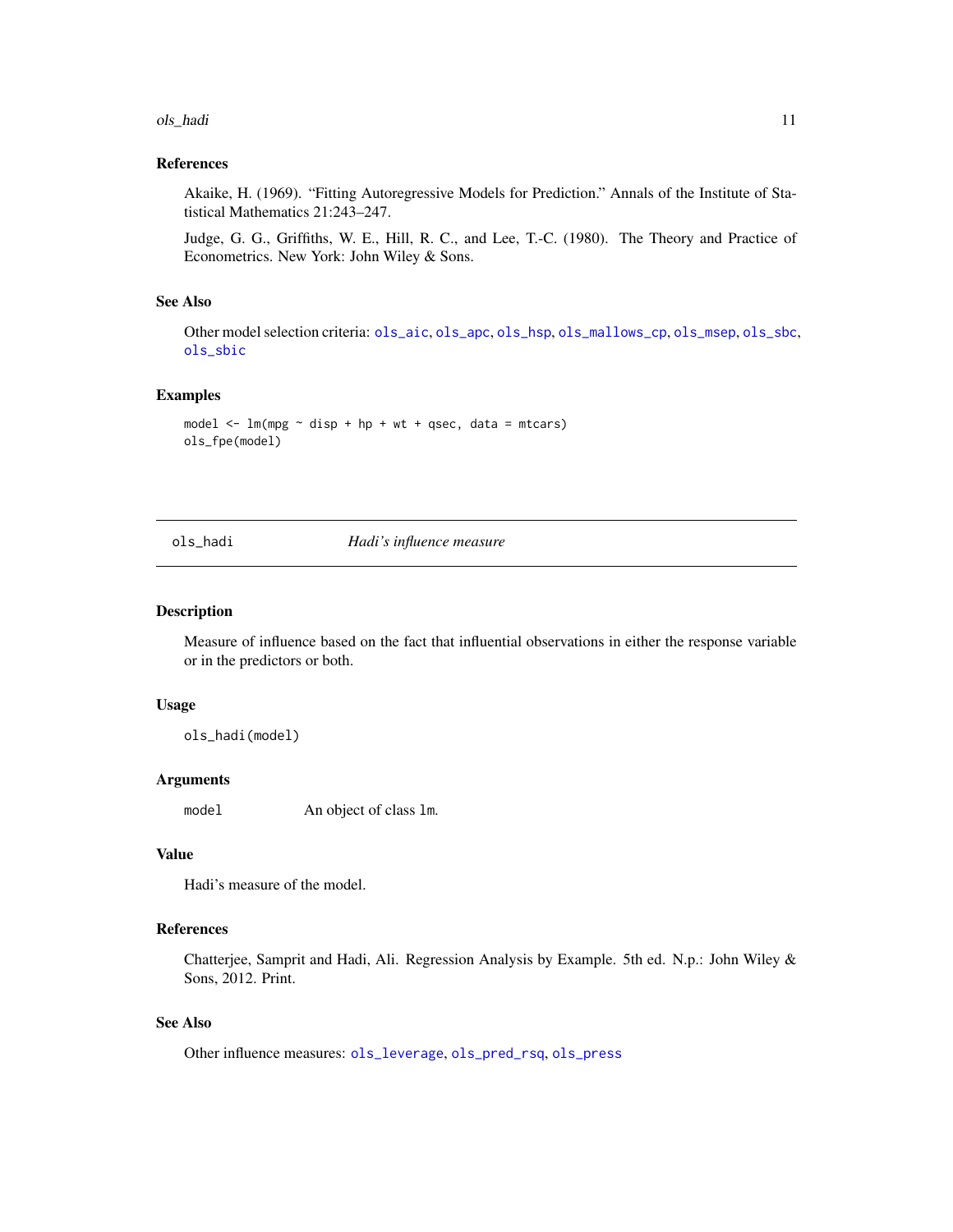#### Examples

```
model \leq lm(mpg \sim disp + hp + wt, data = mtcars)
ols_hadi(model)
```
<span id="page-11-1"></span>ols\_hsp *Hocking's Sp*

### Description

Average prediction mean squared error.

#### Usage

ols\_hsp(model)

#### Arguments

model An object of class lm.

### Details

Hocking's Sp criterion is an adjustment of the residual sum of Squares. Minimize this criterion.

$$
MSE/(n-p-1)
$$

where  $MSE = SSE/(n - p)$ , n is the sample size and p is the number of predictors including the intercept

#### Value

Hocking's Sp of the model.

### References

Hocking, R. R. (1976). "The Analysis and Selection of Variables in a Linear Regression." Biometrics 32:1–50.

### See Also

Other model selection criteria: [ols\\_aic](#page-4-1), [ols\\_apc](#page-5-1), [ols\\_fpe](#page-9-1), [ols\\_mallows\\_cp](#page-13-1), [ols\\_msep](#page-14-1), [ols\\_sbc](#page-46-1), [ols\\_sbic](#page-47-1)

```
model \leq lm(mpg \sim disp + hp + wt + qsec, data = mtcars)
ols_hsp(model)
```
<span id="page-11-0"></span>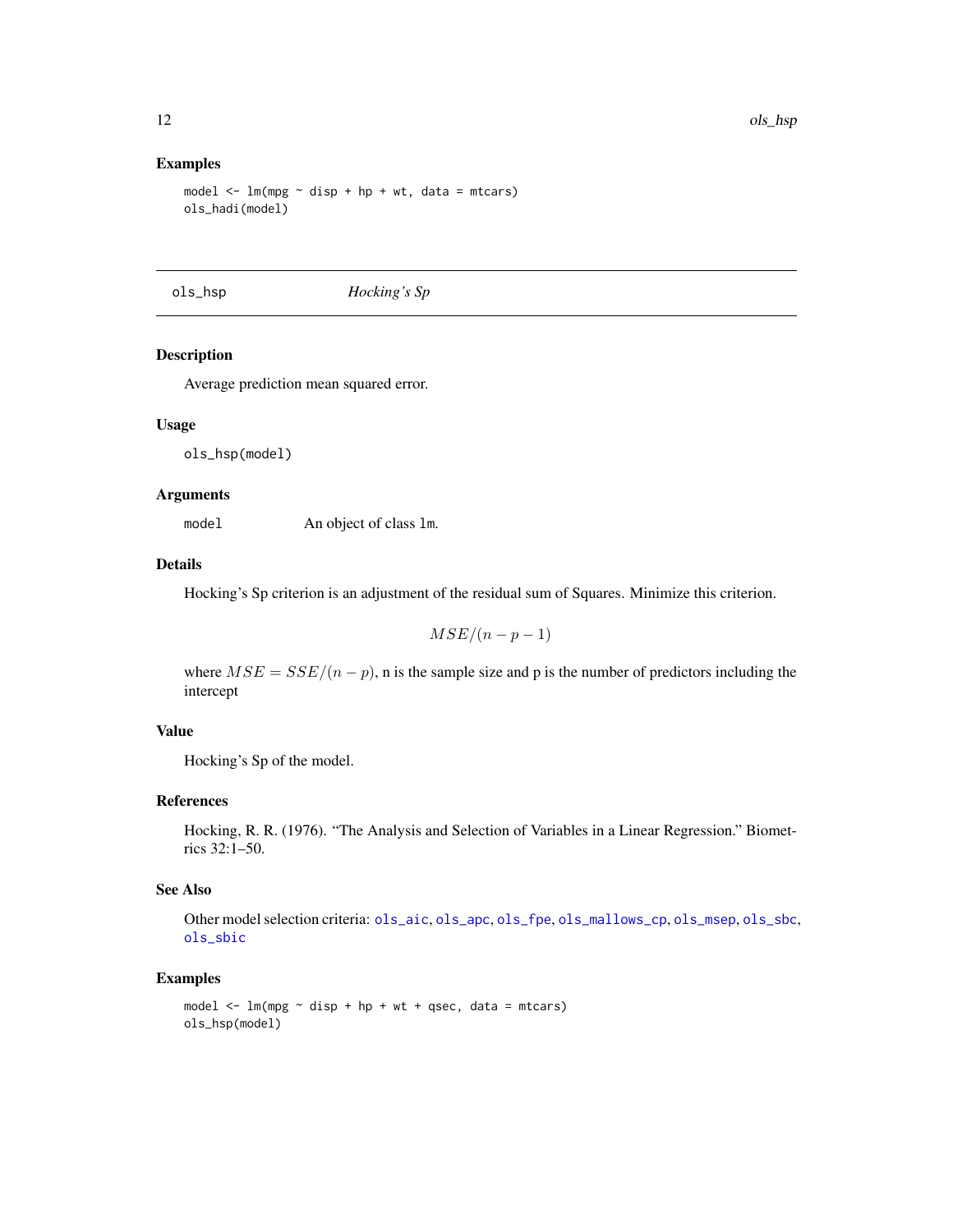<span id="page-12-0"></span>ols\_launch\_app *Launch shiny app*

### Description

Launches shiny app for interactive model building.

#### Usage

ols\_launch\_app()

### Examples

## Not run: ols\_launch\_app()

## End(Not run)

<span id="page-12-1"></span>ols\_leverage *Leverage*

### Description

The leverage of an observation is based on how much the observation's value on the predictor variable differs from the mean of the predictor variable. The greater an observation's leverage, the more potential it has to be an influential observation.

### Usage

ols\_leverage(model)

### Arguments

model An object of class lm.

### Value

Leverage of the model.

### References

Kutner, MH, Nachtscheim CJ, Neter J and Li W., 2004, Applied Linear Statistical Models (5th edition). Chicago, IL., McGraw Hill/Irwin.

### See Also

Other influence measures: [ols\\_hadi](#page-10-1), [ols\\_pred\\_rsq](#page-34-1), [ols\\_press](#page-42-1)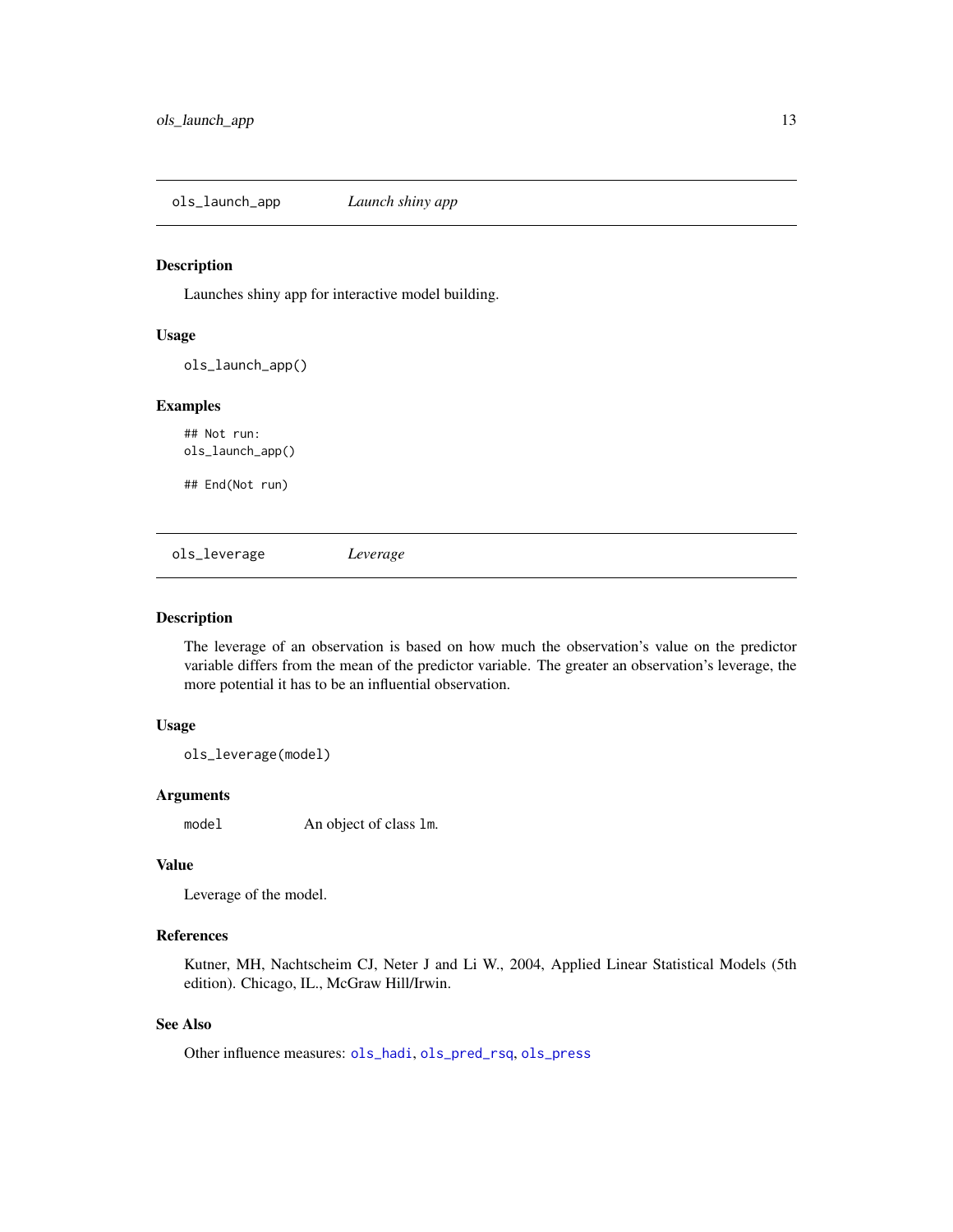#### Examples

```
model \leq - \ln(mpg \sim disp + hp + wt + qsec, data = mtcars)
ols_leverage(model)
```
<span id="page-13-1"></span>ols\_mallows\_cp *Mallow's Cp*

#### Description

Mallow's Cp.

### Usage

ols\_mallows\_cp(model, fullmodel)

#### **Arguments**

| model     | An object of class 1m. |  |
|-----------|------------------------|--|
| fullmodel | An object of class 1m. |  |

### Details

Mallows' Cp statistic estimates the size of the bias that is introduced into the predicted responses by having an underspecified model. Use Mallows' Cp to choose between multiple regression models. Look for models where Mallows' Cp is small and close to the number of predictors in the model plus the constant (p).

#### Value

Mallow's Cp of the model.

### References

Hocking, R. R. (1976). "The Analysis and Selection of Variables in a Linear Regression." Biometrics 32:1–50.

Mallows, C. L. (1973). "Some Comments on Cp." Technometrics 15:661–675.

### See Also

Other model selection criteria: [ols\\_aic](#page-4-1), [ols\\_apc](#page-5-1), [ols\\_fpe](#page-9-1), [ols\\_hsp](#page-11-1), [ols\\_msep](#page-14-1), [ols\\_sbc](#page-46-1), [ols\\_sbic](#page-47-1)

```
full_model <- lm(mpg ~ ., data = mtcars)
model \leq lm(mpg \sim disp + hp + wt + qsec, data = mtcars)
ols_mallows_cp(model, full_model)
```
<span id="page-13-0"></span>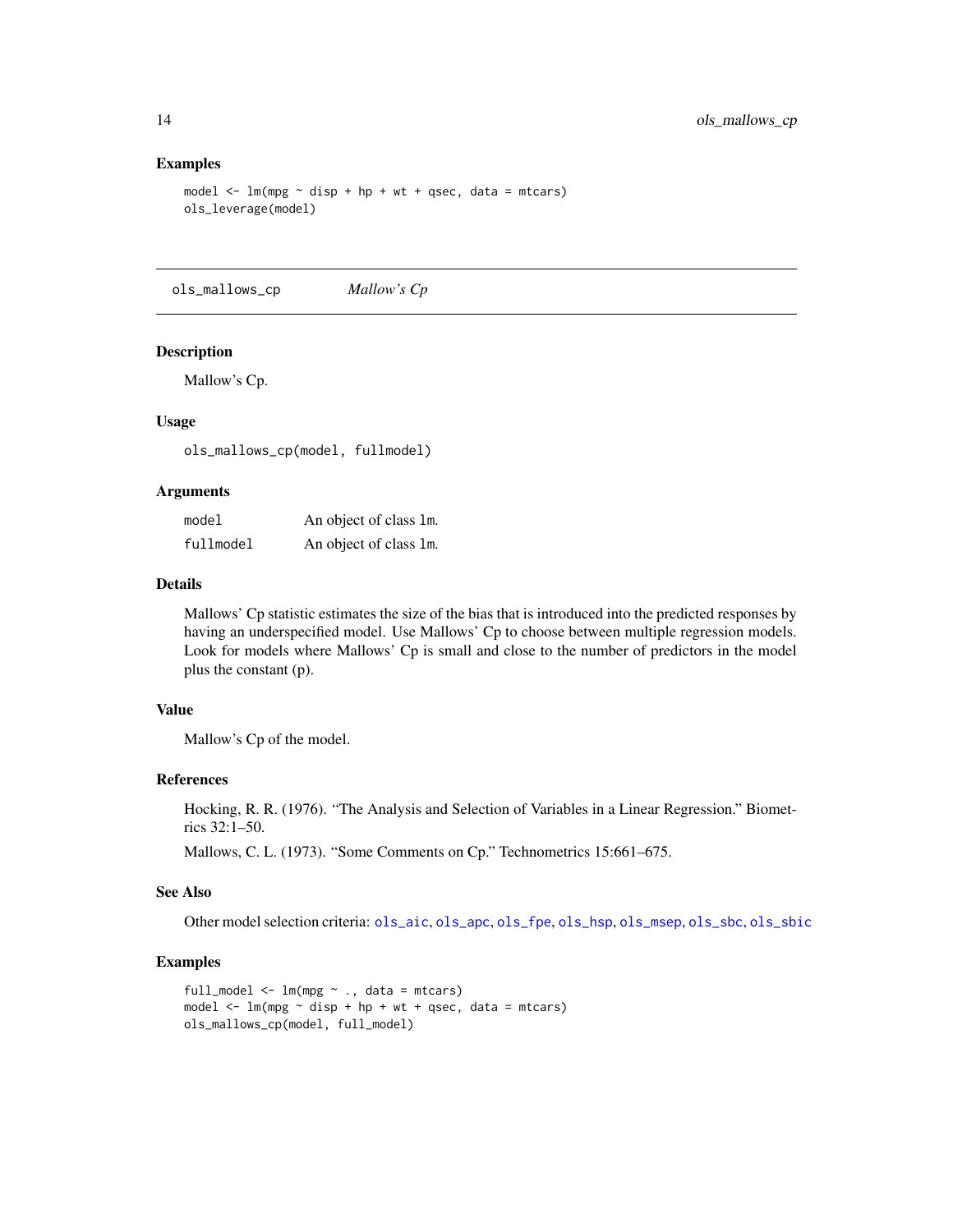<span id="page-14-1"></span><span id="page-14-0"></span>ols\_msep *MSEP*

#### Description

Estimated error of prediction, assuming multivariate normality.

#### Usage

```
ols_msep(model)
```
#### Arguments

model An object of class lm.

#### Details

Computes the estimated mean square error of prediction assuming that both independent and dependent variables are multivariate normal.

$$
MSE(n+1)(n-2)/n(n-p-1)
$$

where  $MSE = SSE/(n - p)$ , n is the sample size and p is the number of predictors including the intercept

### Value

Estimated error of prediction of the model.

### References

Stein, C. (1960). "Multiple Regression." In Contributions to Probability and Statistics: Essays in Honor of Harold Hotelling, edited by I. Olkin, S. G. Ghurye, W. Hoeffding, W. G. Madow, and H. B. Mann, 264–305. Stanford, CA: Stanford University Press.

Darlington, R. B. (1968). "Multiple Regression in Psychological Research and Practice." Psychological Bulletin 69:161–182.

#### See Also

Other model selection criteria: [ols\\_aic](#page-4-1), [ols\\_apc](#page-5-1), [ols\\_fpe](#page-9-1), [ols\\_hsp](#page-11-1), [ols\\_mallows\\_cp](#page-13-1), [ols\\_sbc](#page-46-1), [ols\\_sbic](#page-47-1)

```
model \leq - \text{lm}(mpg \sim \text{disp} + hp + wt + qsec, \text{ data} = mtcars)ols_msep(model)
```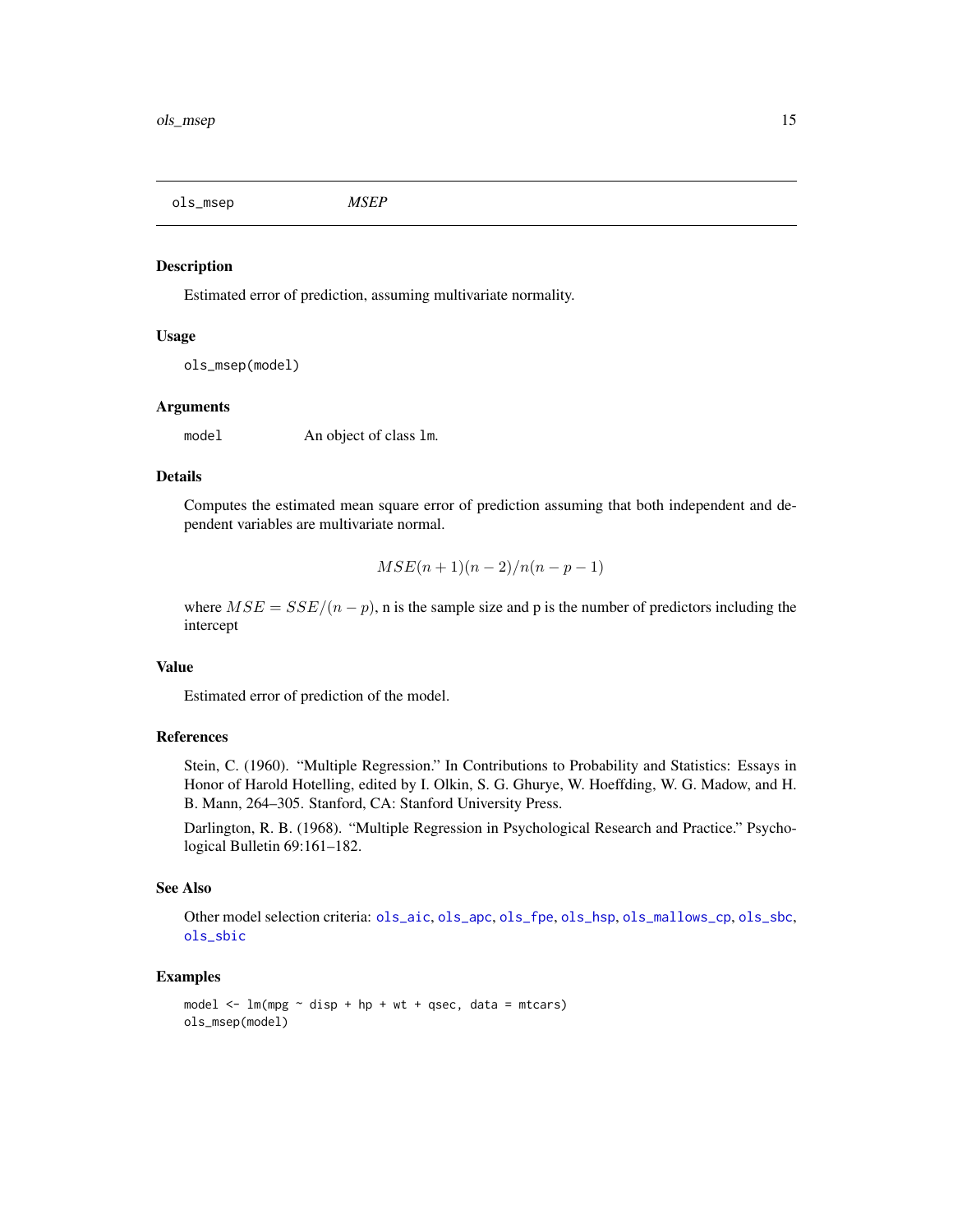```
ols_plot_added_variable
```
*Added variable plots*

### Description

Added variable plot provides information about the marginal importance of a predictor variable, given the other predictor variables already in the model. It shows the marginal importance of the variable in reducing the residual variability.

### Usage

```
ols_plot_added_variable(model, print_plot = TRUE)
```
### Arguments

| model      | An object of class 1m.                                        |
|------------|---------------------------------------------------------------|
| print_plot | logical; if TRUE, prints the plot else returns a plot object. |

#### Details

The added variable plot was introduced by Mosteller and Tukey (1977). It enables us to visualize the regression coefficient of a new variable being considered to be included in a model. The plot can be constructed for each predictor variable.

Let us assume we want to test the effect of adding/removing variable *X* from a model. Let the response variable of the model be *Y*

Steps to construct an added variable plot:

- Regress *Y* on all variables other than *X* and store the residuals (*Y* residuals).
- Regress *X* on all the other variables included in the model (*X* residuals).
- Construct a scatter plot of *Y* residuals and *X* residuals.

What do the *Y* and *X* residuals represent? The *Y* residuals represent the part of Y not explained by all the variables other than X. The *X* residuals represent the part of X not explained by other variables. The slope of the line fitted to the points in the added variable plot is equal to the regression coefficient when  $Y$  is regressed on all variables including  $X$ .

A strong linear relationship in the added variable plot indicates the increased importance of the contribution of  $X$  to the model already containing the other predictors.

#### Deprecated Function

ols\_avplots() has been deprecated. Instead use ols\_plot\_added\_variable().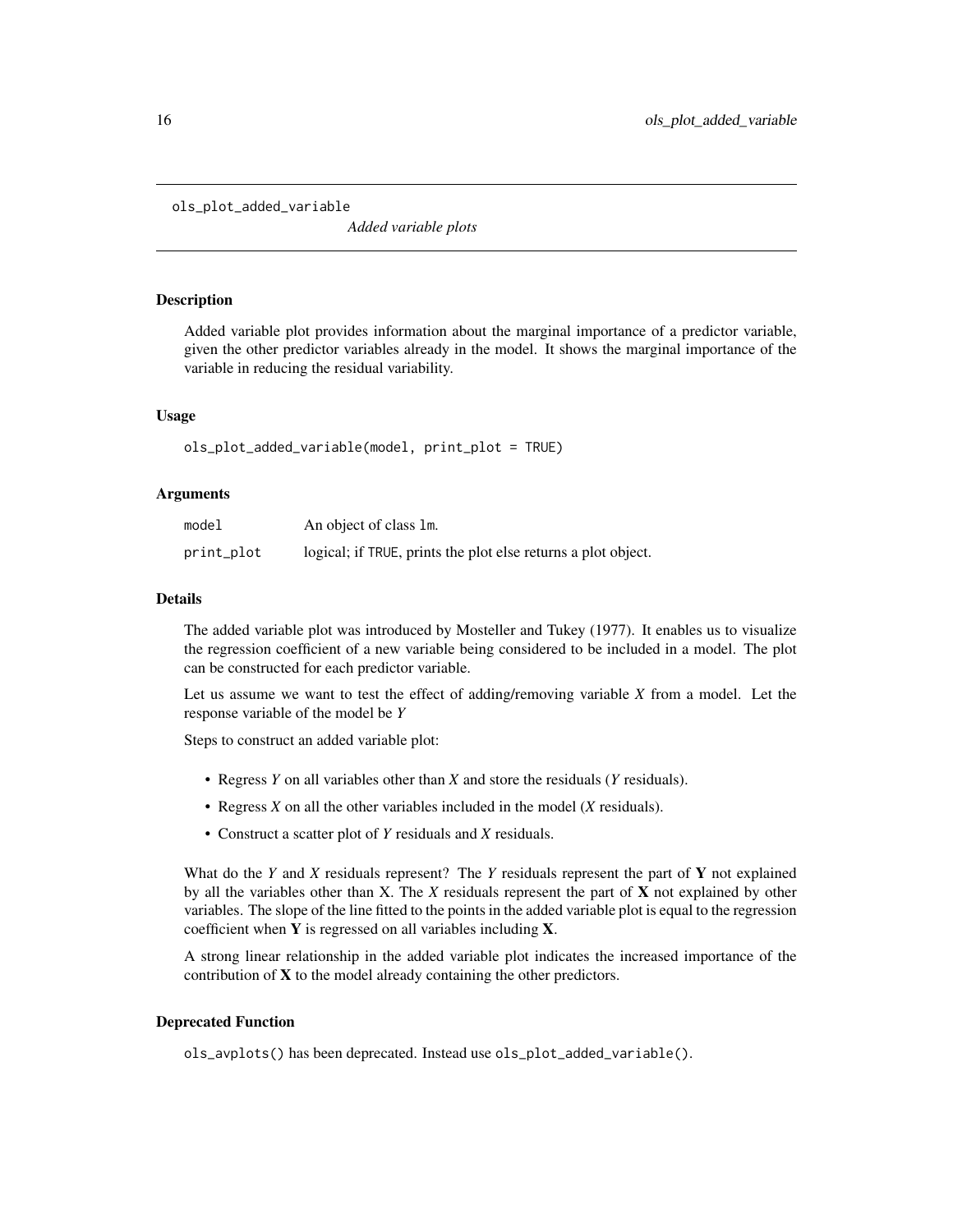#### <span id="page-16-0"></span>References

Chatterjee, Samprit and Hadi, Ali. Regression Analysis by Example. 5th ed. N.p.: John Wiley & Sons, 2012. Print.

Kutner, MH, Nachtscheim CJ, Neter J and Li W., 2004, Applied Linear Statistical Models (5th edition). Chicago, IL., McGraw Hill/Irwin.

### See Also

[ols\_plot\_resid\_regressor()], [ols\_plot\_comp\_plus\_resid()]

#### Examples

```
model \leq - \ln(mpg \sim \text{disp} + hp + wt, \text{ data} = mtcars)ols_plot_added_variable(model)
```
ols\_plot\_comp\_plus\_resid

*Residual plus component plot*

#### Description

The residual plus component plot indicates whether any non-linearity is present in the relationship between response and predictor variables and can suggest possible transformations for linearizing the data.

### Usage

ols\_plot\_comp\_plus\_resid(model, print\_plot = TRUE)

#### Arguments

| model      | An object of class 1m.                                        |
|------------|---------------------------------------------------------------|
| print_plot | logical; if TRUE, prints the plot else returns a plot object. |

#### Deprecated Function

ols\_rpc\_plot() has been deprecated. Instead use ols\_plot\_comp\_plus\_resid().

### References

Chatterjee, Samprit and Hadi, Ali. Regression Analysis by Example. 5th ed. N.p.: John Wiley & Sons, 2012. Print.

Kutner, MH, Nachtscheim CJ, Neter J and Li W., 2004, Applied Linear Statistical Models (5th edition). Chicago, IL., McGraw Hill/Irwin.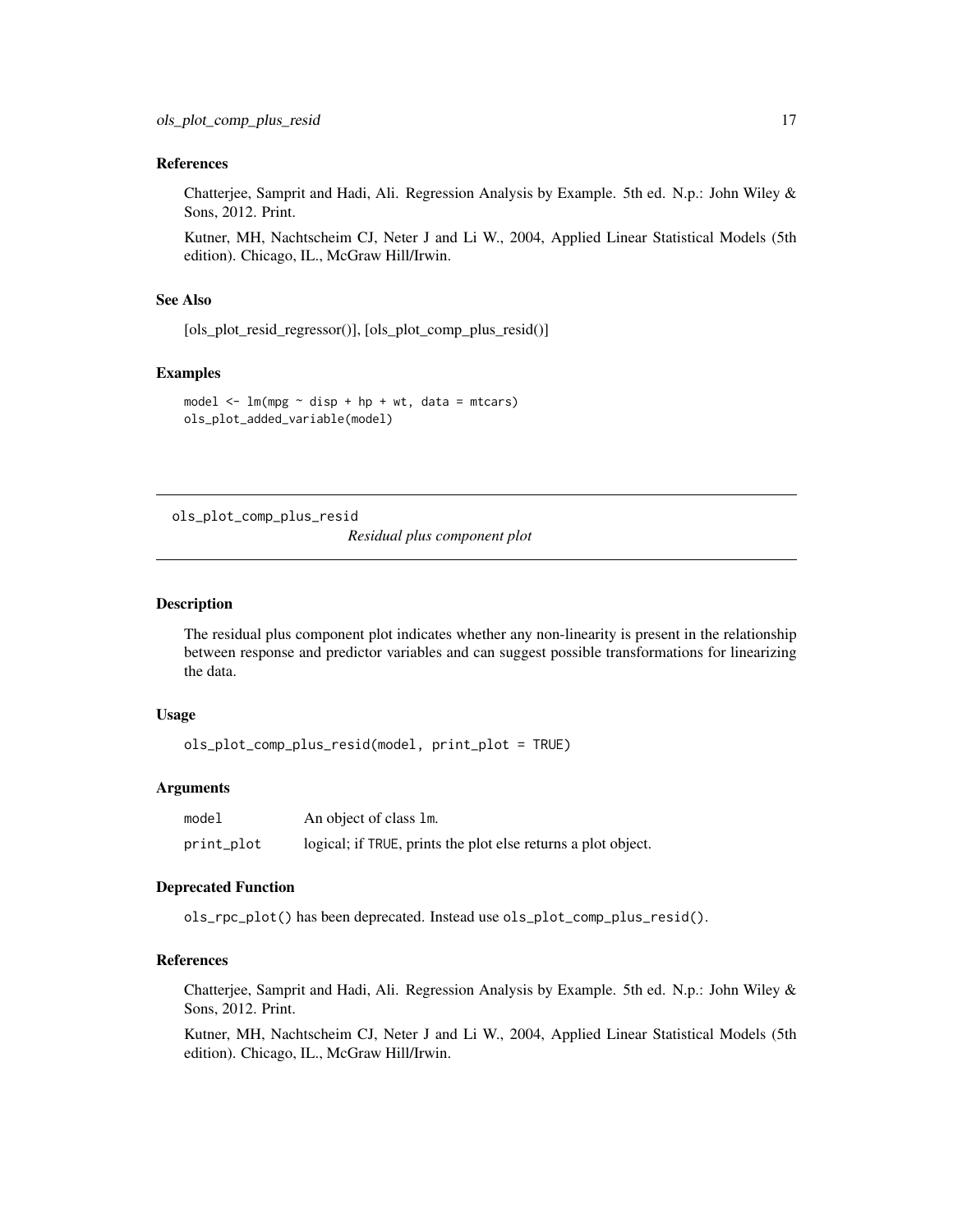### See Also

[ols\_plot\_added\_variable()], [ols\_plot\_resid\_regressor()]

#### Examples

model  $\leq$  -  $\ln(mpg \sim$  disp + hp + wt + qsec, data = mtcars) ols\_plot\_comp\_plus\_resid(model)

ols\_plot\_cooksd\_bar *Cooks' D bar plot*

#### Description

Bar Plot of cook's distance to detect observations that strongly influence fitted values of the model.

### Usage

```
ols_plot_cooksd_bar(model, print_plot = TRUE)
```
### Arguments

| model      | An object of class 1m.                                        |
|------------|---------------------------------------------------------------|
| print_plot | logical; if TRUE, prints the plot else returns a plot object. |

#### Details

Cook's distance was introduced by American statistician R Dennis Cook in 1977. It is used to identify influential data points. It depends on both the residual and leverage i.e it takes it account both the *x* value and *y* value of the observation.

Steps to compute Cook's distance:

- Delete observations one at a time.
- Refit the regression model on remaining  $n 1$  observations
- examine how much all of the fitted values change when the ith observation is deleted.

A data point having a large cook's d indicates that the data point strongly influences the fitted values.

#### Value

ols\_plot\_cooksd\_bar returns a list containing the following components:

| outliers  | a data, frame with observation number and cooks distance that exceed threshold |
|-----------|--------------------------------------------------------------------------------|
| threshold | threshold for classifying an observation as an outlier                         |

<span id="page-17-0"></span>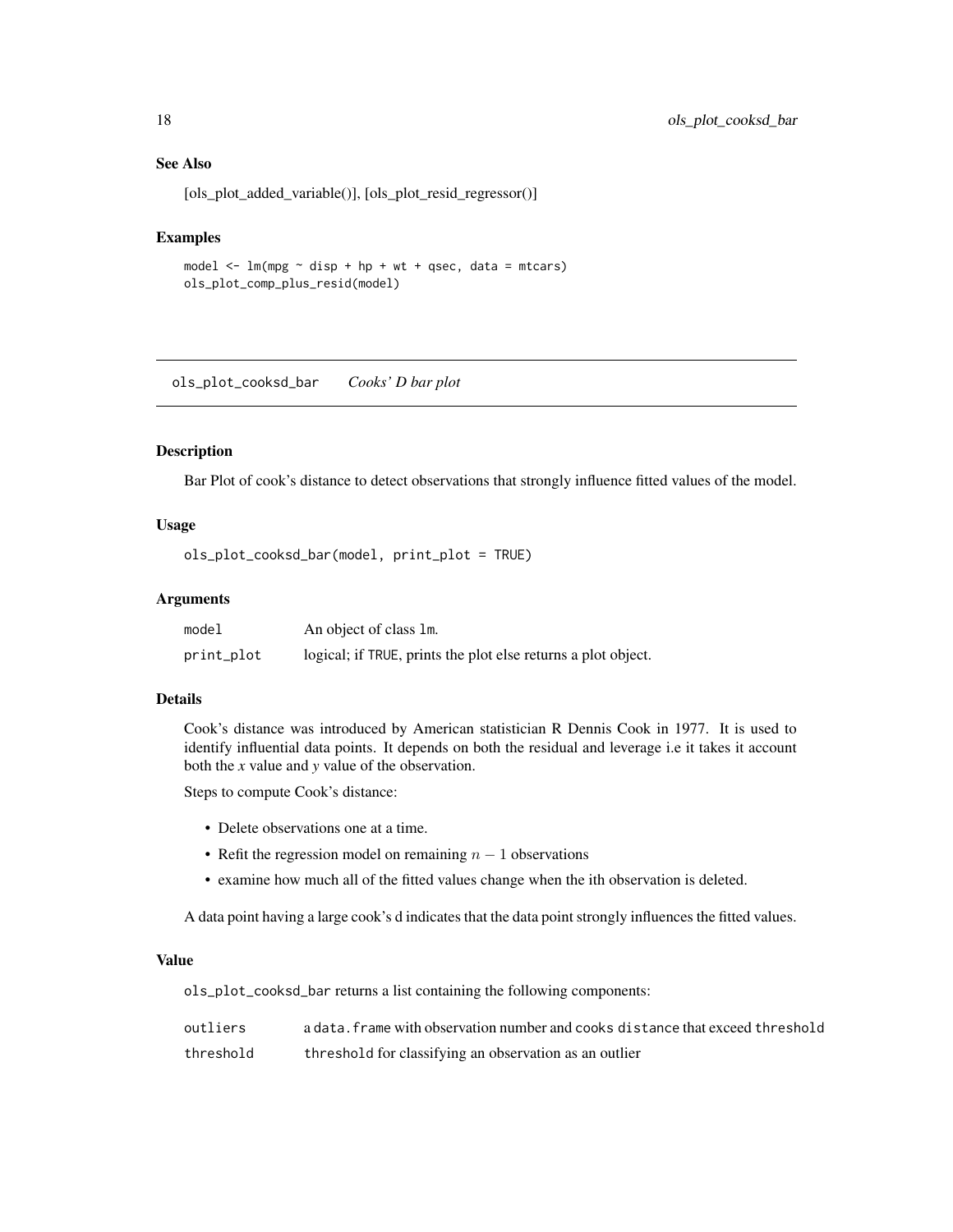#### <span id="page-18-0"></span>Deprecated Function

ols\_cooksd\_barplot() has been deprecated. Instead use ols\_plot\_cooksd\_bar().

#### See Also

[ols\_plot\_cooksd\_chart()]

#### Examples

```
model \leq lm(mpg \sim disp + hp + wt, data = mtcars)
ols_plot_cooksd_bar(model)
```
ols\_plot\_cooksd\_chart *Cooks' D chart*

#### Description

Chart of cook's distance to detect observations that strongly influence fitted values of the model.

### Usage

```
ols_plot_cooksd_chart(model, print_plot = TRUE)
```
### Arguments

| model      | An object of class 1m.                                        |
|------------|---------------------------------------------------------------|
| print_plot | logical; if TRUE, prints the plot else returns a plot object. |

### Details

Cook's distance was introduced by American statistician R Dennis Cook in 1977. It is used to identify influential data points. It depends on both the residual and leverage i.e it takes it account both the *x* value and *y* value of the observation.

Steps to compute Cook's distance:

- Delete observations one at a time.
- Refit the regression model on remaining  $n 1$  observations
- exmine how much all of the fitted values change when the ith observation is deleted.

A data point having a large cook's d indicates that the data point strongly influences the fitted values.

#### Value

ols\_plot\_cooksd\_chart returns a list containing the following components:

| outliers  | a data, frame with observation number and cooks distance that exceed threshold |
|-----------|--------------------------------------------------------------------------------|
| threshold | threshold for classifying an observation as an outlier                         |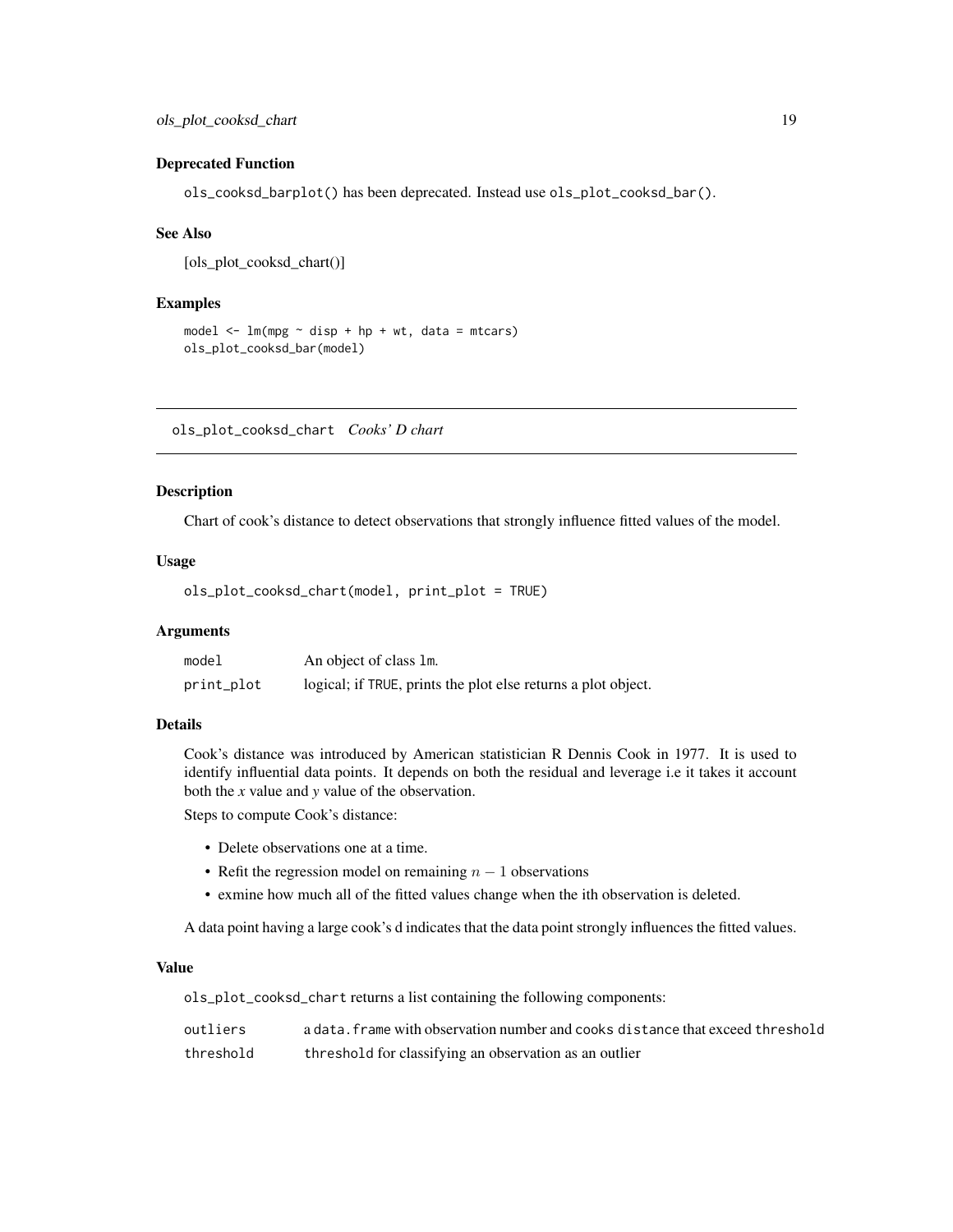#### <span id="page-19-0"></span>Deprecated Function

ols\_cooksd\_chart() has been deprecated. Instead use ols\_plot\_cooksd\_chart().

### See Also

[ols\_plot\_cooksd\_bar()]

#### Examples

```
model \leq lm(mpg \sim disp + hp + wt, data = mtcars)
ols_plot_cooksd_chart(model)
```
ols\_plot\_dfbetas *DFBETAs panel*

#### Description

Panel of plots to detect influential observations using DFBETAs.

#### Usage

```
ols_plot_dfbetas(model, print_plot = TRUE)
```
### Arguments

| model      | An object of class 1m.                                        |
|------------|---------------------------------------------------------------|
| print_plot | logical; if TRUE, prints the plot else returns a plot object. |

### **Details**

DFBETA measures the difference in each parameter estimate with and without the influential point. There is a DFBETA for each data point i.e if there are n observations and k variables, there will be  $n * k$  DFBETAs. In general, large values of DFBETAS indicate observations that are influential in estimating a given parameter. Belsley, Kuh, and Welsch recommend 2 as a general cutoff value to indicate influential observations and  $2/\sqrt(n)$  as a size-adjusted cutoff.

#### Value

list; ols\_plot\_dfbetas returns a list of data.frame (for intercept and each predictor) with the observation number and DFBETA of observations that exceed the threshold for classifying an observation as an outlier/influential observation.

#### Deprecated Function

ols\_dfbetas\_panel() has been deprecated. Instead use ols\_plot\_dfbetas().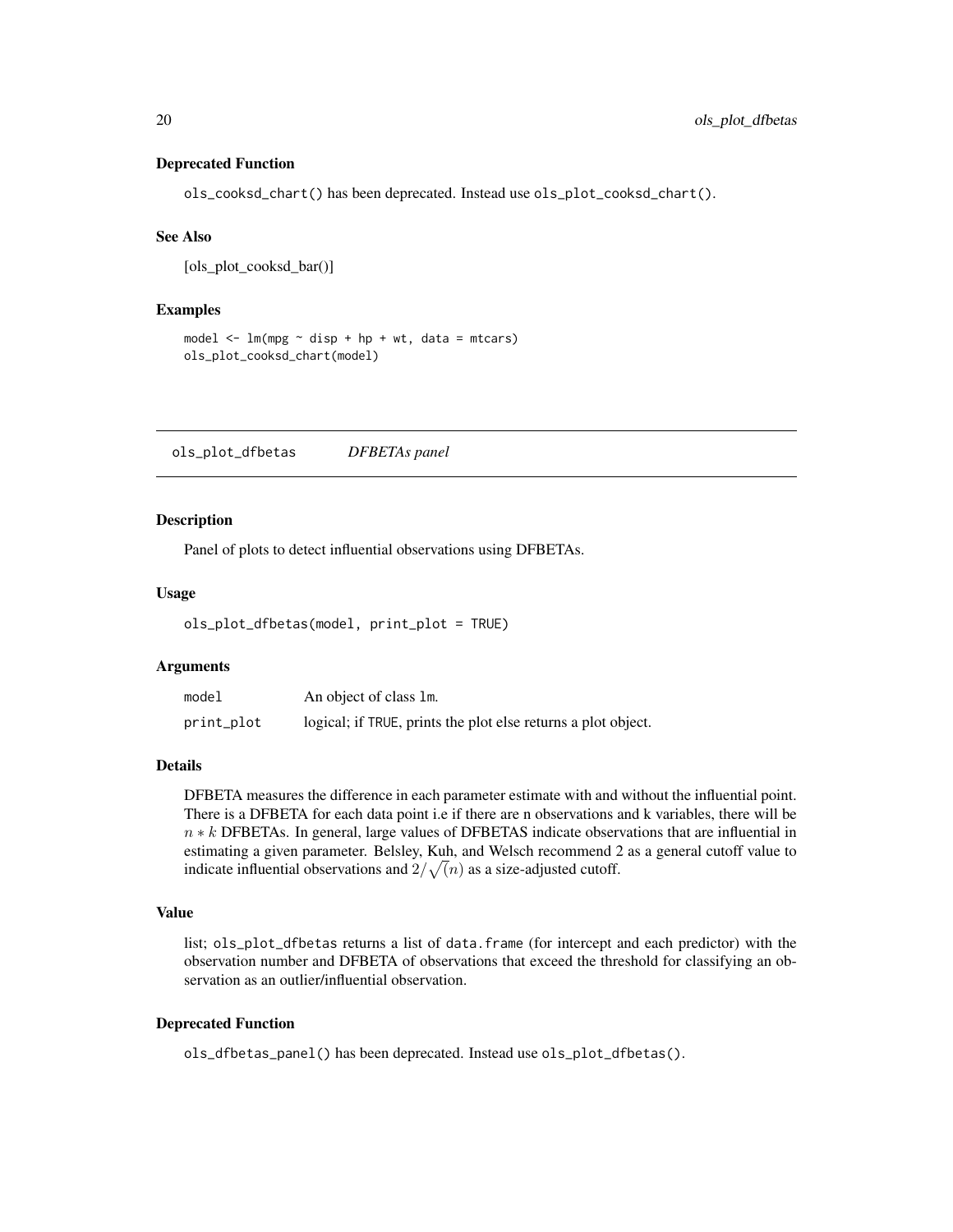#### <span id="page-20-0"></span>References

Belsley, David A.; Kuh, Edwin; Welsh, Roy E. (1980). Regression Diagnostics: Identifying Influential Data and Sources of Collinearity.

Wiley Series in Probability and Mathematical Statistics. New York: John Wiley & Sons. pp. ISBN 0-471-05856-4.

#### See Also

[ols\_plot\_dffits()]

#### Examples

```
model \leq - \text{lm}(mpg \sim \text{disp} + hp + wt + qsec, \text{ data} = mtcars)ols_plot_dfbetas(model)
```
ols\_plot\_dffits *DFFITS plot*

#### Description

Plot for detecting influential observations using DFFITs.

#### Usage

```
ols_plot_dffits(model, print_plot = TRUE)
```
### Arguments

| model      | An object of class 1m.                                        |
|------------|---------------------------------------------------------------|
| print_plot | logical; if TRUE, prints the plot else returns a plot object. |

### Details

DFFIT - difference in fits, is used to identify influential data points. It quantifies the number of standard deviations that the fitted value changes when the ith data point is omitted.

Steps to compute DFFITs:

- Delete observations one at a time.
- Refit the regression model on remaining  $n 1$  observations
- examine how much all of the fitted values change when the ith observation is deleted.

An observation is deemed influential if the absolute value of its DFFITS value is greater than:

$$
2\sqrt{(p+1)/(n-p-1)}
$$

where n is the number of observations and p is the number of predictors including intercept.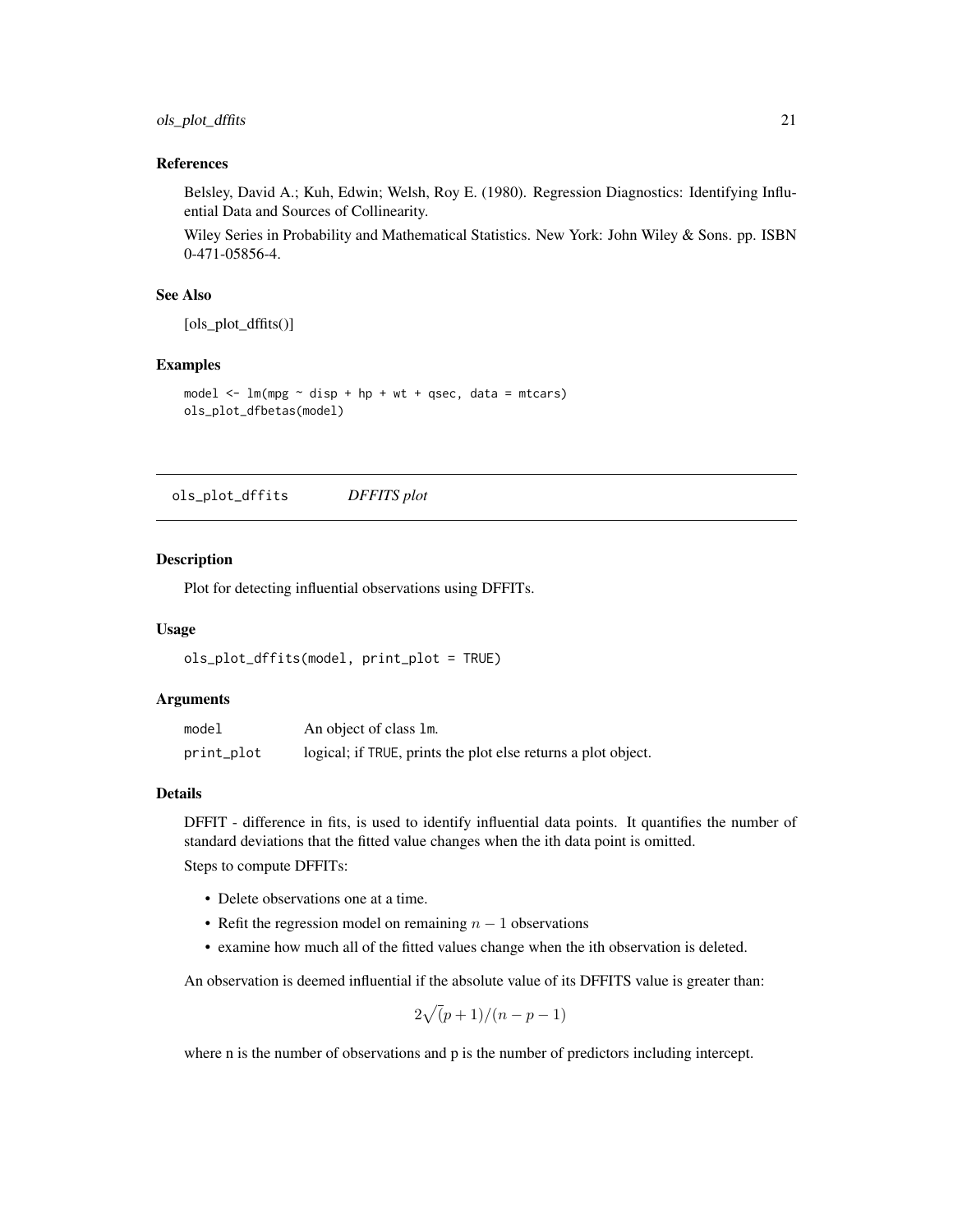### <span id="page-21-0"></span>Value

ols\_plot\_dffits returns a list containing the following components:

| outliers  | a data, frame with observation number and DFFITs that exceed threshold |
|-----------|------------------------------------------------------------------------|
| threshold | threshold for classifying an observation as an outlier                 |

### Deprecated Function

ols\_dffits\_plot() has been deprecated. Instead use ols\_plot\_dffits().

### References

Belsley, David A.; Kuh, Edwin; Welsh, Roy E. (1980). Regression Diagnostics: Identifying Influential Data and Sources of Collinearity.

Wiley Series in Probability and Mathematical Statistics. New York: John Wiley & Sons. ISBN 0-471-05856-4.

### See Also

[ols\_plot\_dfbetas()]

### Examples

```
model \leq - \ln(mpg \sim disp + hp + wt + qsec, data = mtcars)
ols_plot_dffits(model)
```
ols\_plot\_diagnostics *Diagnostics panel*

### Description

Panel of plots for regression diagnostics.

#### Usage

```
ols_plot_diagnostics(model, print_plot = TRUE)
```
### Arguments

| model      | An object of class 1m.                                                  |
|------------|-------------------------------------------------------------------------|
| print_plot | logical; if TRUE, prints the plot else returns a plot object.           |
|            | #' @section Deprecated Function: ols_diagnostic_panel() has been depre- |
|            | cated. Instead use ols_plot_diagnostics().                              |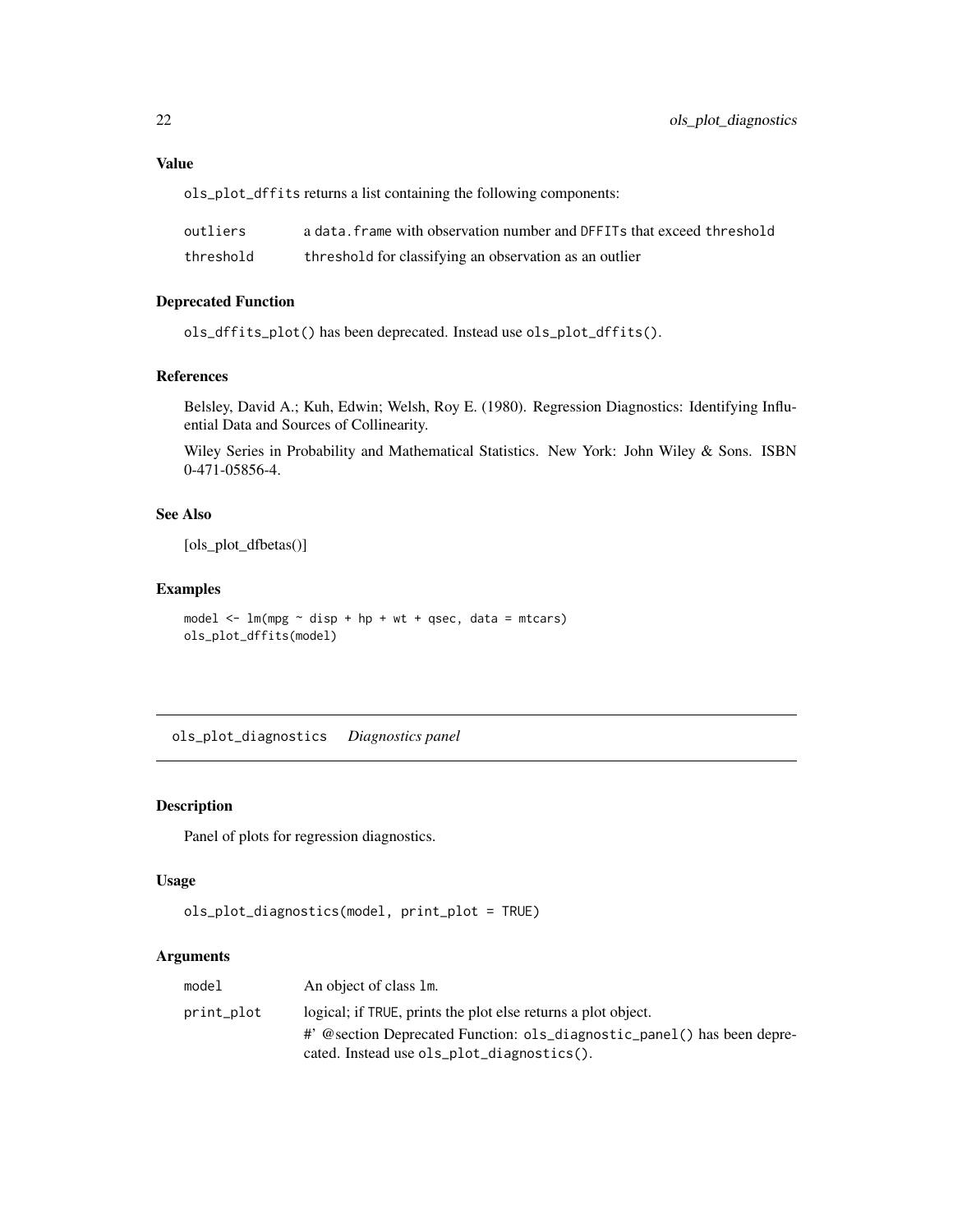### <span id="page-22-0"></span>ols\_plot\_hadi 23

#### Examples

```
model \leq lm(mpg \sim disp + hp + wt + qsec, data = mtcars)
ols_plot_diagnostics(model)
```
ols\_plot\_hadi *Hadi plot*

### Description

Hadi's measure of influence based on the fact that influential observations can be present in either the response variable or in the predictors or both. The plot is used to detect influential observations based on Hadi's measure.

### Usage

ols\_plot\_hadi(model, print\_plot = TRUE)

### Arguments

| model      | An object of class 1m.                                        |
|------------|---------------------------------------------------------------|
| print_plot | logical; if TRUE, prints the plot else returns a plot object. |

### Deprecated Function

ols\_hadi\_plot() has been deprecated. Instead use ols\_plot\_hadi().

#### References

Chatterjee, Samprit and Hadi, Ali. Regression Analysis by Example. 5th ed. N.p.: John Wiley & Sons, 2012. Print.

### See Also

[ols\_plot\_resid\_pot()]

```
model \leq lm(mpg \sim disp + hp + wt, data = mtcars)
ols_plot_hadi(model)
```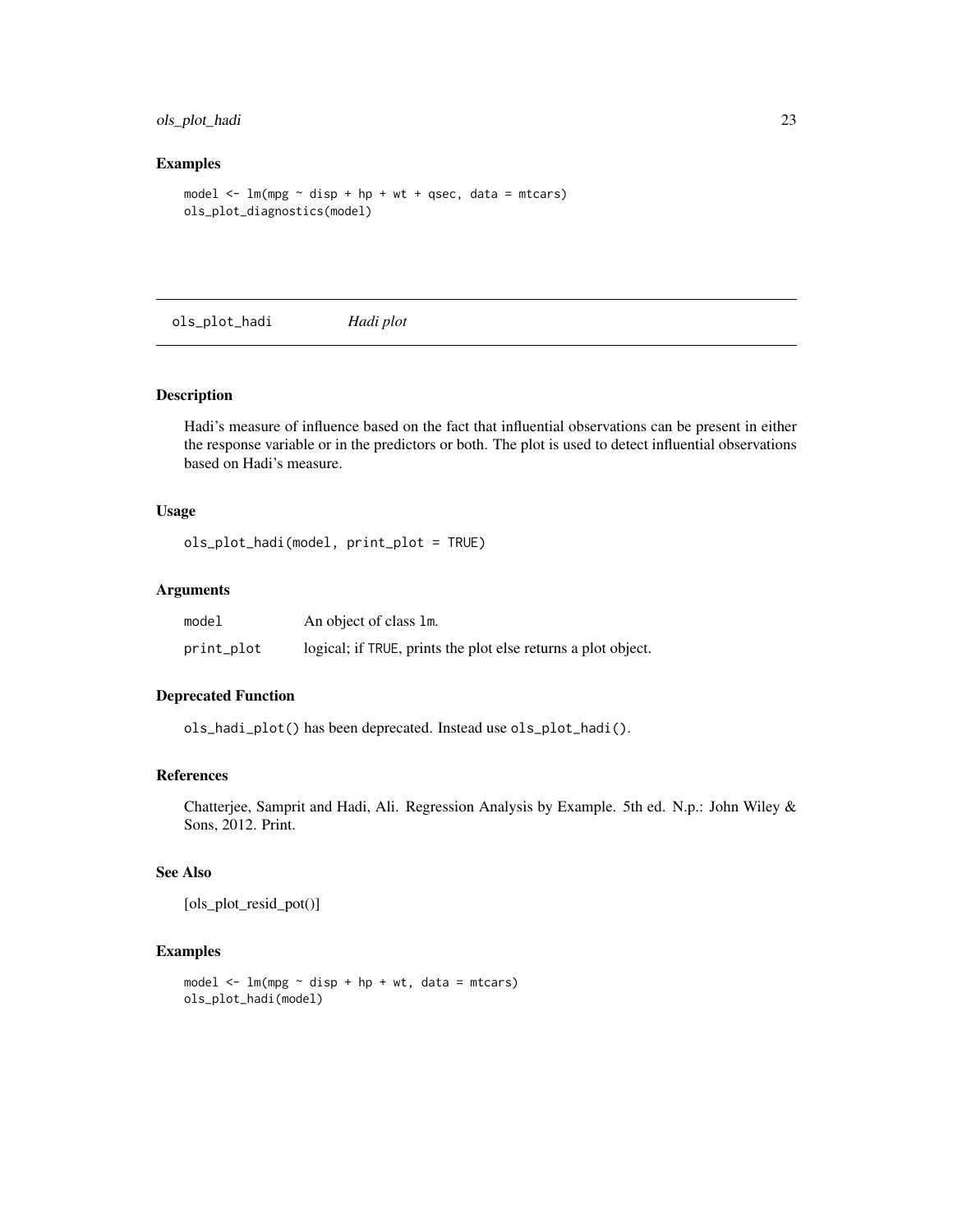<span id="page-23-0"></span>ols\_plot\_obs\_fit *Observed vs fitted values plot*

### Description

Plot of observed vs fitted values to assess the fit of the model.

#### Usage

```
ols_plot_obs_fit(model, print_plot = TRUE)
```
#### Arguments

| model      | An object of class 1m.                                        |
|------------|---------------------------------------------------------------|
| print_plot | logical; if TRUE, prints the plot else returns a plot object. |

#### Details

Ideally, all your points should be close to a regressed diagonal line. Draw such a diagonal line within your graph and check out where the points lie. If your model had a high R Square, all the points would be close to this diagonal line. The lower the R Square, the weaker the Goodness of fit of your model, the more foggy or dispersed your points are from this diagonal line.

#### Deprecated Function

ols\_ovsp\_plot() has been deprecated. Instead use ols\_plot\_obs\_fit().

#### Examples

```
model \leq lm(mpg \sim disp + hp + wt, data = mtcars)
ols_plot_obs_fit(model)
```
ols\_plot\_reg\_line *Simple linear regression line*

### Description

Plot to demonstrate that the regression line always passes through mean of the response and predictor variables.

#### Usage

```
ols_plot_reg_line(response, predictor, print_plot = TRUE)
```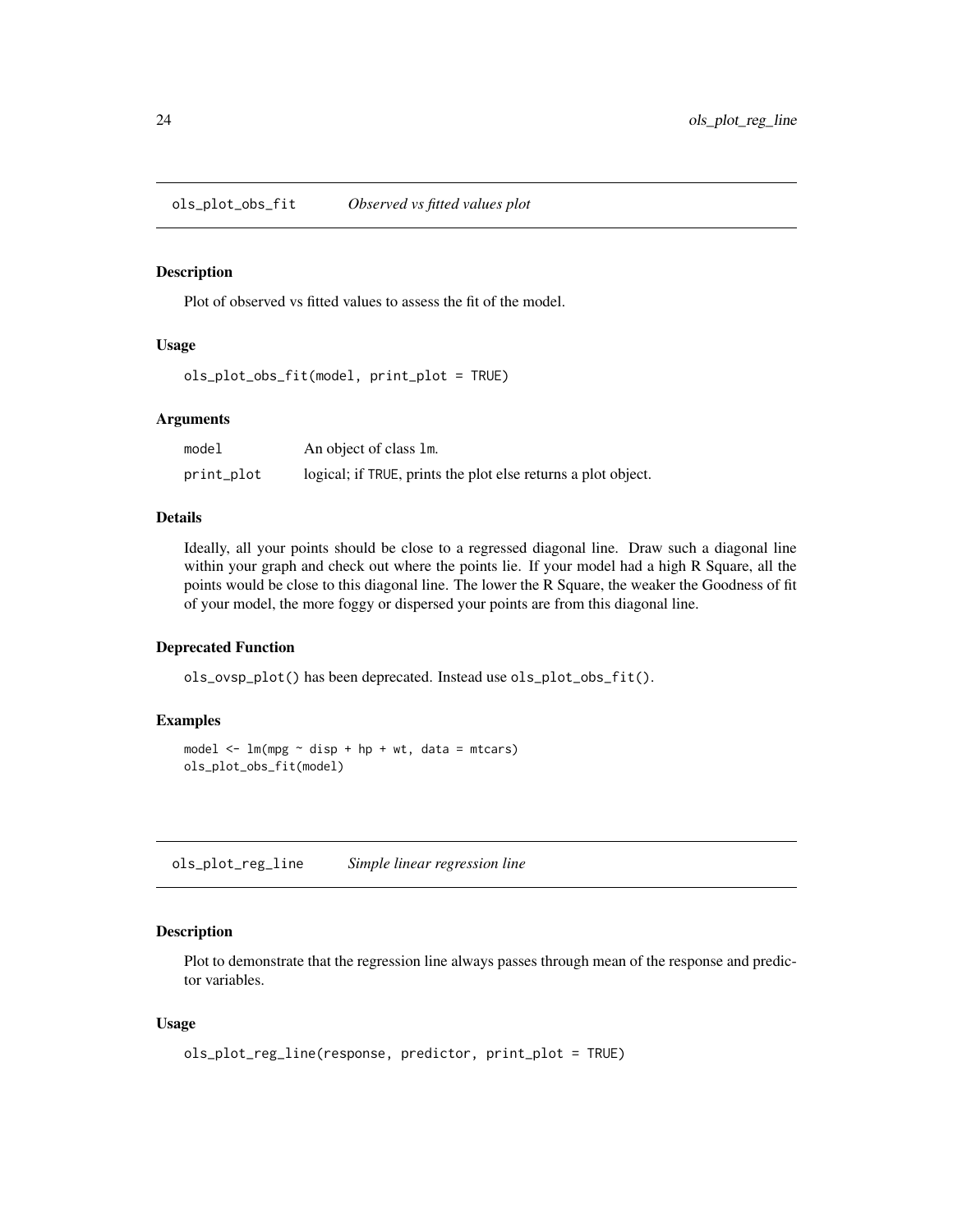### <span id="page-24-0"></span>Arguments

| response   | Response variable.                                            |
|------------|---------------------------------------------------------------|
| predictor  | Predictor variable.                                           |
| print_plot | logical; if TRUE, prints the plot else returns a plot object. |

### Deprecated Function

ols\_reg\_line() has been deprecated. Instead use ols\_plot\_reg\_line().

### Examples

ols\_plot\_reg\_line(mtcars\$mpg, mtcars\$disp)

<span id="page-24-1"></span>ols\_plot\_resid\_box *Residual box plot*

#### Description

Box plot of residuals to examine if residuals are normally distributed.

#### Usage

```
ols_plot_resid_box(model, print_plot = TRUE)
```
### Arguments

| model      | An object of class 1m.                                        |
|------------|---------------------------------------------------------------|
| print_plot | logical; if TRUE, prints the plot else returns a plot object. |

### Deprecated Function

ols\_rsd\_boxplot() has been deprecated. Instead use ols\_plot\_resid\_box().

### See Also

Other residual diagnostics: [ols\\_plot\\_resid\\_fit](#page-25-1), [ols\\_plot\\_resid\\_hist](#page-27-1), [ols\\_plot\\_resid\\_qq](#page-29-1), [ols\\_test\\_correlation](#page-65-1), [ols\\_test\\_normality](#page-67-1)

```
model \leq \ln(mpg \sim \text{disp} + hp + wt, \text{ data} = mtcars)ols_plot_resid_box(model)
```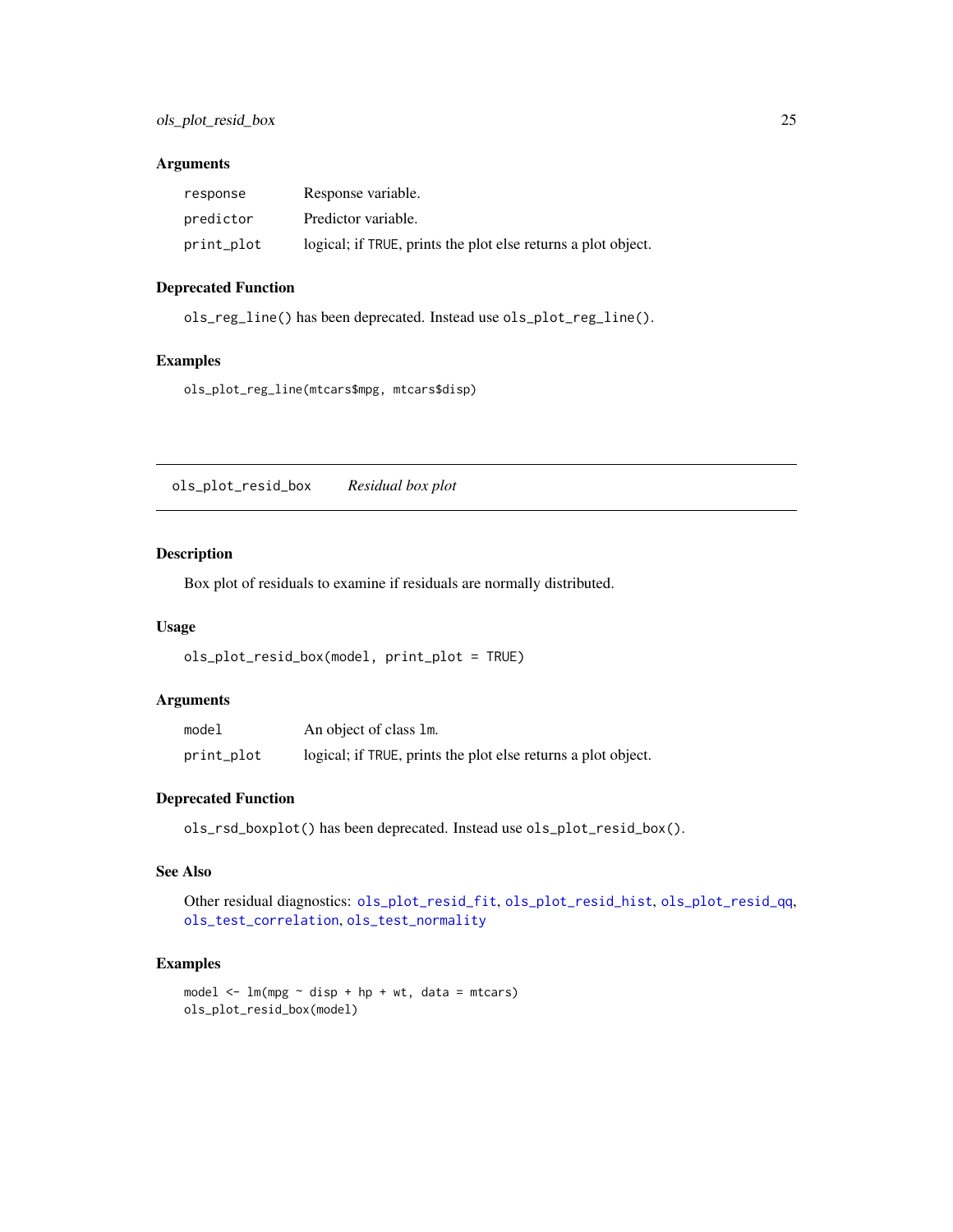### <span id="page-25-1"></span><span id="page-25-0"></span>Description

Scatter plot of residuals on the y axis and fitted values on the x axis to detect non-linearity, unequal error variances, and outliers.

### Usage

ols\_plot\_resid\_fit(model, print\_plot = TRUE)

#### Arguments

| model      | An object of class 1m.                                        |
|------------|---------------------------------------------------------------|
| print_plot | logical; if TRUE, prints the plot else returns a plot object. |

### Details

Characteristics of a well behaved residual vs fitted plot:

- The residuals spread randomly around the 0 line indicating that the relationship is linear.
- The residuals form an approximate horizontal band around the 0 line indicating homogeneity of error variance.
- No one residual is visibly away from the random pattern of the residuals indicating that there are no outliers.

#### Deprecated Function

ols\_rvsp\_plot() has been deprecated. Instead use ols\_plot\_resid\_fit().

#### See Also

Other residual diagnostics: [ols\\_plot\\_resid\\_box](#page-24-1), [ols\\_plot\\_resid\\_hist](#page-27-1), [ols\\_plot\\_resid\\_qq](#page-29-1), [ols\\_test\\_correlation](#page-65-1), [ols\\_test\\_normality](#page-67-1)

```
model \leq - \ln(mpg \sim disp + hp + wt, data = mtcars)
ols_plot_resid_fit(model)
```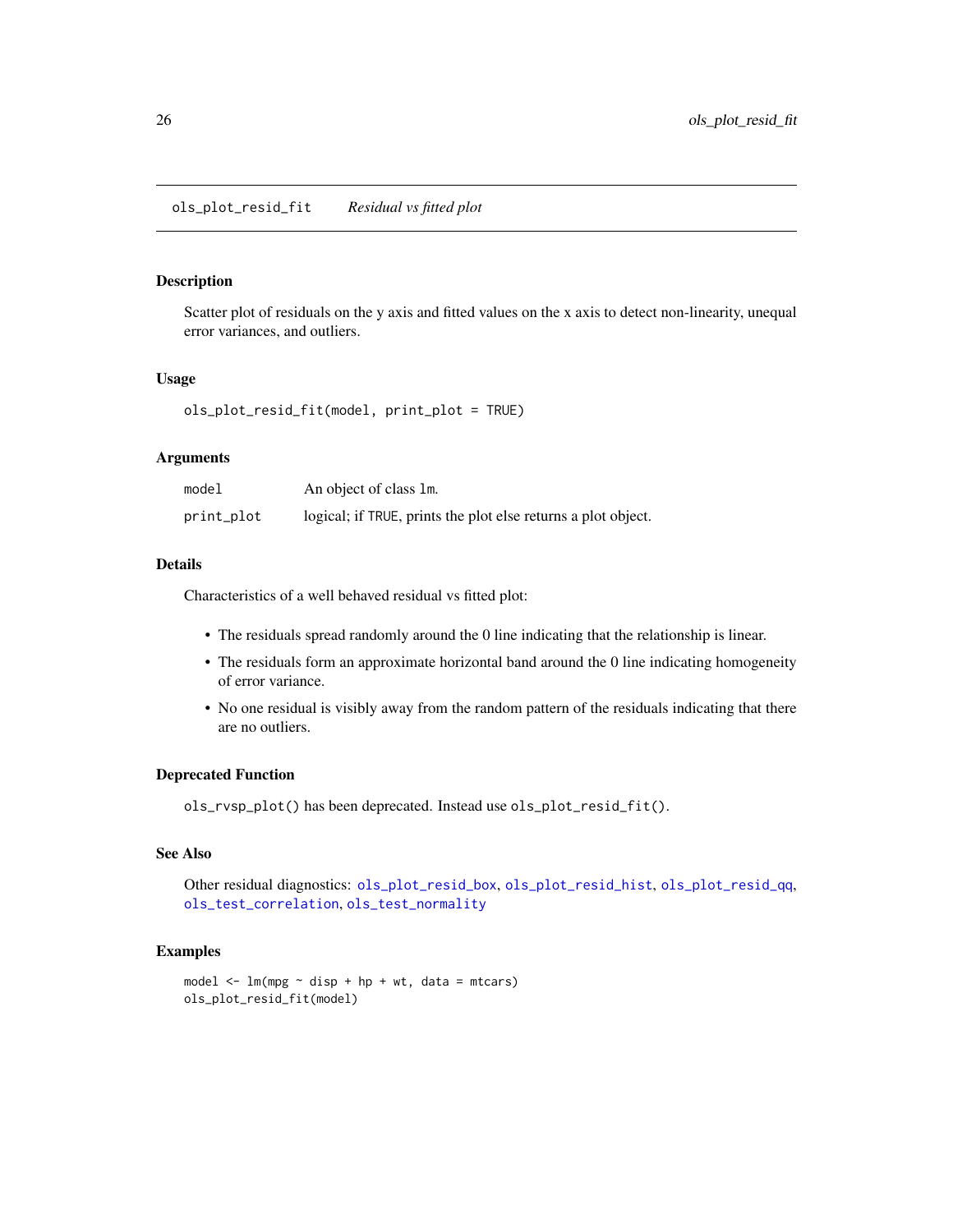<span id="page-26-0"></span>ols\_plot\_resid\_fit\_spread

*Residual fit spread plot*

#### Description

Plot to detect non-linearity, influential observations and outliers.

#### Usage

```
ols_plot_resid_fit_spread(model, print_plot = TRUE)
ols_plot_fm(model, print_plot = TRUE)
```
ols\_plot\_resid\_spread(model, print\_plot = TRUE)

### Arguments

| model      | An object of class 1m.                                        |
|------------|---------------------------------------------------------------|
| print_plot | logical; if TRUE, prints the plot else returns a plot object. |

### Details

Consists of side-by-side quantile plots of the centered fit and the residuals. It shows how much variation in the data is explained by the fit and how much remains in the residuals. For inappropriate models, the spread of the residuals in such a plot is often greater than the spread of the centered fit.

### Deprecated Function

ols\_rfs\_plot(), ols\_fm\_plot() and ols\_rsd\_plot() has been deprecated. Instead use ols\_plot\_resid\_fit\_spread(), ols\_plot\_fm() and ols\_plot\_resid\_spread().

### References

Cleveland, W. S. (1993). Visualizing Data. Summit, NJ: Hobart Press.

```
# model
model \leq lm(mpg \sim disp + hp + wt, data = mtcars)
# residual fit spread plot
ols_plot_resid_fit_spread(model)
# fit mean plot
ols_plot_fm(model)
```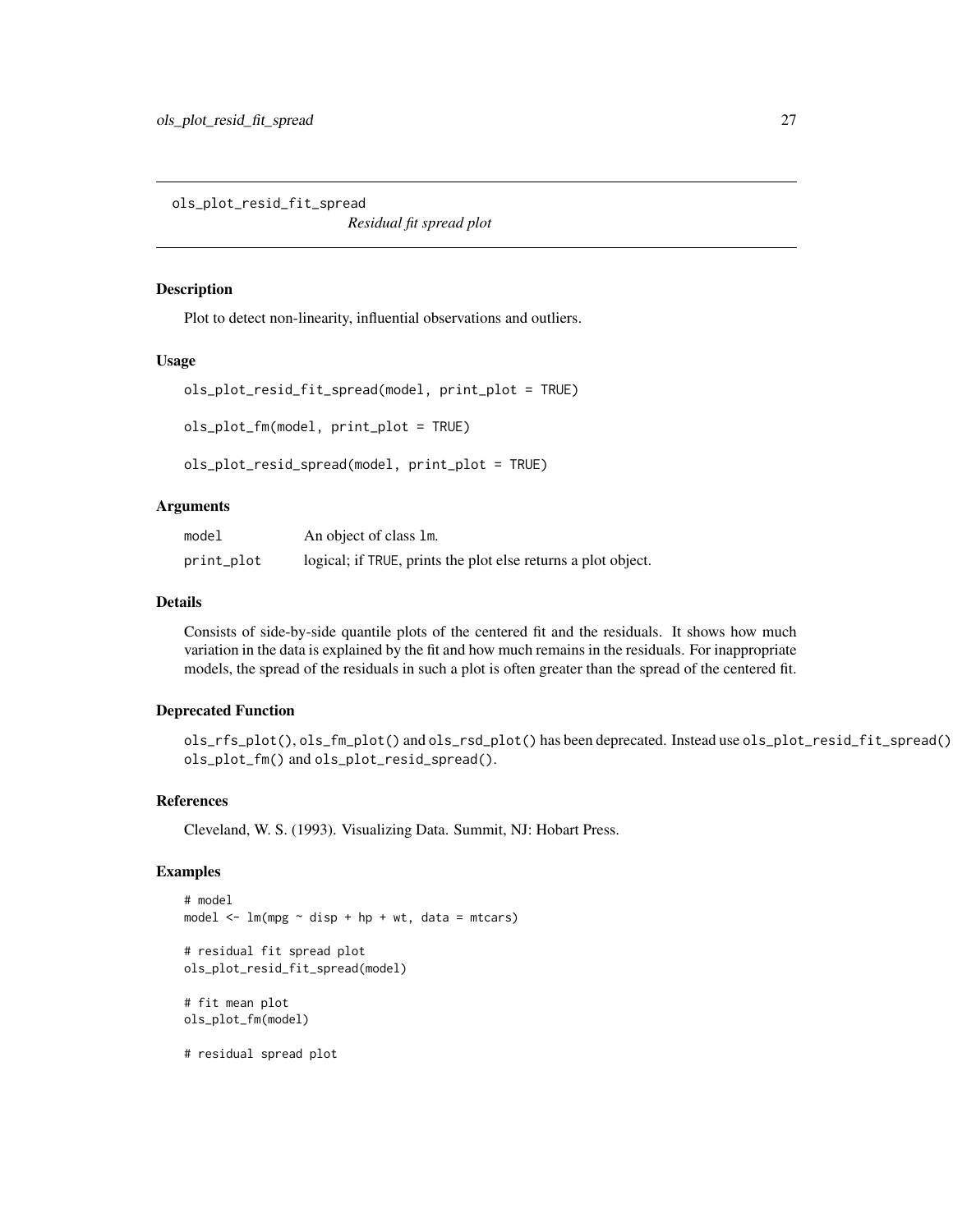<span id="page-27-0"></span>ols\_plot\_resid\_spread(model)

<span id="page-27-1"></span>ols\_plot\_resid\_hist *Residual histogram*

#### Description

Histogram of residuals for detecting violation of normality assumption.

### Usage

```
ols_plot_resid_hist(model, print_plot = TRUE)
```
### Arguments

| model      | An object of class 1m.                                        |
|------------|---------------------------------------------------------------|
| print_plot | logical; if TRUE, prints the plot else returns a plot object. |

### Deprecated Function

ols\_rsd\_hist() has been deprecated. Instead use ols\_plot\_resid\_hist().

### See Also

```
Other residual diagnostics: ols_plot_resid_box, ols_plot_resid_fit, ols_plot_resid_qq,
ols_test_correlation, ols_test_normality
```
### Examples

```
model \leq lm(mpg \sim disp + hp + wt, data = mtcars)
ols_plot_resid_hist(model)
```
ols\_plot\_resid\_lev *Studentized residuals vs leverage plot*

### Description

Graph for detecting outliers and/or observations with high leverage.

#### Usage

```
ols_plot_resid_lev(model, print_plot = TRUE)
```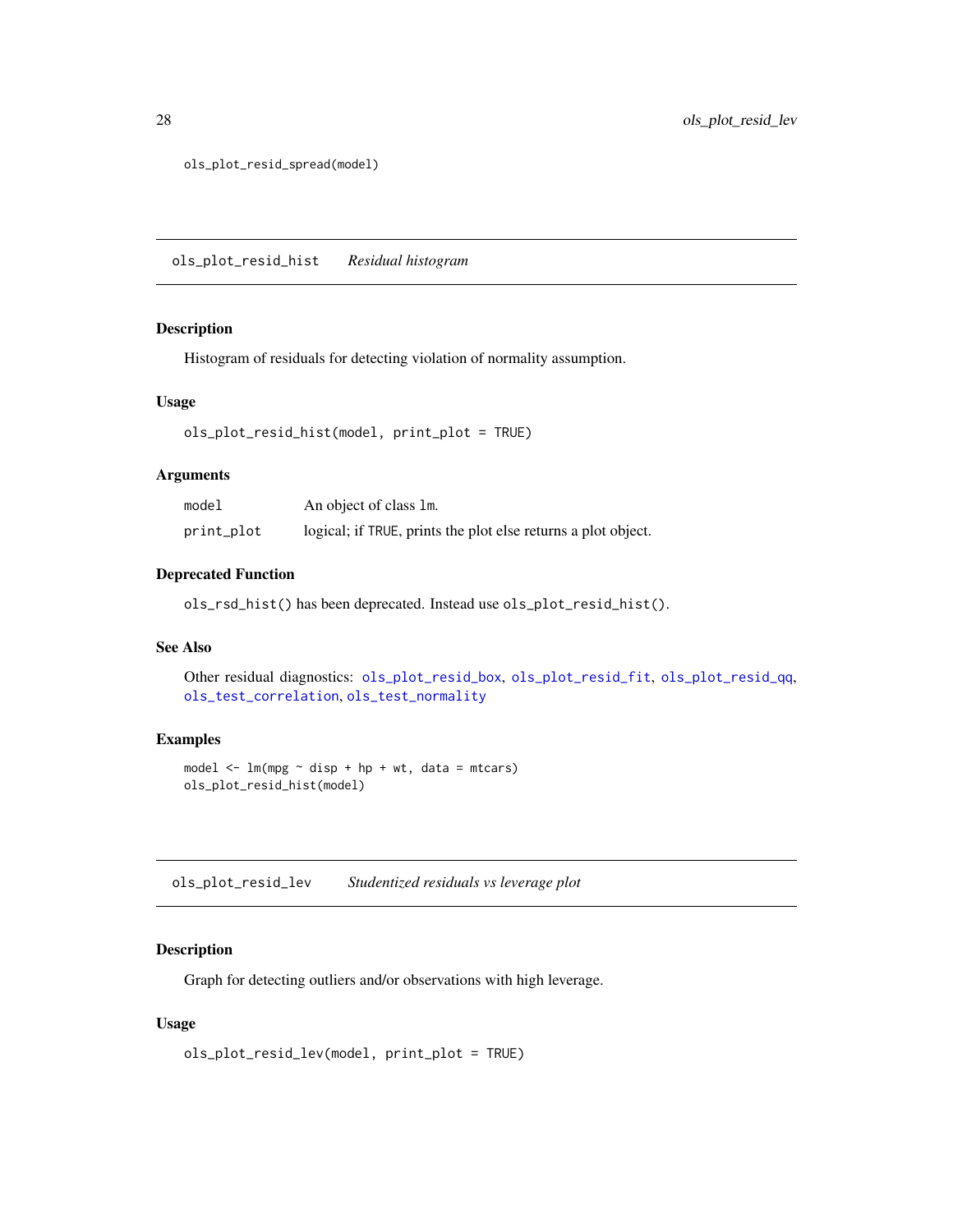### <span id="page-28-0"></span>Arguments

| model      | An object of class 1m.                                        |
|------------|---------------------------------------------------------------|
| print_plot | logical; if TRUE, prints the plot else returns a plot object. |

### Deprecated Function

ols\_rsdlev\_plot() has been deprecated. Instead use ols\_plot\_resid\_lev().

#### See Also

[ols\_plot\_resid\_stud\_fit()], [ols\_plot\_resid\_lev()]

### Examples

```
model \leq lm(read \sim write + math + science, data = hsb)
ols_plot_resid_lev(model)
```
ols\_plot\_resid\_pot *Potential residual plot*

### Description

Plot to aid in classifying unusual observations as high-leverage points, outliers, or a combination of both.

### Usage

```
ols_plot_resid_pot(model, print_plot = TRUE)
```
### Arguments

| model      | An object of class 1m.                                        |
|------------|---------------------------------------------------------------|
| print_plot | logical; if TRUE, prints the plot else returns a plot object. |

### Deprecated Function

ols\_potrsd\_plot() has been deprecated. Instead use ols\_plot\_resid\_pot().

### References

Chatterjee, Samprit and Hadi, Ali. Regression Analysis by Example. 5th ed. N.p.: John Wiley & Sons, 2012. Print.

### See Also

[ols\_plot\_hadi()]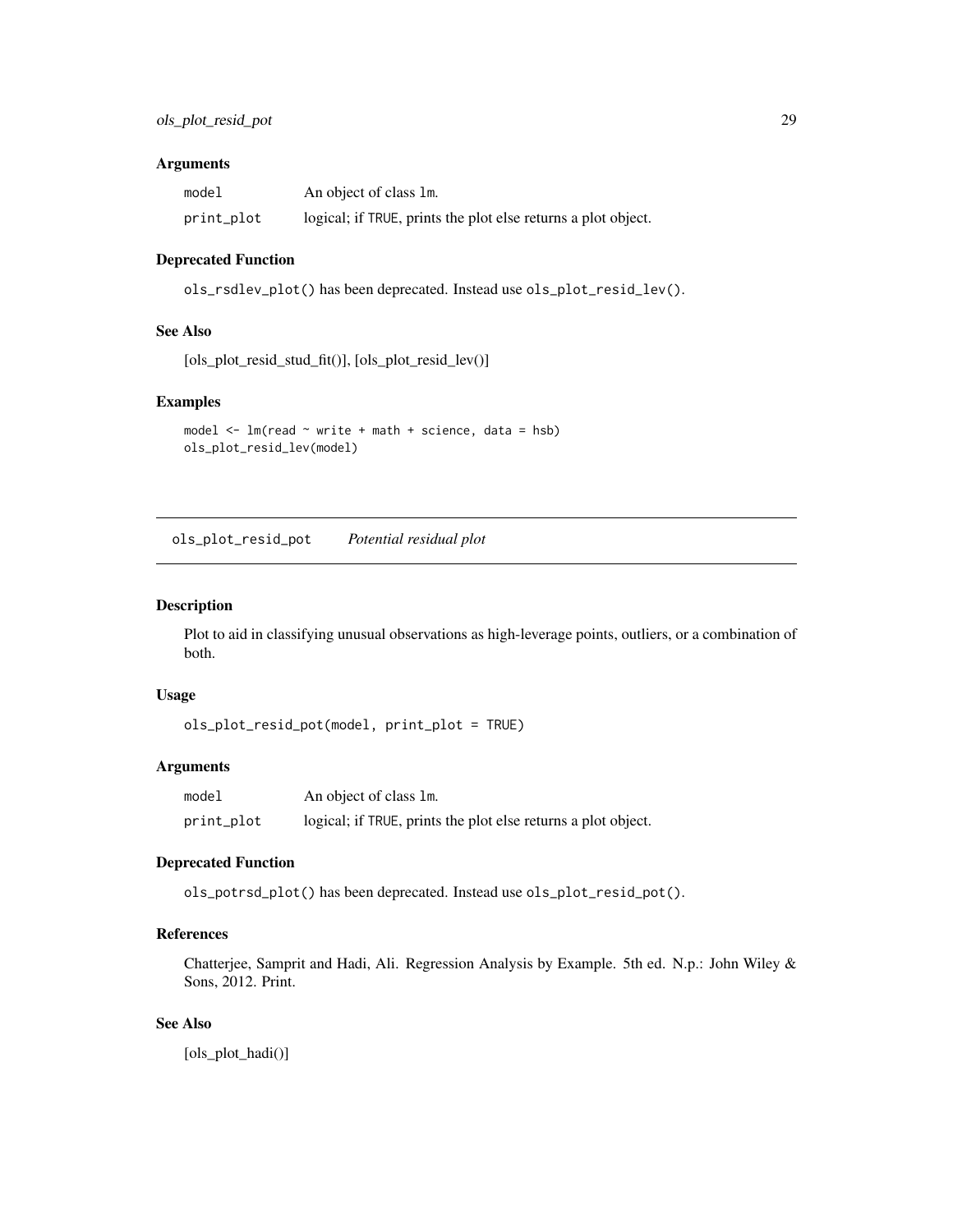### Examples

```
model \leq - \ln(mpg \sim \text{disp} + hp + wt, \text{ data} = mtcars)ols_plot_resid_pot(model)
```
<span id="page-29-1"></span>ols\_plot\_resid\_qq *Residual QQ plot*

### Description

Graph for detecting violation of normality assumption.

### Usage

ols\_plot\_resid\_qq(model, print\_plot = TRUE)

### Arguments

| model      | An object of class 1m.                                        |
|------------|---------------------------------------------------------------|
| print_plot | logical; if TRUE, prints the plot else returns a plot object. |

### Deprecated Function

ols\_rsd\_qqplot() has been deprecated. Instead use ols\_plot\_resid\_qq().

### See Also

Other residual diagnostics: [ols\\_plot\\_resid\\_box](#page-24-1), [ols\\_plot\\_resid\\_fit](#page-25-1), [ols\\_plot\\_resid\\_hist](#page-27-1), [ols\\_test\\_correlation](#page-65-1), [ols\\_test\\_normality](#page-67-1)

```
model \leq lm(mpg \sim disp + hp + wt, data = mtcars)
ols_plot_resid_qq(model)
```
<span id="page-29-0"></span>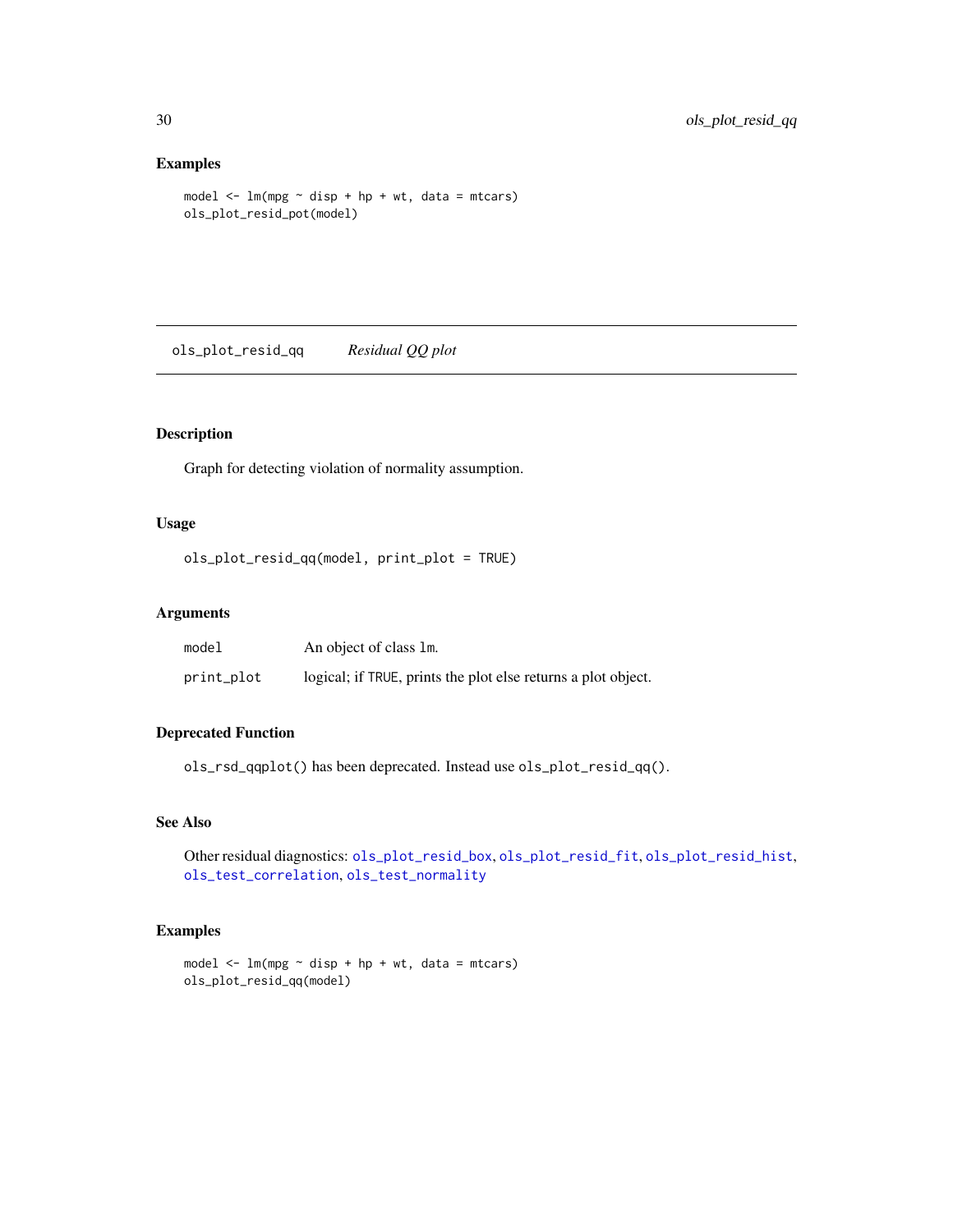<span id="page-30-0"></span>ols\_plot\_resid\_regressor

*Residual vs regressor plot*

### Description

Graph to determine whether we should add a new predictor to the model already containing other predictors. The residuals from the model is regressed on the new predictor and if the plot shows non random pattern, you should consider adding the new predictor to the model.

### Usage

```
ols_plot_resid_regressor(model, variable, print_plot = TRUE)
```
### Arguments

| model      | An object of class 1m.                                        |
|------------|---------------------------------------------------------------|
| variable   | New predictor to be added to the model.                       |
| print_plot | logical; if TRUE, prints the plot else returns a plot object. |

### Deprecated Function

ols\_rvsr\_plot() has been deprecated. Instead use ols\_plot\_resid\_regressor().

### See Also

[ols\_plot\_added\_variable()], [ols\_plot\_comp\_plus\_resid()]

### Examples

```
model \leq lm(mpg \sim disp + hp + wt, data = mtcars)
ols_plot_resid_regressor(model, 'drat')
```
ols\_plot\_resid\_stand *Standardized residual chart*

### Description

Chart for identifying outliers.

#### Usage

```
ols_plot_resid_stand(model, print_plot = TRUE)
```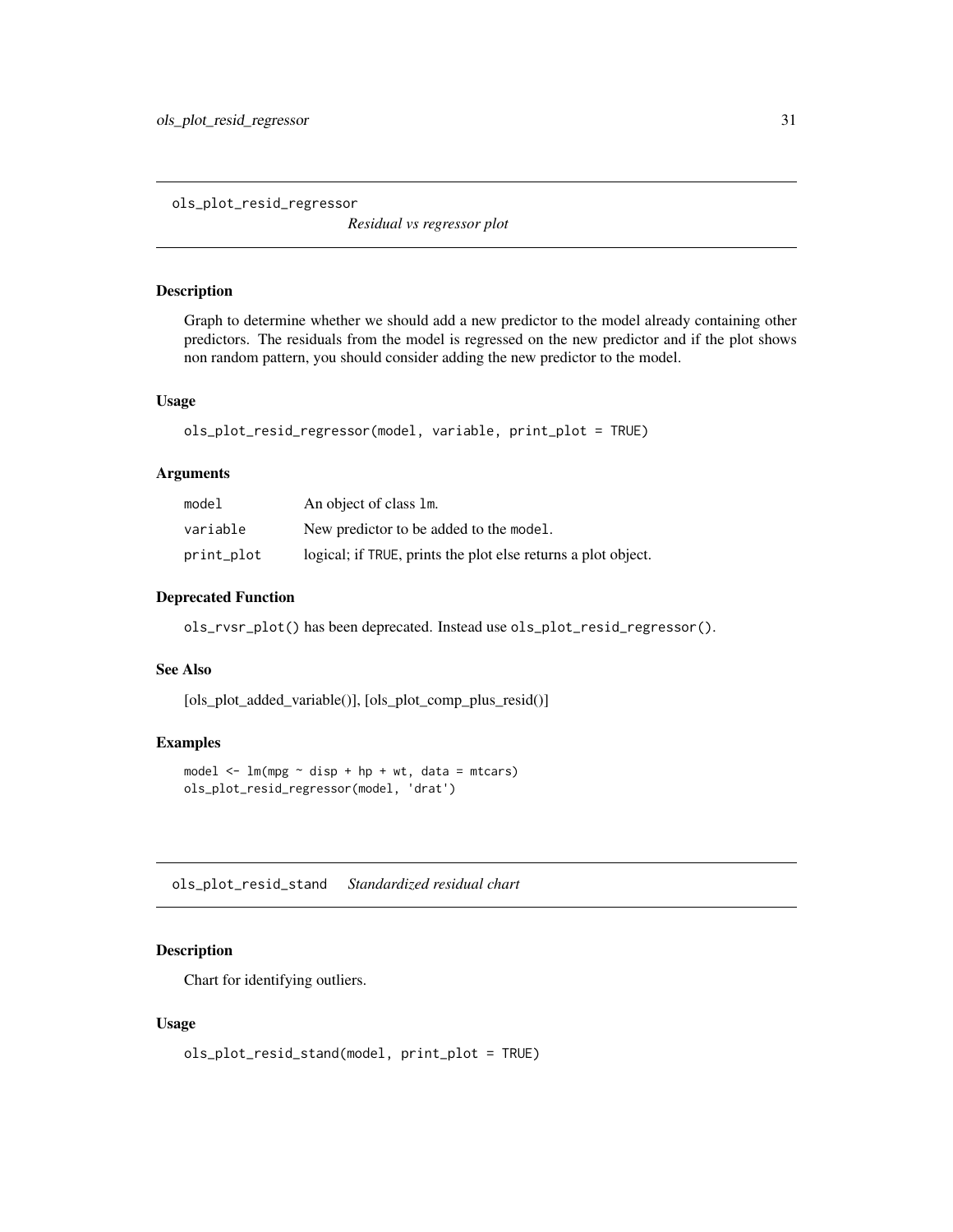### <span id="page-31-0"></span>Arguments

| model      | An object of class 1m.                                        |
|------------|---------------------------------------------------------------|
| print_plot | logical; if TRUE, prints the plot else returns a plot object. |

### Details

Standardized residual (internally studentized) is the residual divided by estimated standard deviation.

### Value

| ols_plot_resid_stand returns a list containing the following components: |  |
|--------------------------------------------------------------------------|--|
|                                                                          |  |

| outliers | a data, frame with observation number and standardized resiverals that ex- |
|----------|----------------------------------------------------------------------------|
|          | ceed threshold                                                             |

for classifying an observation as an outlier

threshold threshold for classifying an observation as an outlier

### Deprecated Function

ols\_srsd\_chart() has been deprecated. Instead use ols\_plot\_resid\_stand().

### See Also

[ols\_plot\_resid\_stud()]

### Examples

model  $\leq$  lm(mpg  $\sim$  disp + hp + wt, data = mtcars) ols\_plot\_resid\_stand(model)

ols\_plot\_resid\_stud *Studentized residual plot*

### Description

Graph for identifying outliers.

### Usage

ols\_plot\_resid\_stud(model, print\_plot = TRUE)

### Arguments

| model      | An object of class 1m.                                        |
|------------|---------------------------------------------------------------|
| print_plot | logical; if TRUE, prints the plot else returns a plot object. |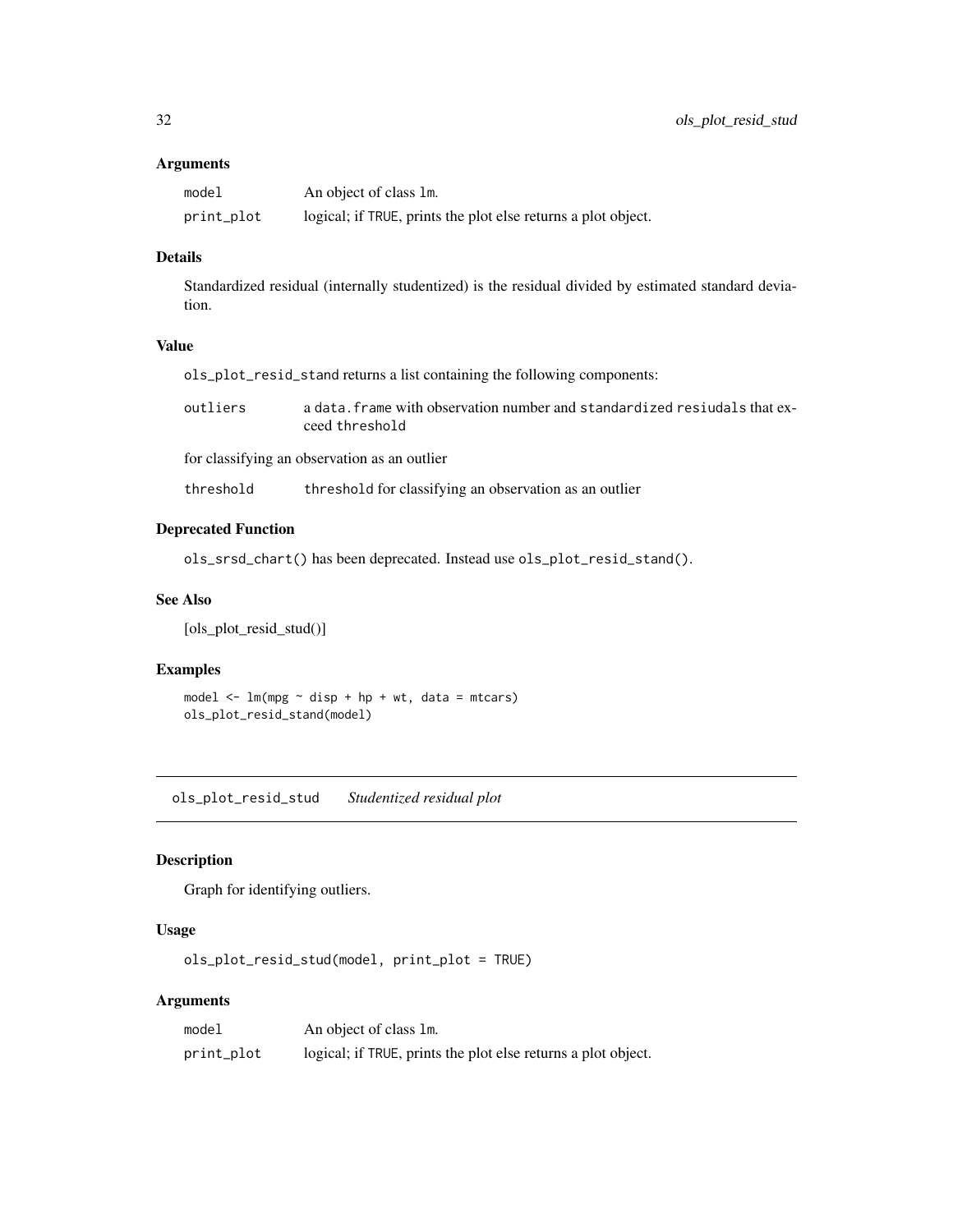### <span id="page-32-0"></span>Details

Studentized deleted residuals (or externally studentized residuals) is the deleted residual divided by its estimated standard deviation. Studentized residuals are going to be more effective for detecting outlying Y observations than standardized residuals. If an observation has an externally studentized residual that is larger than 3 (in absolute value) we can call it an outlier.

### Value

ols\_plot\_resid\_stud returns a list containing the following components:

| outliers | a data. frame with observation number and studentized residuals that ex- |
|----------|--------------------------------------------------------------------------|
|          | ceed threshold                                                           |

for classifying an observation as an outlier

threshold threshold for classifying an observation as an outlier

### Deprecated Function

ols\_srsd\_plot() has been deprecated. Instead use ols\_plot\_resid\_stud().

#### See Also

[ols\_plot\_resid\_stand()]

#### Examples

model  $\leq$  1m(mpg  $\sim$  disp + hp + wt, data = mtcars) ols\_plot\_resid\_stud(model)

ols\_plot\_resid\_stud\_fit

*Deleted studentized residual vs fitted values plot*

### Description

Plot for detecting violation of assumptions about residuals such as non-linearity, constant variances and outliers. It can also be used to examine model fit.

### Usage

ols\_plot\_resid\_stud\_fit(model, print\_plot = TRUE)

### Arguments

| model      | An object of class 1m.                                        |
|------------|---------------------------------------------------------------|
| print_plot | logical; if TRUE, prints the plot else returns a plot object. |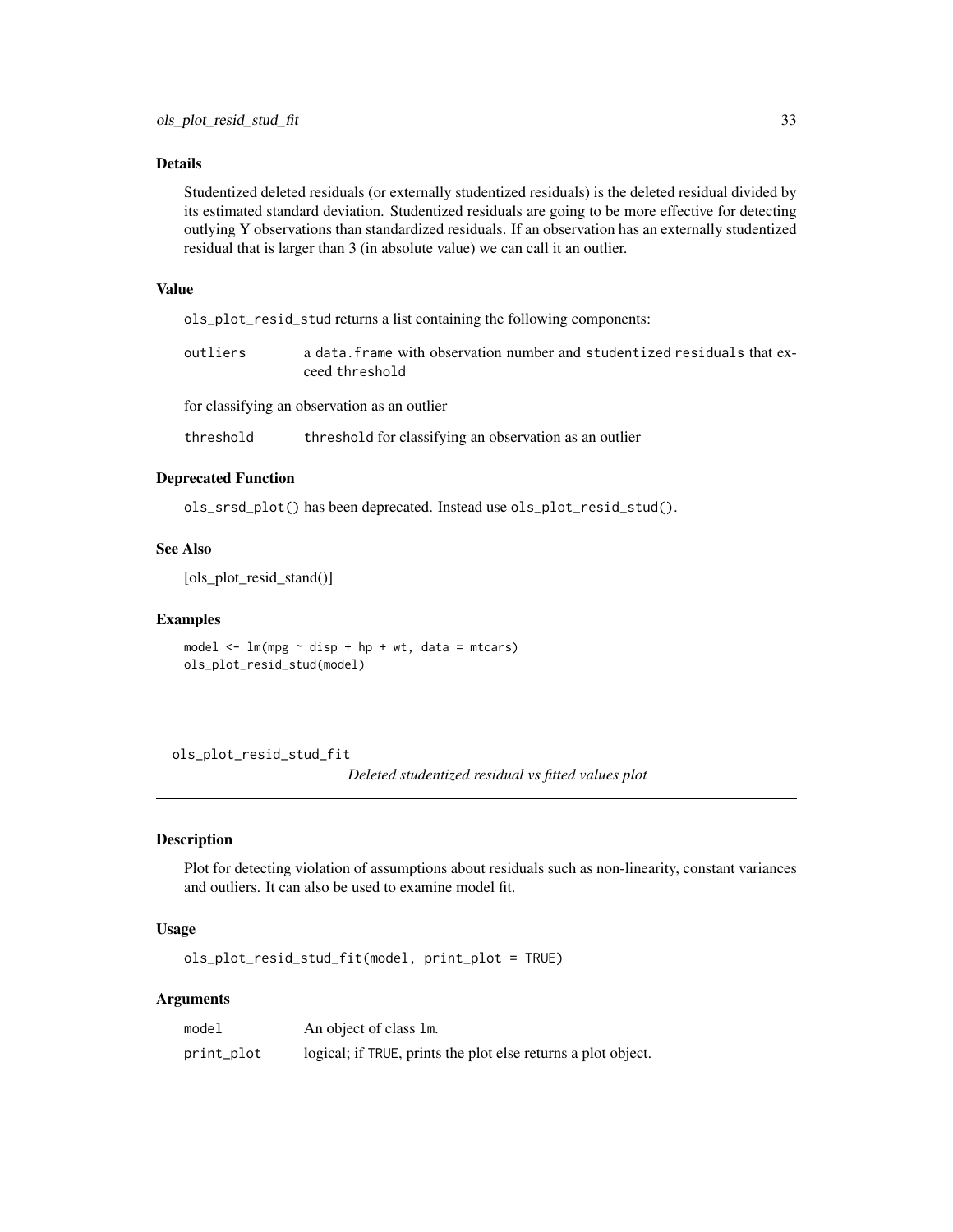### <span id="page-33-0"></span>Details

Studentized deleted residuals (or externally studentized residuals) is the deleted residual divided by its estimated standard deviation. Studentized residuals are going to be more effective for detecting outlying Y observations than standardized residuals. If an observation has an externally studentized residual that is larger than 2 (in absolute value) we can call it an outlier.

#### Value

ols\_plot\_resid\_stud\_fit returns a list containing the following components:

| outliers  | a data frame with observation number, fitted values and deleted studentized<br>residuals that exceed the threshold for classifying observations as outliers/influential |
|-----------|-------------------------------------------------------------------------------------------------------------------------------------------------------------------------|
|           | observations                                                                                                                                                            |
| threshold | threshold for classifying an observation as an outlier/influential observation                                                                                          |

#### Deprecated Function

ols\_dsrvsp\_plot() has been deprecated. Instead use ols\_plot\_resid\_stud\_fit().

#### See Also

[ols\_plot\_resid\_lev()], [ols\_plot\_resid\_stand()], [ols\_plot\_resid\_stud()]

#### Examples

```
model \leq - \ln(mpg \sim disp + hp + wt + qsec, data = mtcars)
ols_plot_resid_stud_fit(model)
```
ols\_plot\_response *Response variable profile*

### Description

Panel of plots to explore and visualize the response variable.

#### Usage

```
ols_plot_response(model, print_plot = TRUE)
```
#### Arguments

| model      | An object of class 1m.                                        |
|------------|---------------------------------------------------------------|
| print_plot | logical; if TRUE, prints the plot else returns a plot object. |

#### Deprecated Function

ols\_resp\_viz() has been deprecated. Instead use ols\_plot\_response().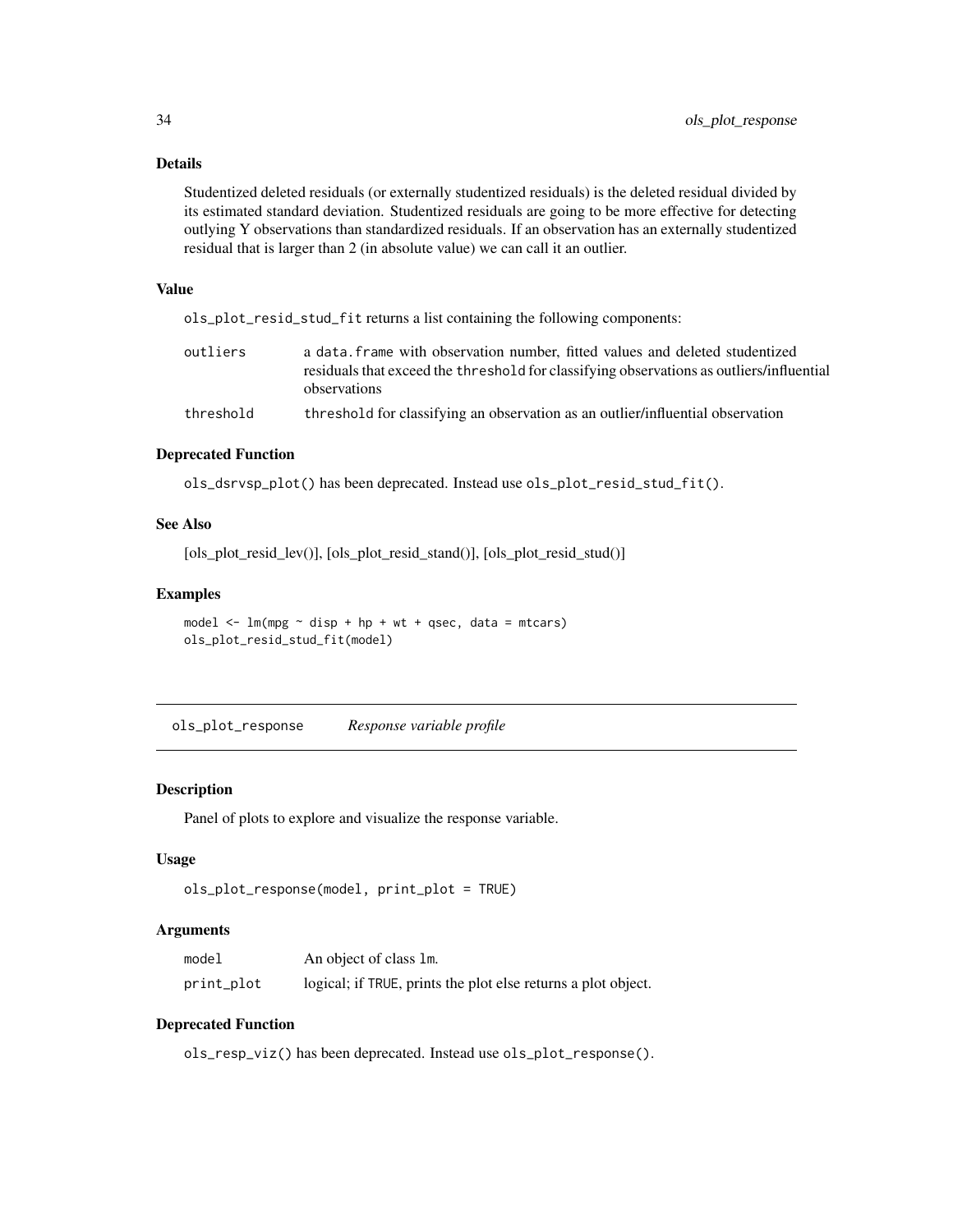### <span id="page-34-0"></span>ols\_pred\_rsq 35

### Examples

```
model \leq - \ln(mpg \sim \text{disp} + hp + wt, \text{ data} = mtcars)ols_plot_response(model)
```
<span id="page-34-1"></span>ols\_pred\_rsq *Predicted rsquare*

### Description

Use predicted rsquared to determine how well the model predicts responses for new observations. Larger values of predicted R2 indicate models of greater predictive ability.

#### Usage

ols\_pred\_rsq(model)

### Arguments

model An object of class lm.

### Value

Predicted rsquare of the model.

### See Also

Other influence measures: [ols\\_hadi](#page-10-1), [ols\\_leverage](#page-12-1), [ols\\_press](#page-42-1)

#### Examples

```
model \leq - \ln(mpg \sim disp + hp + wt + qsec, data = mtcars)
ols_pred_rsq(model)
```
ols\_prep\_avplot\_data *Added variable plot data*

### Description

Data for generating the added variable plots.

#### Usage

ols\_prep\_avplot\_data(model)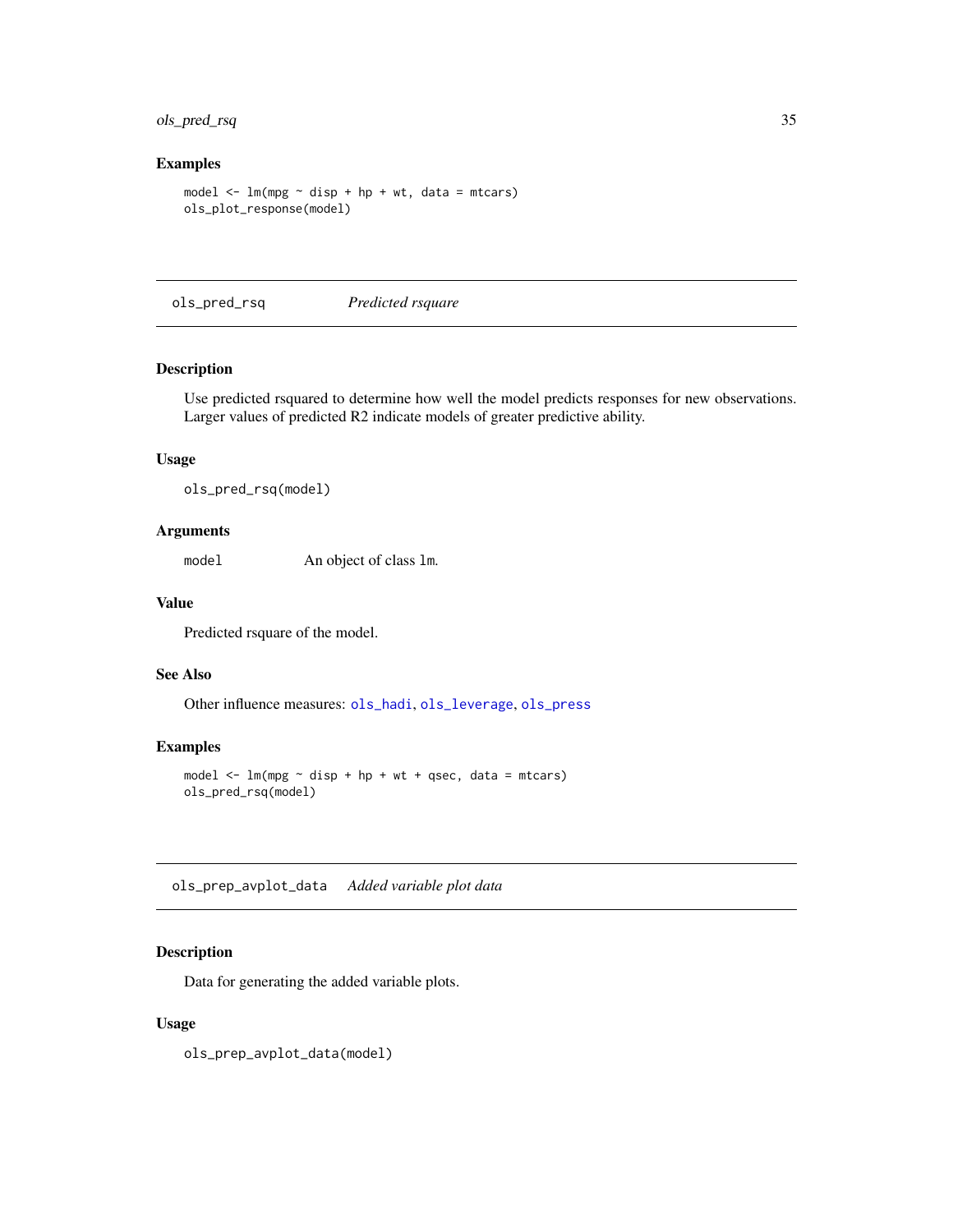### Arguments

model An object of class lm.

### Examples

model  $\leq$  lm(mpg  $\sim$  disp + hp + wt, data = mtcars) ols\_prep\_avplot\_data(model)

ols\_prep\_cdplot\_data *Cooks' D plot data*

### Description

Prepare data for cook's d bar plot.

### Usage

ols\_prep\_cdplot\_data(model)

### Arguments

model An object of class lm.

### Examples

model  $\leq -\ln(mpg \sim \text{disp} + hp + wt, \text{ data} = mtcars)$ ols\_prep\_cdplot\_data(model)

ols\_prep\_cdplot\_outliers

*Cooks' d outlier data*

### Description

Outlier data for cook's d bar plot.

### Usage

ols\_prep\_cdplot\_outliers(k)

### Arguments

k Cooks' d bar plot data.

<span id="page-35-0"></span>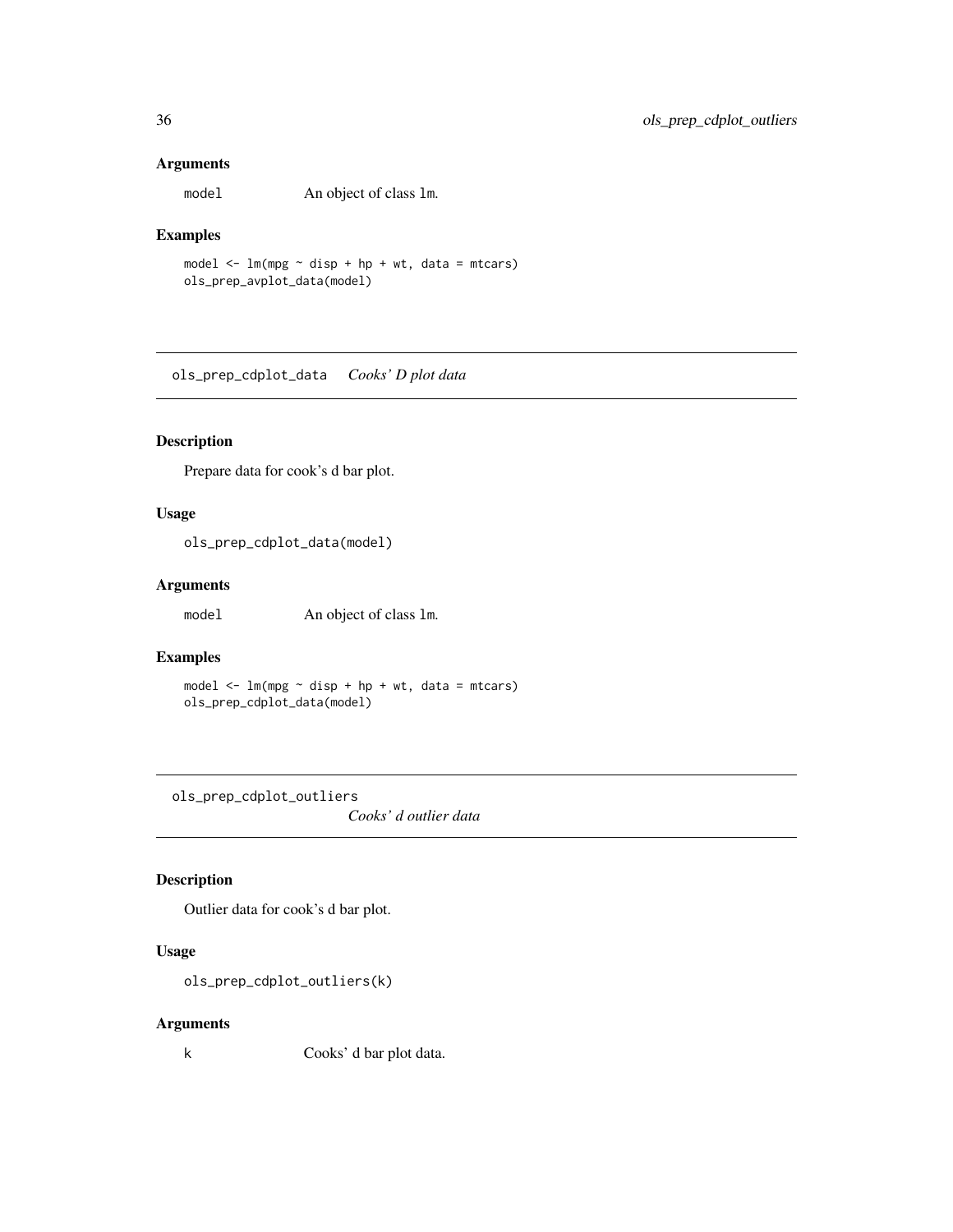ols\_prep\_dfbeta\_data 37

# Examples

```
model \leq lm(mpg \sim disp + hp + wt, data = mtcars)
k <- ols_prep_cdplot_data(model)
ols_prep_cdplot_outliers(k)
```
ols\_prep\_dfbeta\_data *DFBETAs plot data*

#### Description

Prepares the data for dfbetas plot.

### Usage

ols\_prep\_dfbeta\_data(d, threshold)

### Arguments

| d         | A tibble or data, frame with dfbetas. |
|-----------|---------------------------------------|
| threshold | The threshold for outliers.           |

### Examples

```
model \leq lm(mpg \sim disp + hp + wt + qsec, data = mtcars)
dfb <- dfbetas(model)
n \leq -nrow(dfb)threshold <-2 / sqrt(n)
dbetas \leq dfb[, 1]
df_data <- data.frame(obs = seq_len(n), dbetas = dbetas)
ols_prep_dfbeta_data(df_data, threshold)
```
ols\_prep\_dfbeta\_outliers *DFBETAs plot outliers*

## Description

Data for identifying outliers in dfbetas plot.

# Usage

ols\_prep\_dfbeta\_outliers(d)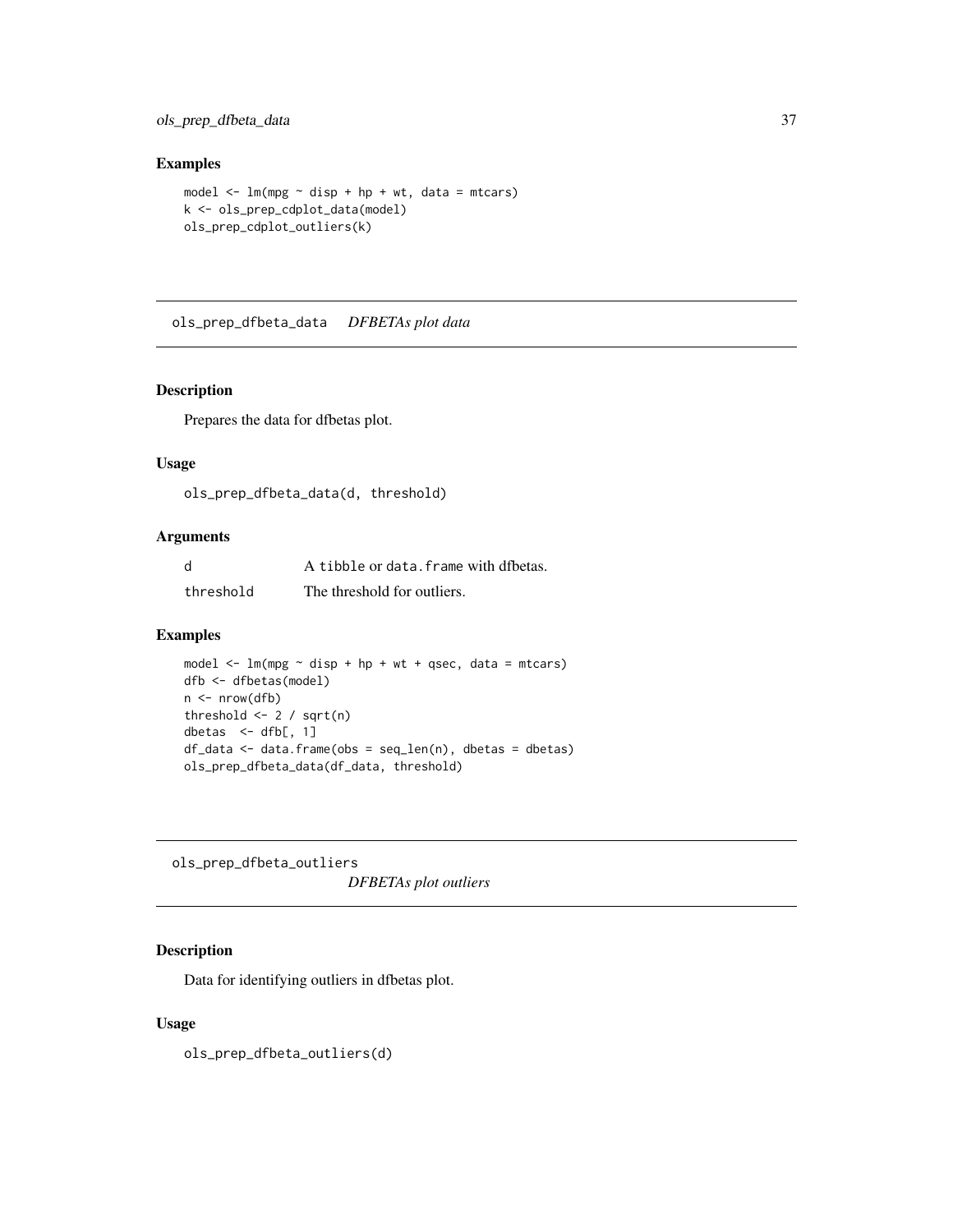## Arguments

d A tibble or data.frame.

#### Examples

```
model \leq lm(mpg \sim disp + hp + wt + qsec, data = mtcars)
dfb <- dfbetas(model)
n <- nrow(dfb)
threshold <- 2 / sqrt(n)
dbetas <- dfb[, 1]
df_data <- data.frame(obs = seq_len(n), dbetas = dbetas)
d <- ols_prep_dfbeta_data(df_data, threshold)
ols_prep_dfbeta_outliers(d)
```
ols\_prep\_dsrvf\_data *Deleted studentized residual plot data*

## Description

Generates data for deleted studentized residual vs fitted plot.

## Usage

```
ols_prep_dsrvf_data(model)
```
### Arguments

model An object of class lm.

## Examples

model  $\leq$  -  $\ln(mpg \sim$  disp + hp + wt + qsec, data = mtcars) ols\_prep\_dsrvf\_data(model)

ols\_prep\_outlier\_obs *Cooks' D outlier observations*

## Description

Identify outliers in cook's d plot.

### Usage

ols\_prep\_outlier\_obs(k)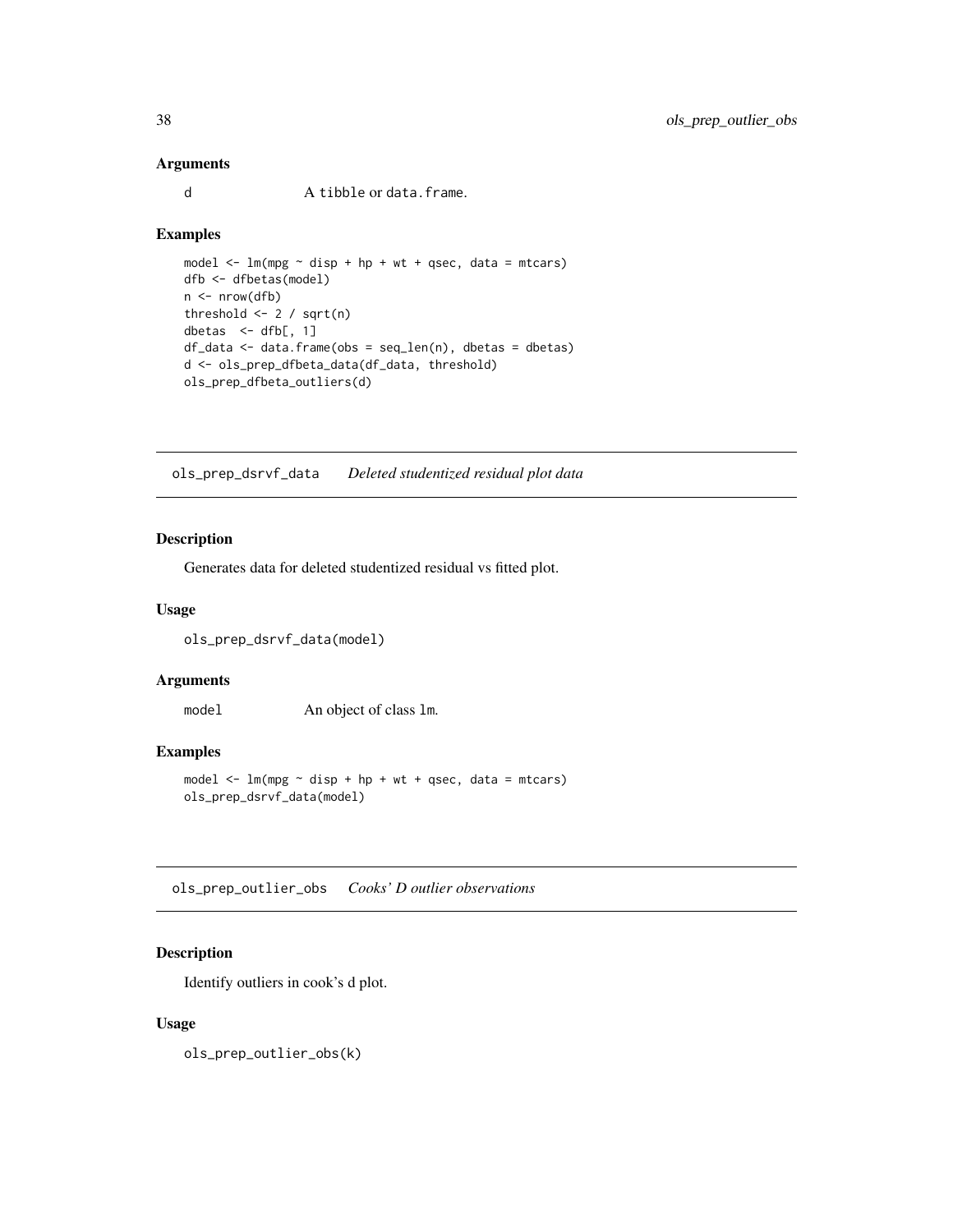## ols\_prep\_regress\_x 39

### Arguments

k Cooks' d bar plot data.

### Examples

```
model \leq -\ln(mpg \sim \text{disp} + hp + wt, \text{ data} = mtcars)k <- ols_prep_cdplot_data(model)
ols_prep_outlier_obs(k)
```
ols\_prep\_regress\_x *Regress predictor on other predictors*

### Description

Regress a predictor in the model on all the other predictors.

## Usage

```
ols_prep_regress_x(data, i)
```
### Arguments

| data | A data.frame.                                            |
|------|----------------------------------------------------------|
|      | A numeric vector (indicates the predictor in the model). |

## Examples

```
model \leq - \ln(mpg \sim \text{disp} + hp + wt, \text{ data} = mtcars)data <- ols_prep_avplot_data(model)
ols_prep_regress_x(data, 1)
```
ols\_prep\_regress\_y *Regress y on other predictors*

## Description

Regress y on all the predictors except the ith predictor.

### Usage

ols\_prep\_regress\_y(data, i)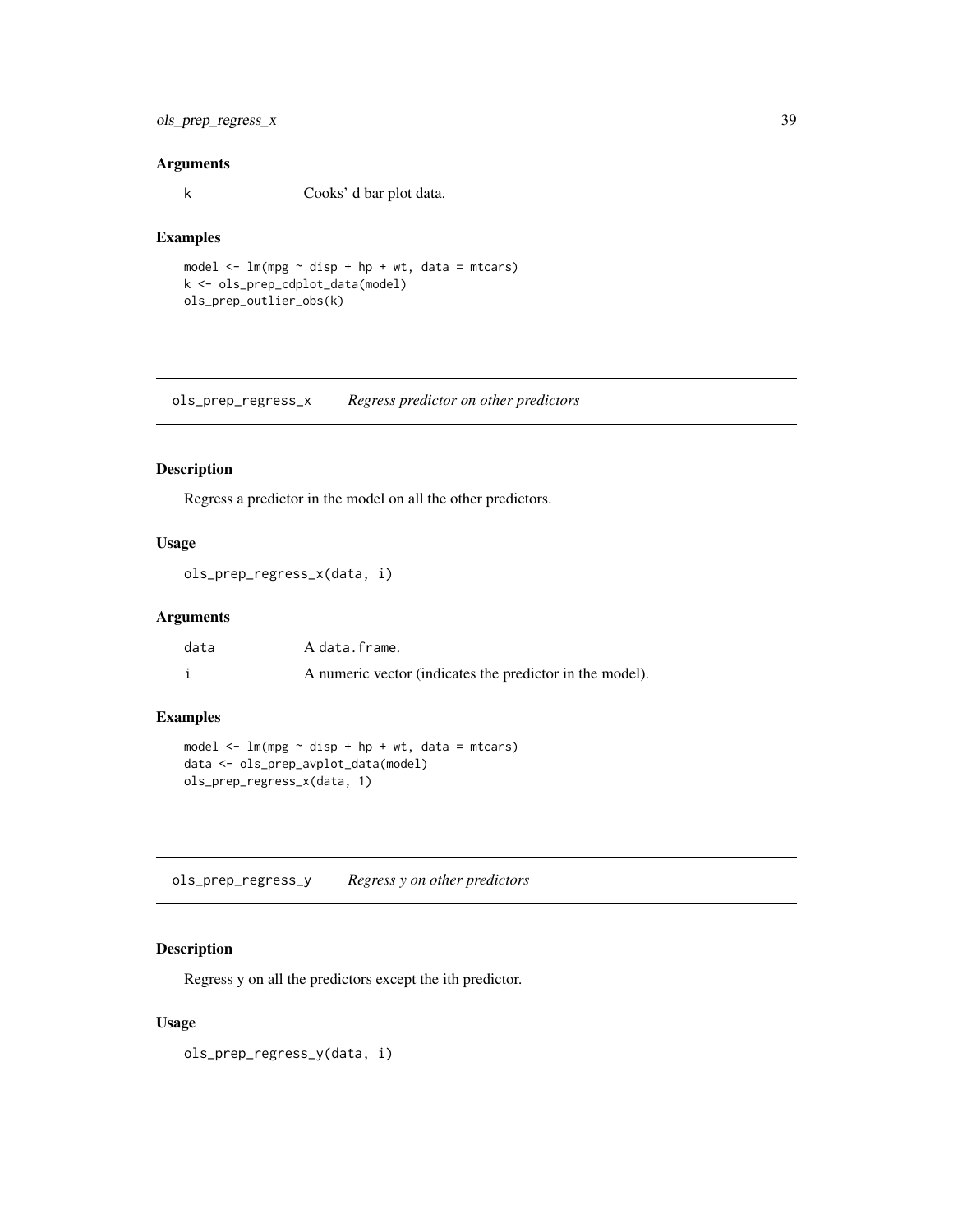## Arguments

| data | A data.frame.                                            |
|------|----------------------------------------------------------|
|      | A numeric vector (indicates the predictor in the model). |

### Examples

```
model \leq lm(mpg \sim disp + hp + wt, data = mtcars)
data <- ols_prep_avplot_data(model)
ols_prep_regress_y(data, 1)
```
ols\_prep\_rfsplot\_fmdata *Residual fit spread plot data*

## Description

Data for generating residual fit spread plot.

### Usage

ols\_prep\_rfsplot\_fmdata(model)

ols\_prep\_rfsplot\_rsdata(model)

## Arguments

model An object of class lm.

```
model <- lm(mpg ~ disp + hp + wt + qsec, data = mtcars)
ols_prep_rfsplot_fmdata(model)
ols_prep_rfsplot_rsdata(model)
```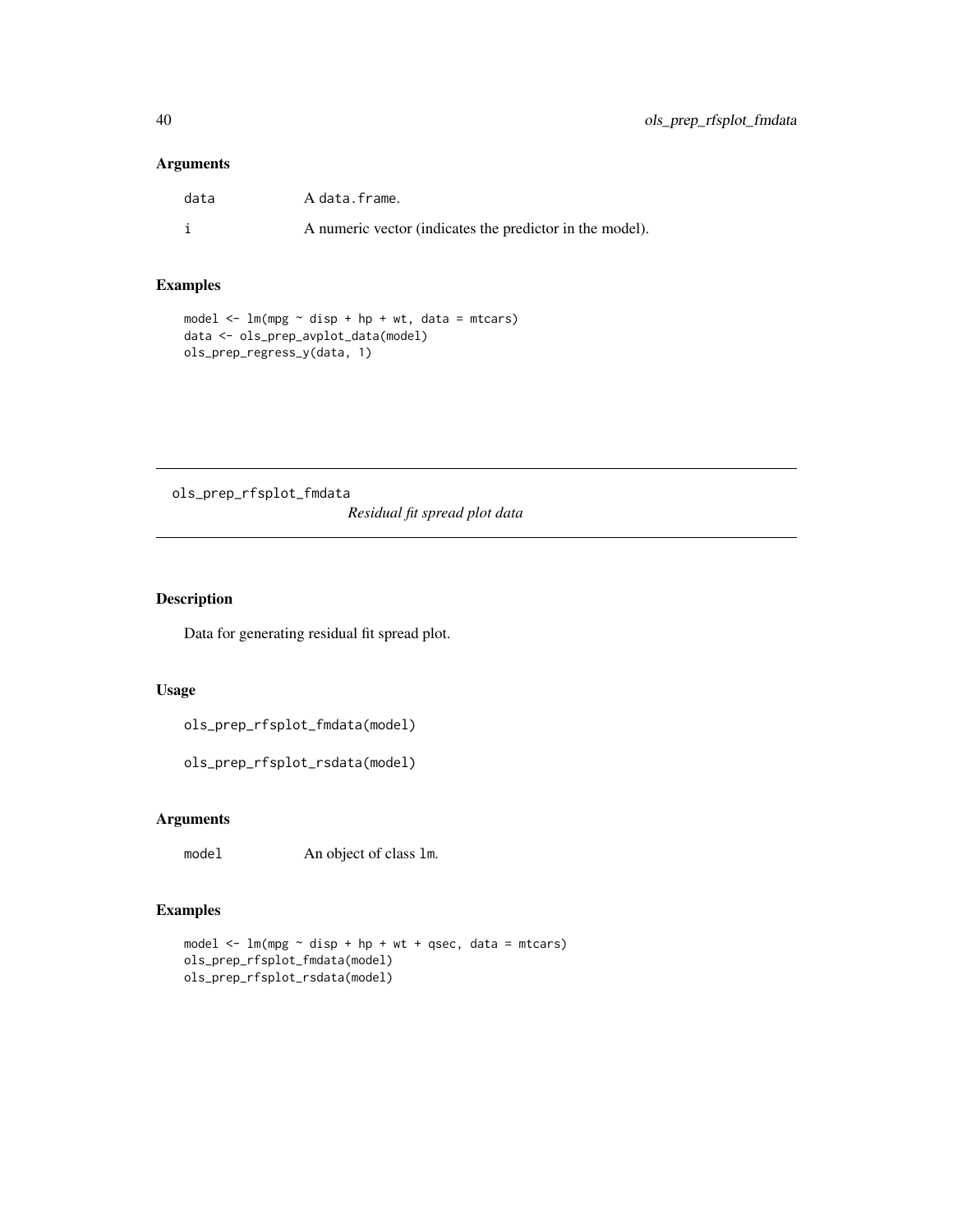ols\_prep\_rstudlev\_data

*Studentized residual vs leverage plot data*

### Description

Generates data for studentized resiudual vs leverage plot.

### Usage

```
ols_prep_rstudlev_data(model)
```
## Arguments

model An object of class lm.

# Examples

```
model <- lm(read ~ write + math + science, data = hsb)
ols_prep_rstudlev_data(model)
```
ols\_prep\_rvsrplot\_data

*Residual vs regressor plot data*

## Description

Data for generating residual vs regressor plot.

## Usage

ols\_prep\_rvsrplot\_data(model)

### Arguments

model An object of class lm.

```
model \leq - \ln(mpg \sim \text{disp} + hp + wt + qsec, \text{ data} = mtcars)ols_prep_rvsrplot_data(model)
```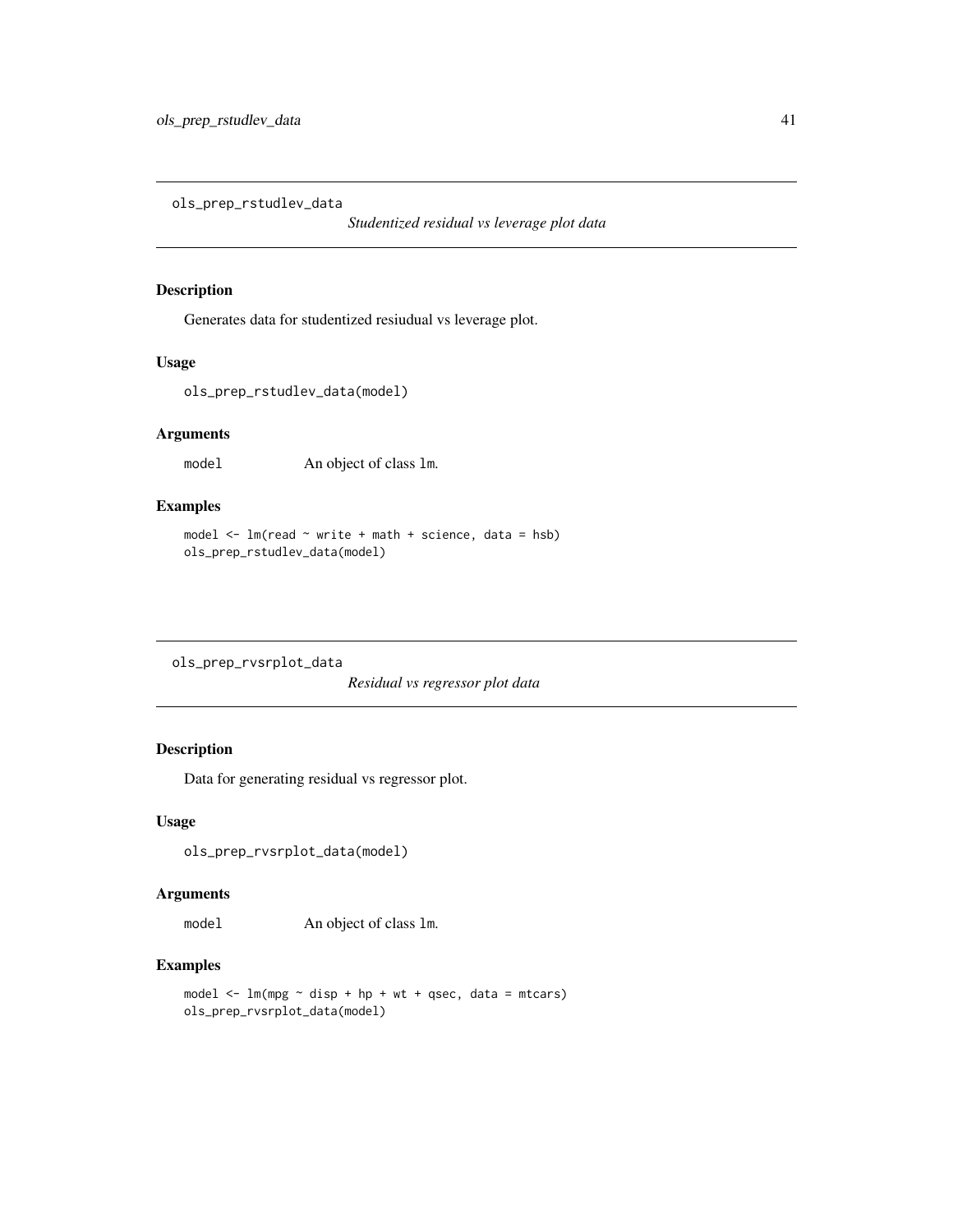ols\_prep\_srchart\_data *Standardized residual chart data*

### Description

Generates data for standardized residual chart.

### Usage

ols\_prep\_srchart\_data(model)

### Arguments

model An object of class lm.

# Examples

```
model <- lm(read ~ write + math + science, data = hsb)
ols_prep_srchart_data(model)
```
ols\_prep\_srplot\_data *Studentized residual plot data*

## Description

Generates data for studentized residual plot.

## Usage

```
ols_prep_srplot_data(model)
```
## Arguments

model An object of class lm.

```
model \leq lm(read \sim write + math + science, data = hsb)
ols_prep_srplot_data(model)
```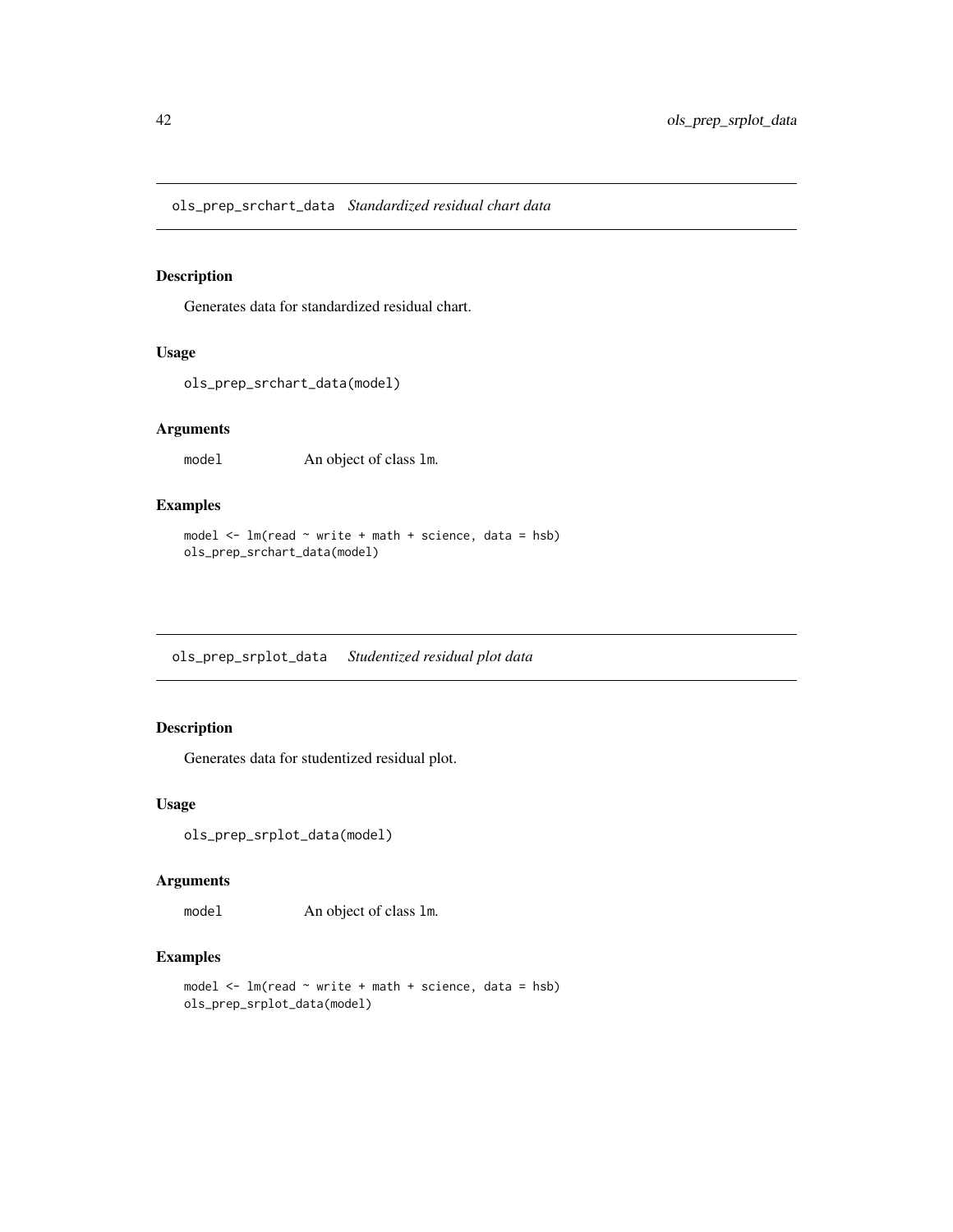ols\_press *PRESS*

## Description

PRESS (prediction sum of squares) tells you how well the model will predict new data.

#### Usage

ols\_press(model)

#### Arguments

model An object of class lm.

## Details

The prediction sum of squares (PRESS) is the sum of squares of the prediction error. Each fitted to obtain the predicted value for the ith observation. Use PRESS to assess your model's predictive ability. Usually, the smaller the PRESS value, the better the model's predictive ability.

## Value

Predicted sum of squares of the model.

### References

Kutner, MH, Nachtscheim CJ, Neter J and Li W., 2004, Applied Linear Statistical Models (5th edition). Chicago, IL., McGraw Hill/Irwin.

### See Also

Other influence measures: [ols\\_hadi](#page-10-0), [ols\\_leverage](#page-12-0), [ols\\_pred\\_rsq](#page-34-0)

```
model \leq lm(mpg \sim disp + hp + wt + qsec, data = mtcars)
ols_press(model)
```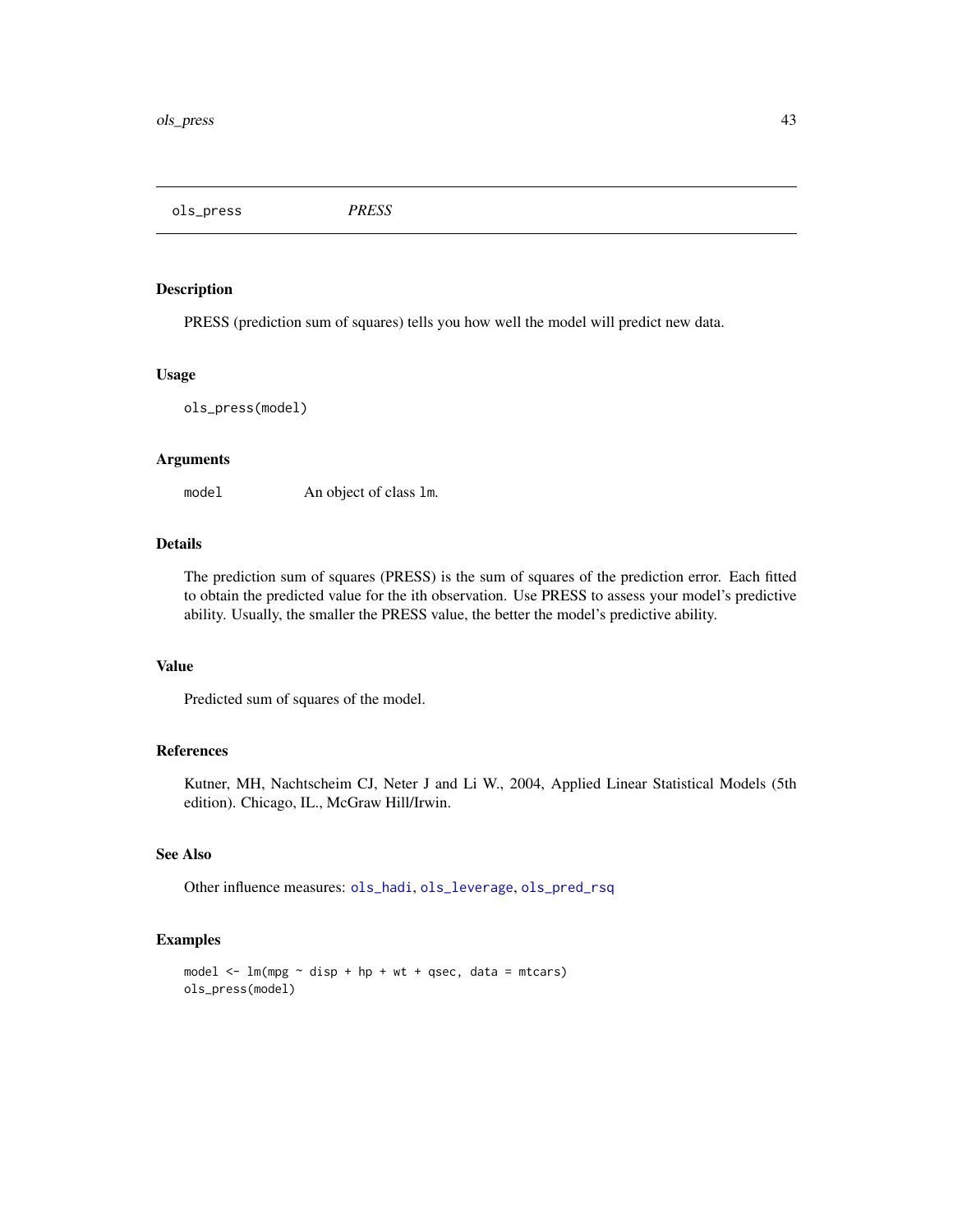ols\_pure\_error\_anova *Lack of fit F test*

## Description

Assess how much of the error in prediction is due to lack of model fit.

### Usage

```
ols_pure_error_anova(model, ...)
```
## Arguments

| model                | An object of class 1m. |
|----------------------|------------------------|
| $\ddot{\phantom{0}}$ | Other parameters.      |

## Details

The residual sum of squares resulting from a regression can be decomposed into 2 components:

- Due to lack of fit
- Due to random variation

If most of the error is due to lack of fit and not just random error, the model should be discarded and a new model must be built.

### Value

ols\_pure\_error\_anova returns an object of class "ols\_pure\_error\_anova". An object of class "ols\_pure\_error\_anova" is a list containing the following components:

| lackoffit      | lack of fit sum of squares         |
|----------------|------------------------------------|
| pure_error     | pure error sum of squares          |
| rss            | regression sum of squares          |
| ess            | error sum of squares               |
| total          | total sum of squares               |
| rms            | regression mean square             |
| ems            | error mean square                  |
| lms            | lack of fit mean square            |
| pms            | pure error mean square             |
| rf             | f statistic                        |
| 1 <sub>f</sub> | lack of fit f statistic            |
| рr             | p-value of f statistic             |
| рl             | p-value pf lack of fit f statistic |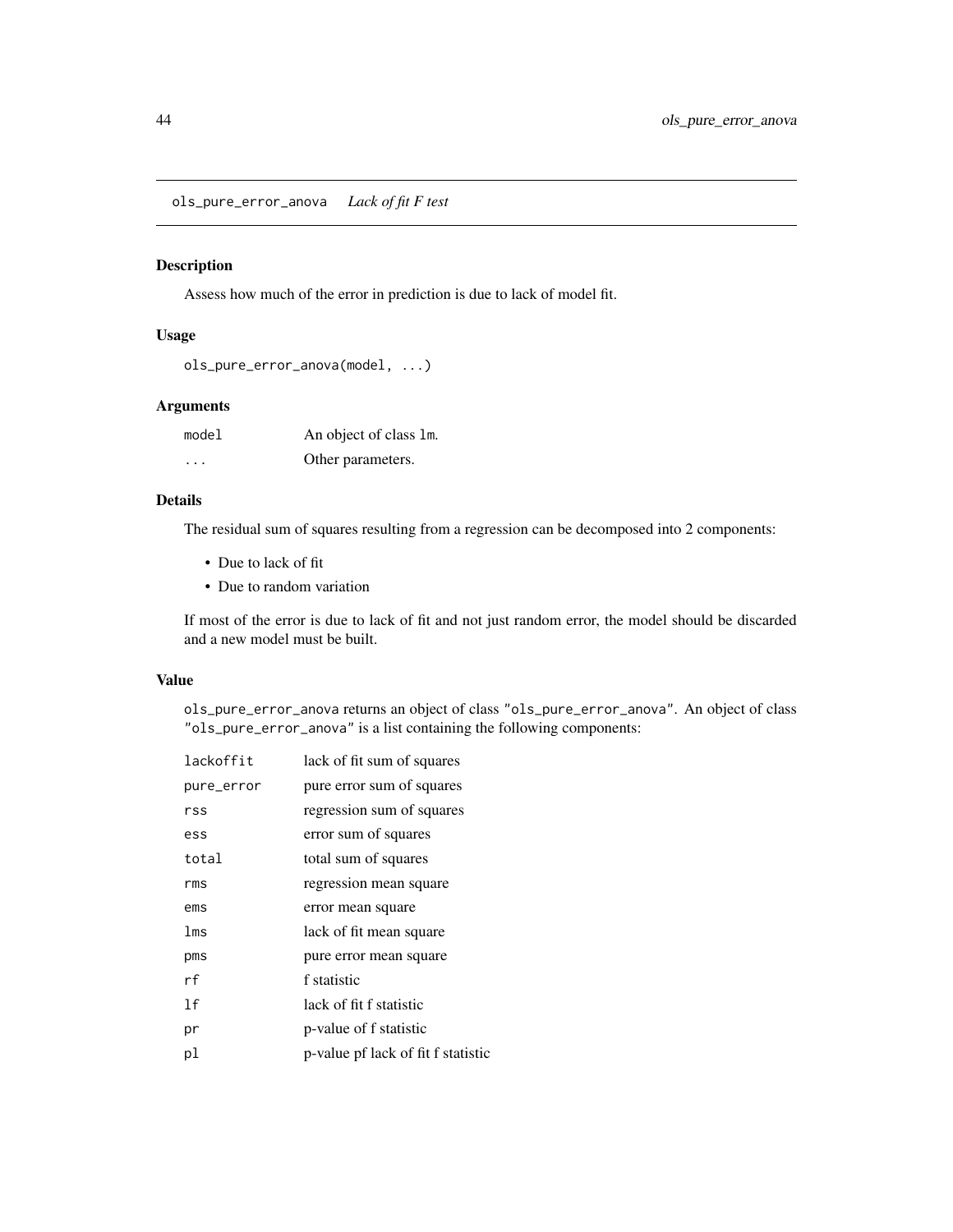## ols\_regress 45

| mpred               | data. frame containing data for the response and predictor of the model |
|---------------------|-------------------------------------------------------------------------|
| $df_{\texttt{rss}}$ | regression sum of squares degrees of freedom                            |
| $df$ ess            | error sum of squares degrees of freedom                                 |
| df_lof              | lack of fit degrees of freedom                                          |
| df_error            | pure error degrees of freedom                                           |
| final               | data.frame; contains computed values used for the lack of fit f test    |
| resp                | character vector; name of response variable                             |
| preds               | character vector; name of predictor variable                            |

#### Note

The lack of fit F test works only with simple linear regression. Moreover, it is important that the data contains repeat observations i.e. replicates for at least one of the values of the predictor x. This test generally only applies to datasets with plenty of replicates.

### References

Kutner, MH, Nachtscheim CJ, Neter J and Li W., 2004, Applied Linear Statistical Models (5th edition). Chicago, IL., McGraw Hill/Irwin.

### Examples

```
model \leq -\ln(mpg \sim \text{disp}, \text{data} = \text{mtcars})ols_pure_error_anova(model)
```
ols\_regress *Ordinary least squares regression*

## Description

Ordinary least squares regression.

#### Usage

```
ols_regress(object, ...)
## S3 method for class 'lm'
ols_regress(object, ...)
```
#### Arguments

| object                  | An object of class "formula" (or one that can be coerced to that class): a sym- |
|-------------------------|---------------------------------------------------------------------------------|
|                         | bolic description of the model to be fitted or class 1m.                        |
| $\cdot$ $\cdot$ $\cdot$ | Other inputs.                                                                   |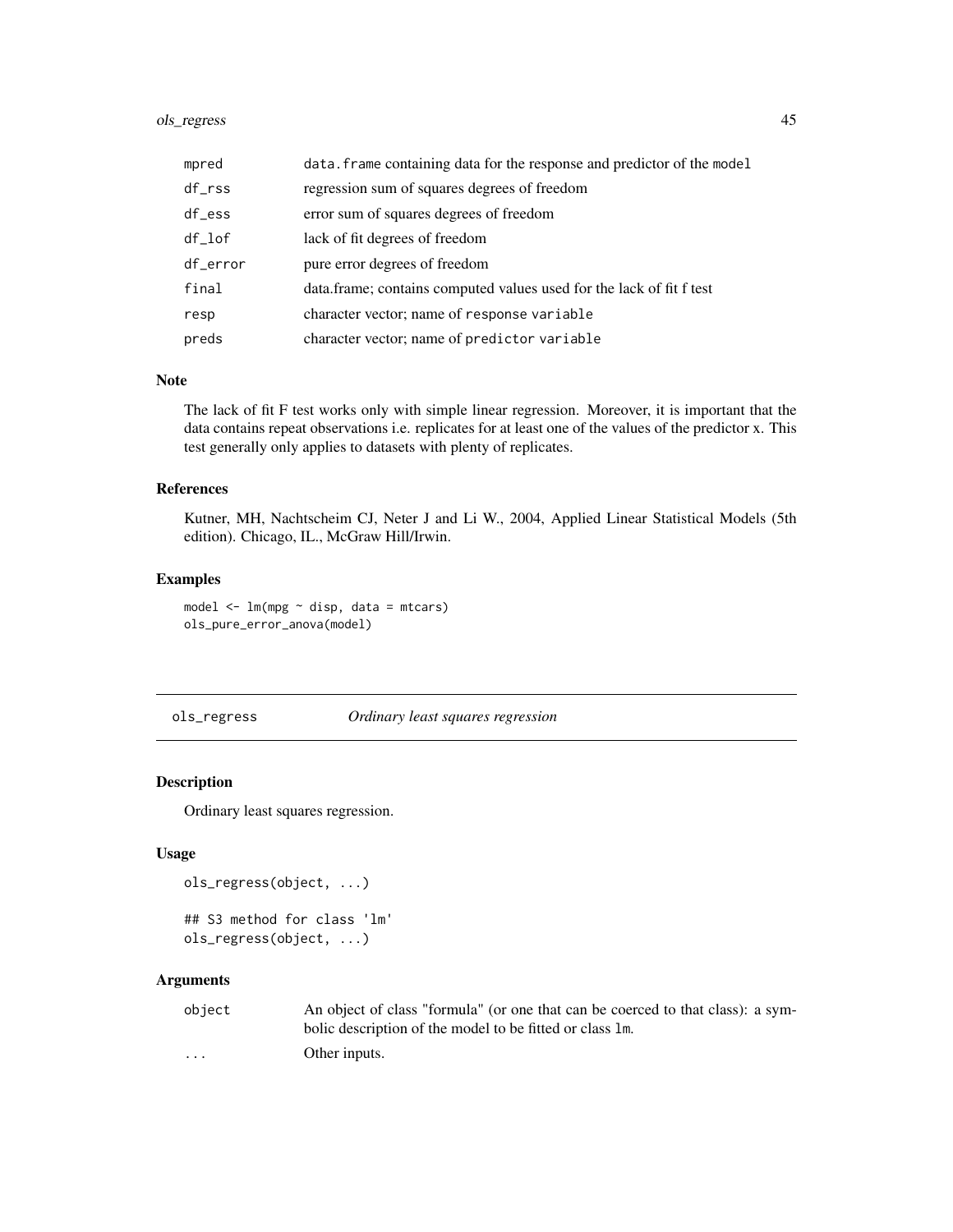## Value

ols\_regress returns an object of class "ols\_regress". An object of class "ols\_regress" is a list containing the following components:

| r          | square root of rsquare, correlation between observed and predicted values of<br>dependent variable |
|------------|----------------------------------------------------------------------------------------------------|
| rsq        | coefficient of determination or r-square                                                           |
| adjr       | adjusted rsquare                                                                                   |
| sigma      | root mean squared error                                                                            |
| CV         | coefficient of variation                                                                           |
| mse        | mean squared error                                                                                 |
| mae        | mean absolute error                                                                                |
| aic        | akaike information criteria                                                                        |
| sbc.       | bayesian information criteria                                                                      |
| sbic       | sawa bayesian information criteria                                                                 |
| prsq       | predicted rsquare                                                                                  |
| error_df   | residual degrees of freedom                                                                        |
| model_df   | regression degrees of freedom                                                                      |
| total_df   | total degrees of freedom                                                                           |
| ess        | error sum of squares                                                                               |
| rss        | regression sum of squares                                                                          |
| tss        | total sum of squares                                                                               |
| rms        | regression mean square                                                                             |
| ems        | error mean square                                                                                  |
| f          | f statistis                                                                                        |
| p          | p-value for f                                                                                      |
| n          | number of predictors including intercept                                                           |
| betas      | betas; estimated coefficients                                                                      |
| sbetas     | standardized betas                                                                                 |
| std_errors | standard errors                                                                                    |
| tvalues    | t values                                                                                           |
| pvalues    | p-value of tvalues                                                                                 |
| df         | degrees of freedom of betas                                                                        |
| conf_lm    | confidence intervals for coefficients                                                              |
| title      | title for the model                                                                                |
| dependent  | character vector; name of the dependent variable                                                   |
| predictors | character vector; name of the predictor variables                                                  |
| mvars      | character vector; name of the predictor variables including intercept                              |
| model      | input model for ols_regress                                                                        |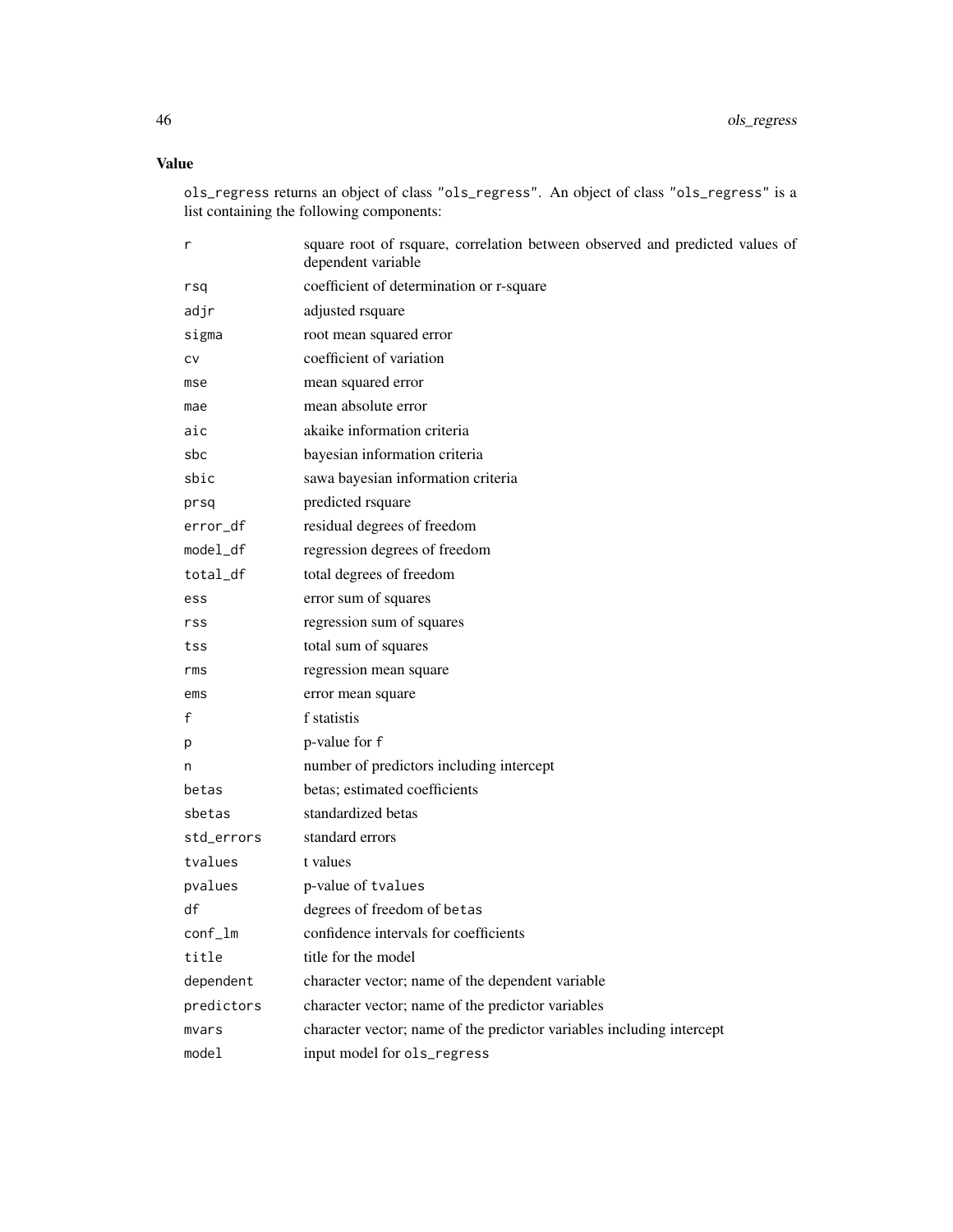#### ols\_sbc 47

### Interaction Terms

If the model includes interaction terms, the standardized betas are computed after scaling and centering the predictors.

### References

https://www.ssc.wisc.edu/~hemken/Stataworkshops/stdBeta/Getting

### Examples

```
ols\_regress(mpg \sim disp + hp + wt, data = mtcars)# if model includes interaction terms set iterm to TRUE
ols\_regress(mpg \sim disp * wt, data = mtcars, item = TRUE)
```
<span id="page-46-0"></span>ols\_sbc *Bayesian information criterion*

#### Description

Bayesian information criterion for model selection.

#### Usage

```
ols_sbc(model, method = c("R", "STATA", "SAS"))
```
## Arguments

| model  | An object of class 1m.                                                                            |
|--------|---------------------------------------------------------------------------------------------------|
| method | A character vector; specify the method to compute BIC. Valid options include<br>R. STATA and SAS. |

### Details

SBC provides a means for model selection. Given a collection of models for the data, SBC estimates the quality of each model, relative to each of the other models. R and STATA use loglikelihood to compute SBC. SAS uses residual sum of squares. Below is the formula in each case:

*R & STATA*

$$
AIC = -2(loglikelihood) + ln(n) * 2p
$$

*SAS*

$$
AIC = n * ln(SSE/n) + p * ln(n)
$$

where  $n$  is the sample size and  $p$  is the number of model parameters including intercept.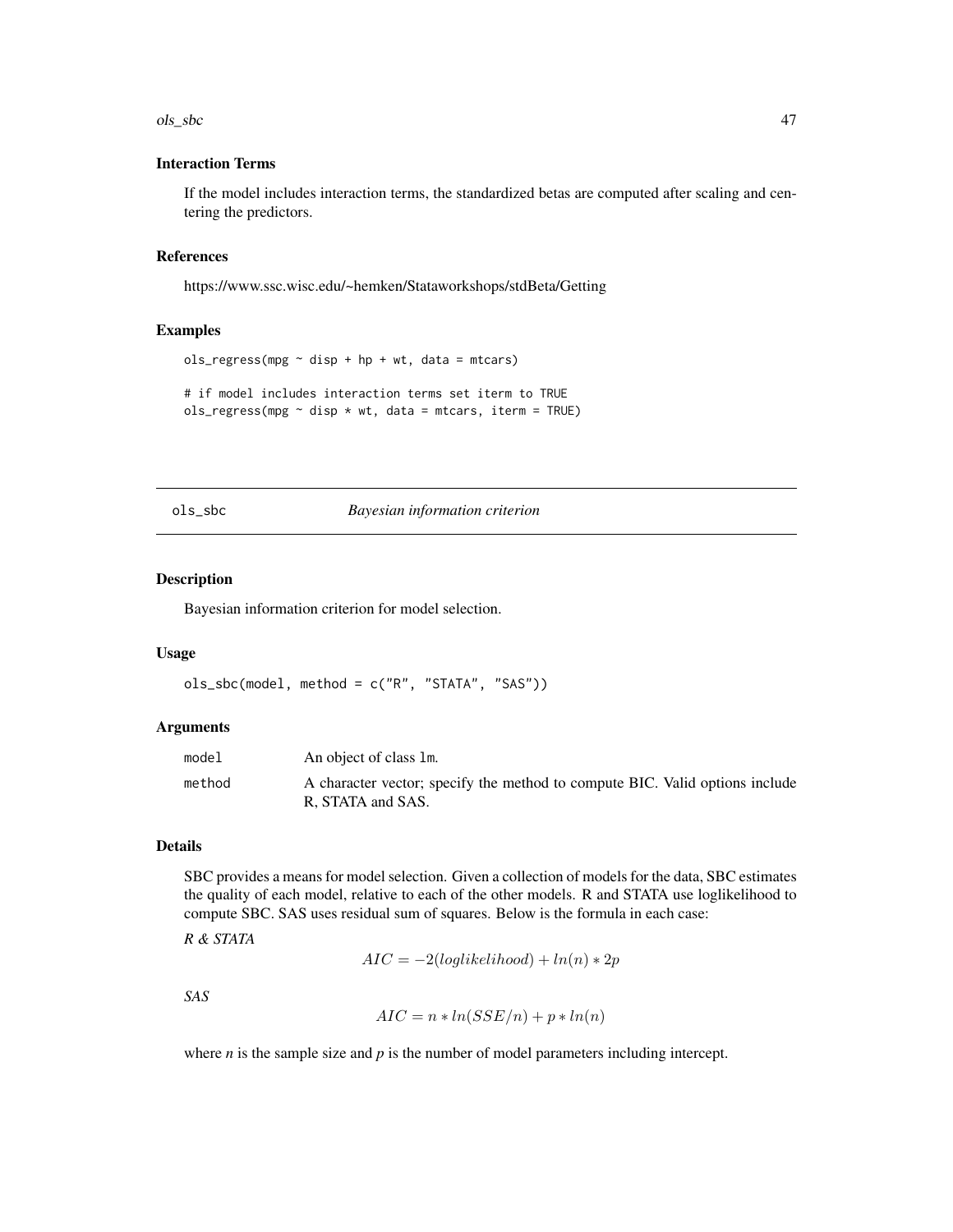Value

The bayesian information criterion of the model.

### References

Schwarz, G. (1978). "Estimating the Dimension of a Model." Annals of Statistics 6:461–464.

Judge, G. G., Griffiths, W. E., Hill, R. C., and Lee, T.-C. (1980). The Theory and Practice of Econometrics. New York: John Wiley & Sons.

### See Also

Other model selection criteria: [ols\\_aic](#page-4-0), [ols\\_apc](#page-5-0), [ols\\_fpe](#page-9-0), [ols\\_hsp](#page-11-0), [ols\\_mallows\\_cp](#page-13-0), [ols\\_msep](#page-14-0), [ols\\_sbic](#page-47-0)

## Examples

```
# using R computation method
model \leq lm(mpg \sim disp + hp + wt + qsec, data = mtcars)
ols_sbc(model)
# using STATA computation method
model \leq lm(mpg \sim disp + hp + wt + qsec, data = mtcars)
ols_sbc(model, method = 'STATA')
# using SAS computation method
model \leq - \ln(mpg \sim disp + hp + wt + qsec, data = mtcars)
ols_sbc(model, method = 'SAS')
```
<span id="page-47-0"></span>ols\_sbic *Sawa's bayesian information criterion*

#### Description

Sawa's bayesian information criterion for model selection.

#### Usage

ols\_sbic(model, full\_model)

#### Arguments

| model      | An object of class 1m. |
|------------|------------------------|
| full_model | An object of class 1m. |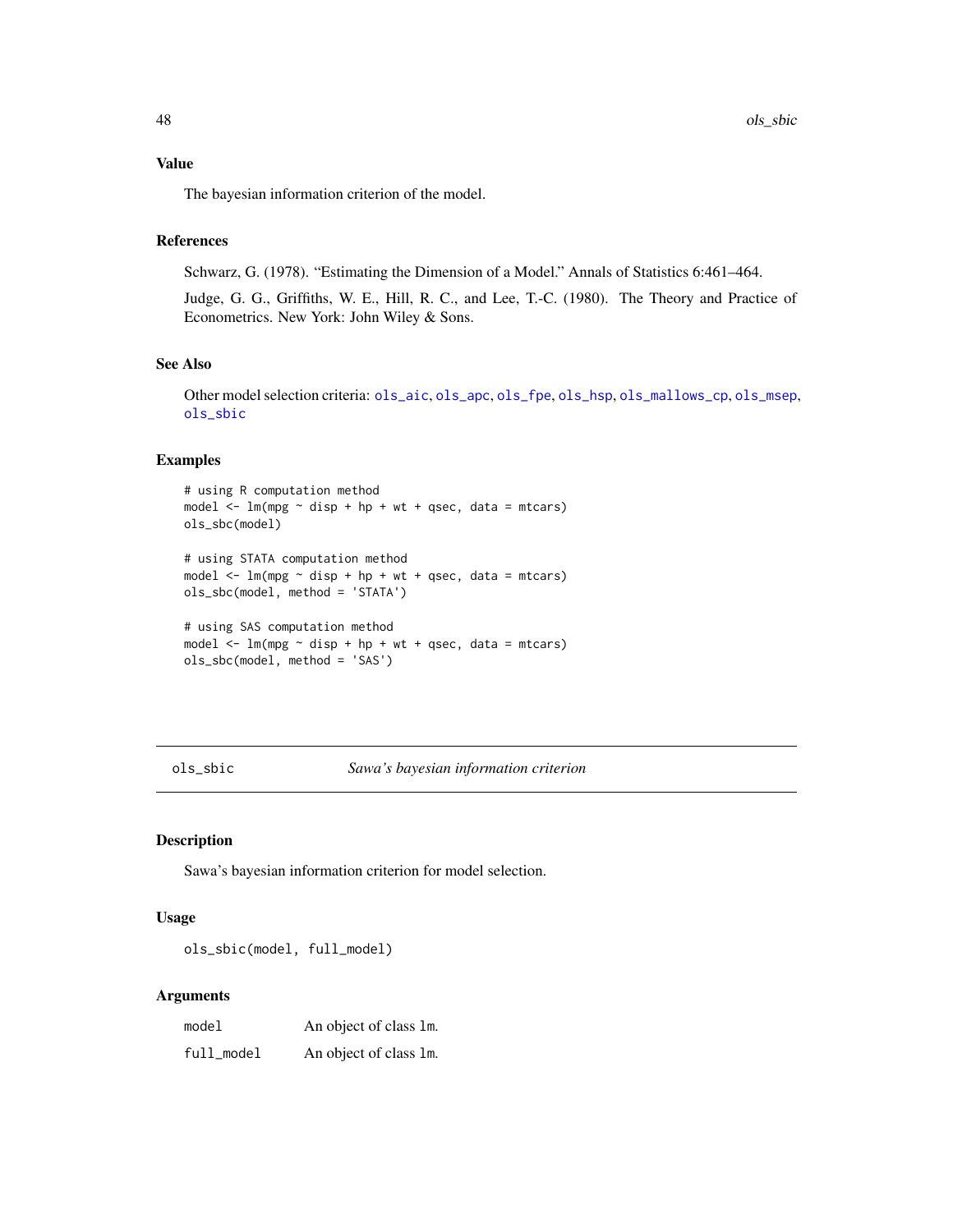#### Details

Sawa (1978) developed a model selection criterion that was derived from a Bayesian modification of the AIC criterion. Sawa's Bayesian Information Criterion (BIC) is a function of the number of observations n, the SSE, the pure error variance fitting the full model, and the number of independent variables including the intercept.

$$
SBIC = n * ln(SSE/n) + 2(p + 2)q - 2(q^{2})
$$

where  $q = n(\sigma^2)/SSE$ , *n* is the sample size, *p* is the number of model parameters including intercept *SSE* is the residual sum of squares.

#### Value

Sawa's Bayesian Information Criterion

#### References

Sawa, T. (1978). "Information Criteria for Discriminating among Alternative Regression Models." Econometrica 46:1273–1282.

Judge, G. G., Griffiths, W. E., Hill, R. C., and Lee, T.-C. (1980). The Theory and Practice of Econometrics. New York: John Wiley & Sons.

#### See Also

Other model selection criteria: [ols\\_aic](#page-4-0), [ols\\_apc](#page-5-0), [ols\\_fpe](#page-9-0), [ols\\_hsp](#page-11-0), [ols\\_mallows\\_cp](#page-13-0), [ols\\_msep](#page-14-0), [ols\\_sbc](#page-46-0)

## Examples

full\_model  $\leq$  lm(mpg  $\sim$  ., data = mtcars) model  $\leq$  -  $\ln(mpg \sim$  disp + hp + wt + qsec, data = mtcars) ols\_sbic(model, full\_model)

<span id="page-48-0"></span>ols\_step\_all\_possible *All possible regression*

#### **Description**

Fits all regressions involving one regressor, two regressors, three regressors, and so on. It tests all possible subsets of the set of potential independent variables.

### Usage

```
ols_step_all_possible(model, ...)
## S3 method for class 'ols_step_all_possible'
plot(x, model = NA, print_plot = TRUE,...)
```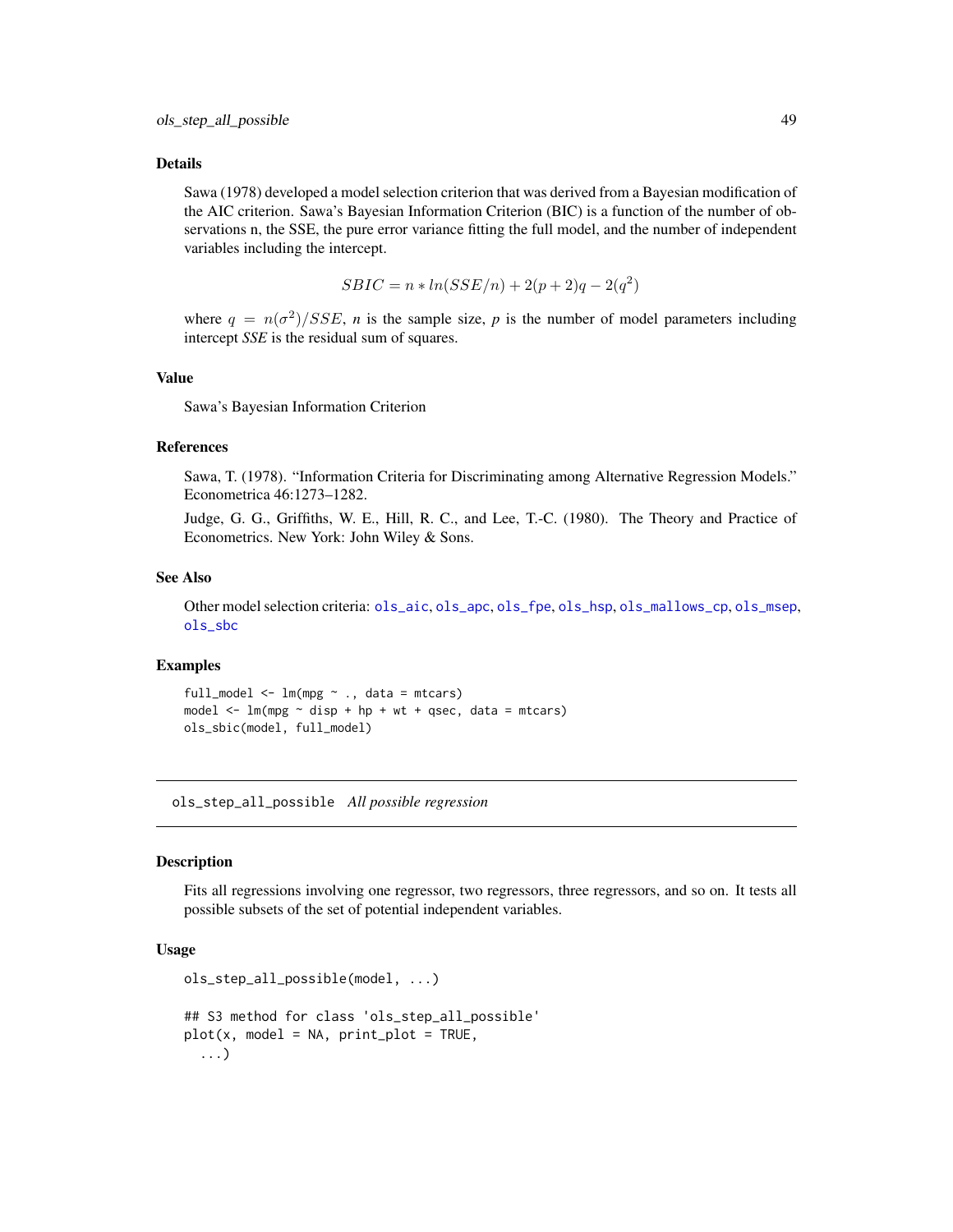## Arguments

| model                   | An object of class 1m.                                        |
|-------------------------|---------------------------------------------------------------|
| $\cdot$ $\cdot$ $\cdot$ | Other arguments.                                              |
| $\mathsf{x}$            | An object of class ols_best_subset.                           |
| print_plot              | logical; if TRUE, prints the plot else returns a plot object. |

### Value

ols\_step\_all\_possible returns an object of class "ols\_step\_all\_possible". An object of class "ols\_step\_all\_possible" is a data frame containing the following components:

| n          | model number                                                 |
|------------|--------------------------------------------------------------|
| predictors | predictors in the model                                      |
| rsquare    | rsquare of the model                                         |
| adjr       | adjusted rsquare of the model                                |
| predrsq    | predicted rsquare of the model                               |
| cp         | mallow's Cp                                                  |
| aic        | akaike information criteria                                  |
| sbic       | sawa bayesian information criteria                           |
| sbc        | schwarz bayes information criteria                           |
| gmsep      | estimated MSE of prediction, assuming multivariate normality |
| jp         | final prediction error                                       |
| рc         | amemiya prediction criteria                                  |
| sp         | hocking's Sp                                                 |

### Deprecated Function

ols\_all\_subset() has been deprecated. Instead use ols\_step\_all\_possible().

### References

Mendenhall William and Sinsich Terry, 2012, A Second Course in Statistics Regression Analysis (7th edition). Prentice Hall

### See Also

Other variable selection procedures: [ols\\_step\\_backward\\_aic](#page-51-0), [ols\\_step\\_backward\\_p](#page-52-0), [ols\\_step\\_best\\_subset](#page-54-0), [ols\\_step\\_both\\_aic](#page-55-0), [ols\\_step\\_forward\\_aic](#page-59-0), [ols\\_step\\_forward\\_p](#page-60-0)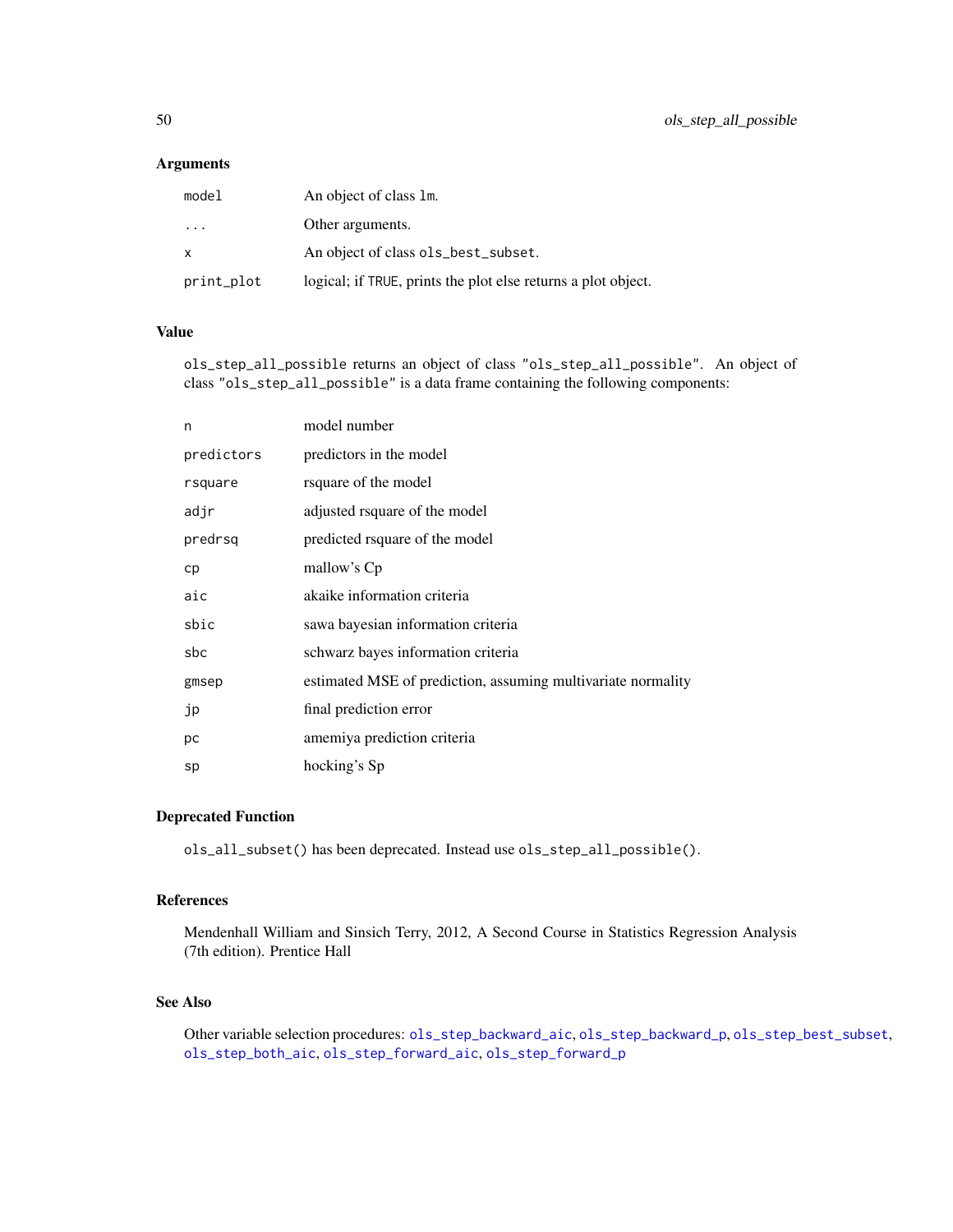## Examples

```
model <- lm(mpg ~ disp + hp, data = mtcars)
k <- ols_step_all_possible(model)
k
# plot
plot(k)
```
ols\_step\_all\_possible\_betas

*All possible regression variable coefficients*

## Description

Returns the coefficients for each variable from each model.

### Usage

```
ols_step_all_possible_betas(object, ...)
```
## Arguments

| object  | An object of class 1m. |
|---------|------------------------|
| $\cdot$ | Other arguments.       |

## Value

ols\_step\_all\_possible\_betas returns a data.frame containing:

| model index | model number                  |
|-------------|-------------------------------|
| predictor   | predictor                     |
| beta coef   | coefficient for the predictor |

## Examples

```
## Not run:
model \leq lm(mpg \sim disp + hp + wt, data = mtcars)
ols_step_all_possible_betas(model)
```
## End(Not run)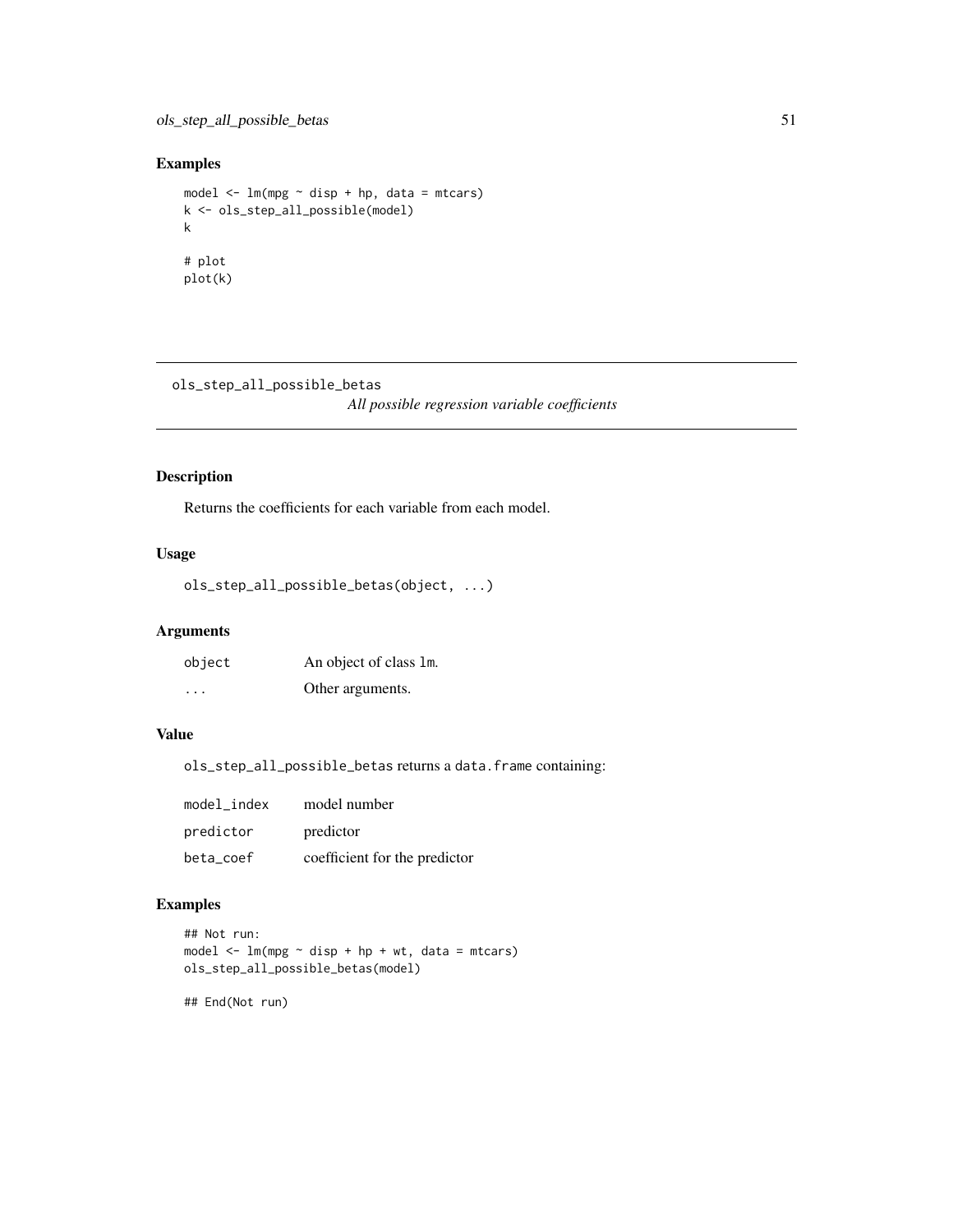<span id="page-51-0"></span>ols\_step\_backward\_aic *Stepwise AIC backward regression*

## Description

Build regression model from a set of candidate predictor variables by removing predictors based on akaike information criterion, in a stepwise manner until there is no variable left to remove any more.

### Usage

```
ols_step_backward_aic(model, ...)
```

```
## Default S3 method:
ols_step_backward_aic(model, progress = FALSE,
  details = FALSE, ...)
```
## S3 method for class 'ols\_step\_backward\_aic'  $plot(x, print\_plot = TRUE, ...)$ 

### Arguments

| model      | An object of class 1m; the model should include all candidate predictor variables. |
|------------|------------------------------------------------------------------------------------|
| $\ddotsc$  | Other arguments.                                                                   |
| progress   | Logical; if TRUE, will display variable selection progress.                        |
| details    | Logical; if TRUE, will print the regression result at each step.                   |
| X          | An object of class ols_step_backward_aic.                                          |
| print_plot | logical; if TRUE, prints the plot else returns a plot object.                      |

### Value

ols\_step\_backward\_aic returns an object of class "ols\_step\_backward\_aic". An object of class "ols\_step\_backward\_aic" is a list containing the following components:

| model      | model with the least AIC; an object of class 1m |
|------------|-------------------------------------------------|
| steps      | total number of steps                           |
| predictors | variables removed from the model                |
| aics       | akaike information criteria                     |
| ess        | error sum of squares                            |
| rss        | regression sum of squares                       |
| rsq        | rsquare                                         |
| arsq       | adjusted rsquare                                |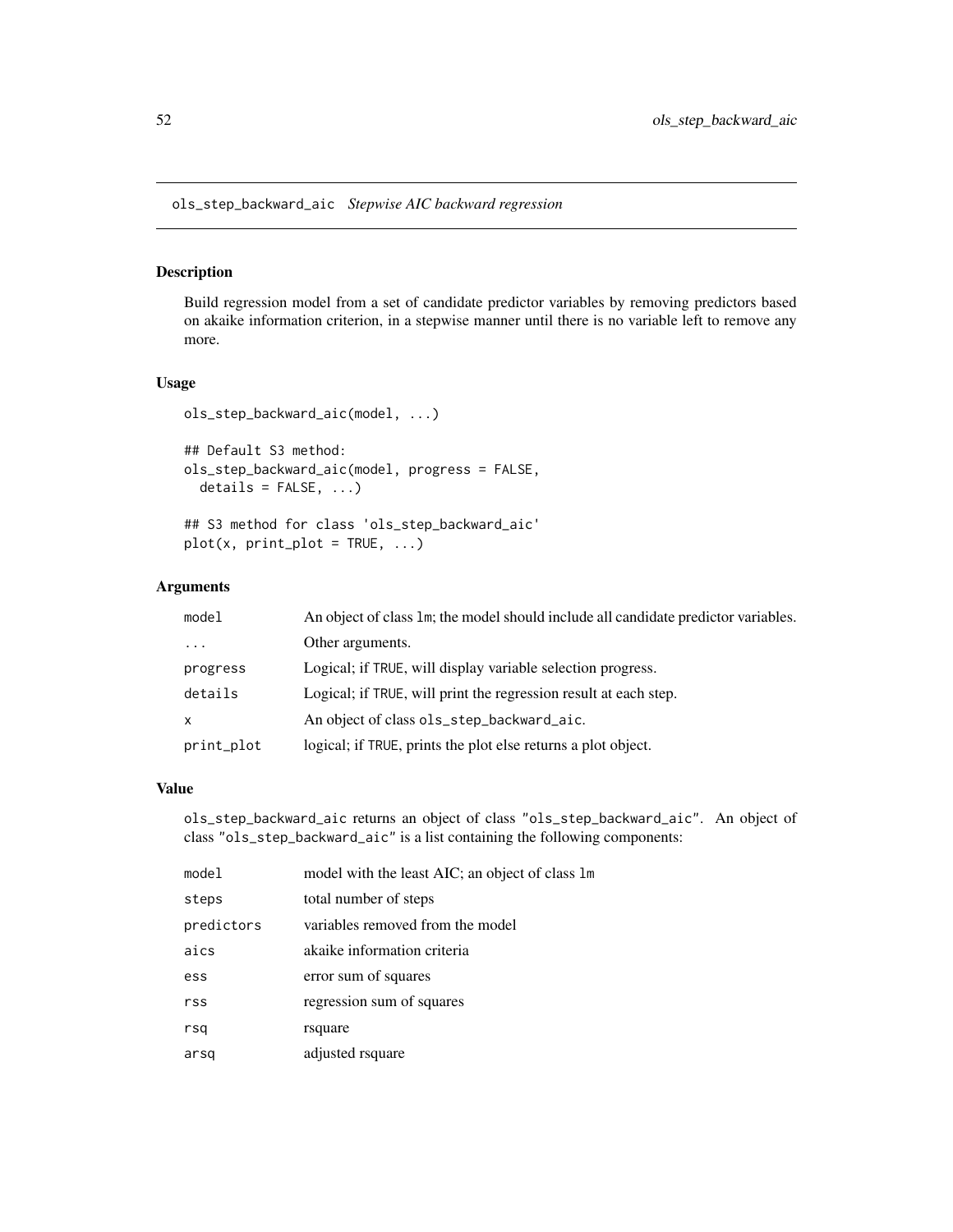### Deprecated Function

ols\_stepaic\_backward() has been deprecated. Instead use ols\_step\_backward\_aic().

# References

Venables, W. N. and Ripley, B. D. (2002) Modern Applied Statistics with S. Fourth edition. Springer.

## See Also

Other variable selection procedures: [ols\\_step\\_all\\_possible](#page-48-0), [ols\\_step\\_backward\\_p](#page-52-0), [ols\\_step\\_best\\_subset](#page-54-0), [ols\\_step\\_both\\_aic](#page-55-0), [ols\\_step\\_forward\\_aic](#page-59-0), [ols\\_step\\_forward\\_p](#page-60-0)

### Examples

```
# stepwise backward regression
model \leq lm(y \sim ., data = surgical)
ols_step_backward_aic(model)
# stepwise backward regression plot
model \leq -\ln(y \sim ., \text{ data = surgical)}k <- ols_step_backward_aic(model)
plot(k)
# final model
k$model
```
<span id="page-52-0"></span>ols\_step\_backward\_p *Stepwise backward regression*

#### **Description**

Build regression model from a set of candidate predictor variables by removing predictors based on p values, in a stepwise manner until there is no variable left to remove any more.

### Usage

```
ols_step_backward_p(model, ...)
## Default S3 method:
ols_step_backward_p(model, prem = 0.3,
 progress = FALSE, details = FALSE, ...)
## S3 method for class 'ols_step_backward_p'
plot(x, model = NA, print_plot = TRUE,...)
```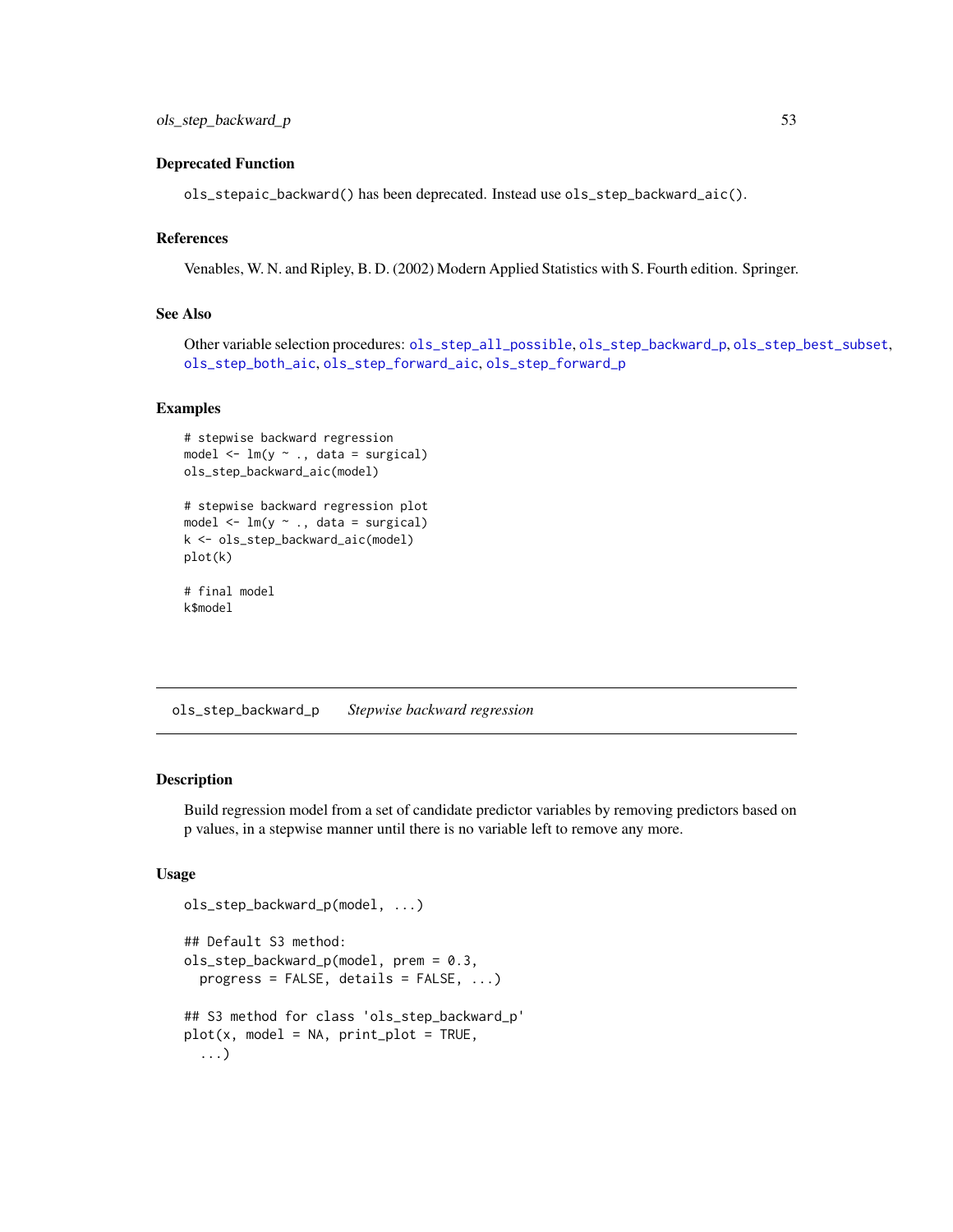# Arguments

| model      | An object of class 1m; the model should include all candidate predictor variables. |
|------------|------------------------------------------------------------------------------------|
| $\ddotsc$  | Other inputs.                                                                      |
| prem       | p value; variables with p more than prem will be removed from the model.           |
| progress   | Logical; if TRUE, will display variable selection progress.                        |
| details    | Logical; if TRUE, will print the regression result at each step.                   |
| x          | An object of class ols_step_backward_p.                                            |
| print_plot | logical; if TRUE, prints the plot else returns a plot object.                      |

### Value

ols\_step\_backward\_p returns an object of class "ols\_step\_backward\_p". An object of class "ols\_step\_backward\_p" is a list containing the following components:

| model      | final model; an object of class 1m   |
|------------|--------------------------------------|
| steps      | total number of steps                |
| removed    | variables removed from the model     |
| rsquare    | coefficient of determination         |
| aic        | akaike information criteria          |
| sbc        | bayesian information criteria        |
| sbic       | sawa's bayesian information criteria |
| adjr       | adjusted r-square                    |
| rmse       | root mean square error               |
| mallows_cp | mallow's Cp                          |
| indvar     | predictors                           |

### Deprecated Function

ols\_step\_backward() has been deprecated. Instead use ols\_step\_backward\_p().

### References

Chatterjee, Samprit and Hadi, Ali. Regression Analysis by Example. 5th ed. N.p.: John Wiley & Sons, 2012. Print.

### See Also

Other variable selection procedures: [ols\\_step\\_all\\_possible](#page-48-0), [ols\\_step\\_backward\\_aic](#page-51-0), [ols\\_step\\_best\\_subset](#page-54-0), [ols\\_step\\_both\\_aic](#page-55-0), [ols\\_step\\_forward\\_aic](#page-59-0), [ols\\_step\\_forward\\_p](#page-60-0)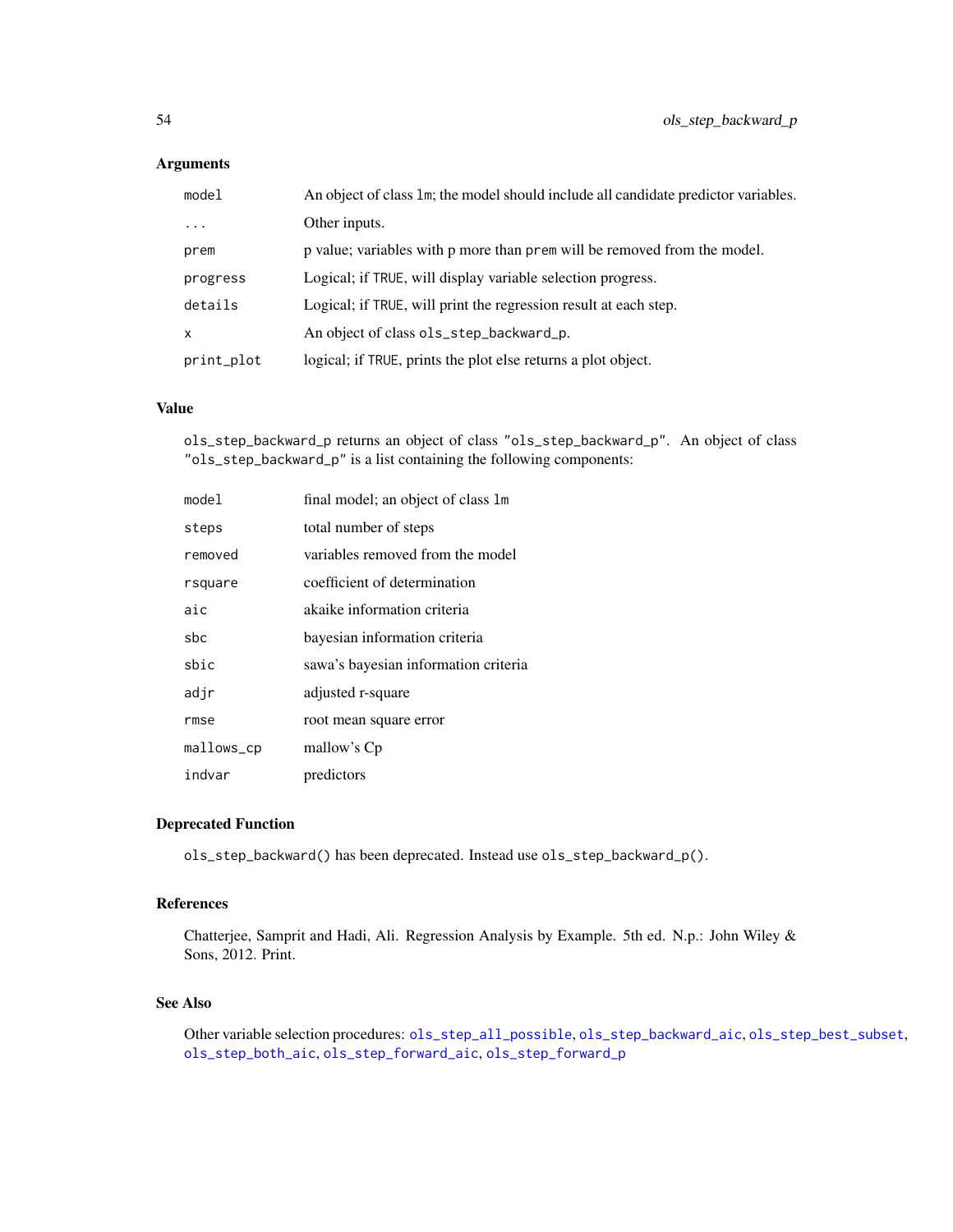ols\_step\_best\_subset 55

### Examples

```
# stepwise backward regression
model \leq lm(y \sim ., data = surgical)
ols_step_backward_p(model)
# stepwise backward regression plot
model \leq -\ln(y \sim ., \text{ data = surgical)}k <- ols_step_backward_p(model)
plot(k)
# final model
k$model
```
<span id="page-54-0"></span>ols\_step\_best\_subset *Best subsets regression*

#### Description

Select the subset of predictors that do the best at meeting some well-defined objective criterion, such as having the largest R2 value or the smallest MSE, Mallow's Cp or AIC.

## Usage

```
ols_step_best_subset(model, ...)
```

```
## S3 method for class 'ols_step_best_subset'
plot(x, model = NA, print_plot = TRUE,...)
```
## Arguments

| model        | An object of class 1m.                                        |
|--------------|---------------------------------------------------------------|
| .            | Other inputs.                                                 |
| $\mathbf{x}$ | An object of class ols_step_best_subset.                      |
| print_plot   | logical; if TRUE, prints the plot else returns a plot object. |

## Value

ols\_step\_best\_subset returns an object of class "ols\_step\_best\_subset". An object of class "ols\_step\_best\_subset" is a data frame containing the following components:

| n          | model number                  |
|------------|-------------------------------|
| predictors | predictors in the model       |
| rsquare    | rsquare of the model          |
| adjr       | adjusted rsquare of the model |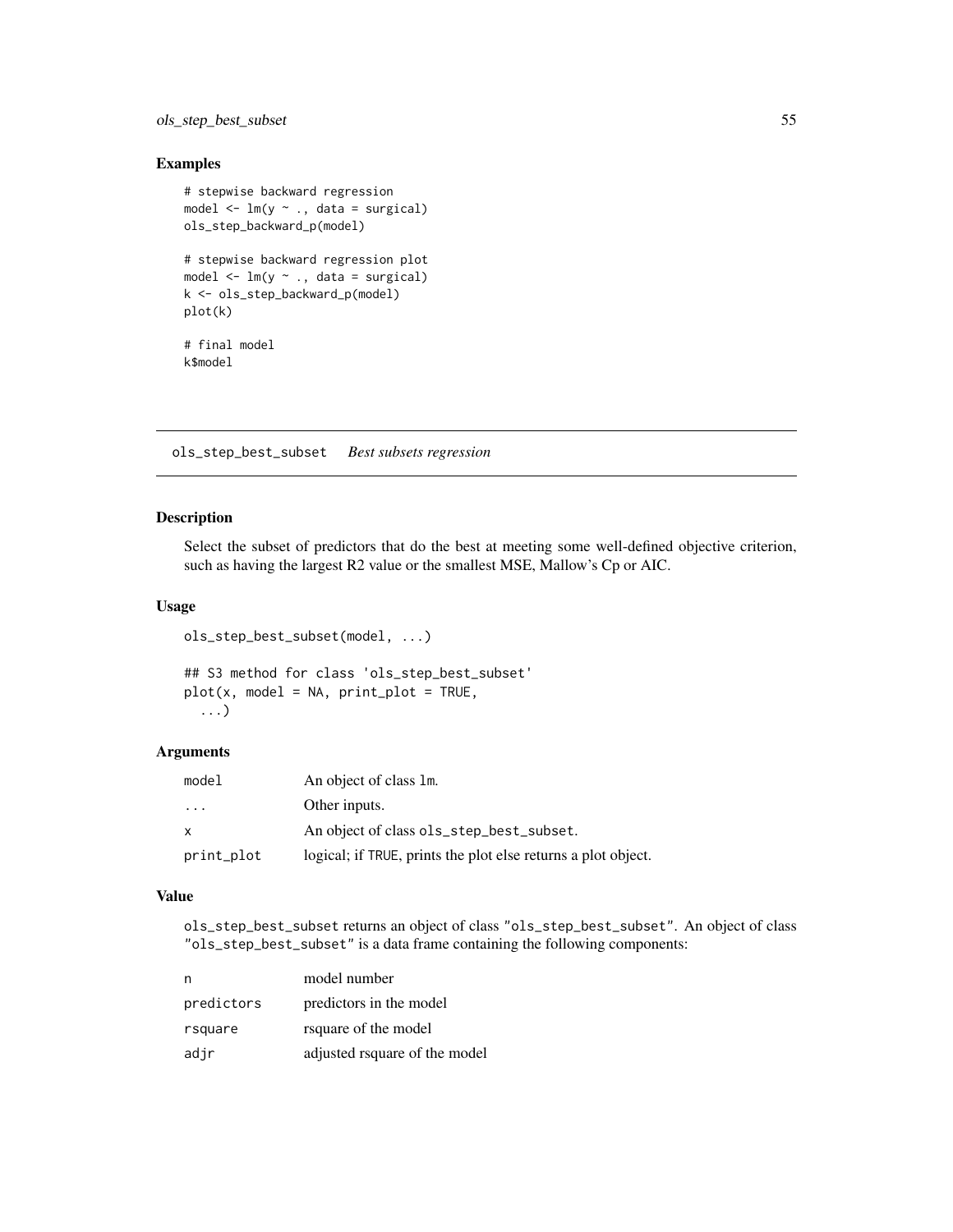| predrsg | predicted rsquare of the model                               |
|---------|--------------------------------------------------------------|
| cp      | mallow's Cp                                                  |
| aic     | akaike information criteria                                  |
| sbic    | sawa bayesian information criteria                           |
| sbc     | schwarz bayes information criteria                           |
| gmsep   | estimated MSE of prediction, assuming multivariate normality |
| jp      | final prediction error                                       |
| рc      | amemiya prediction criteria                                  |
| sp      | hocking's Sp                                                 |

### Deprecated Function

ols\_best\_subset() has been deprecated. Instead use ols\_step\_best\_subset().

#### References

Kutner, MH, Nachtscheim CJ, Neter J and Li W., 2004, Applied Linear Statistical Models (5th edition). Chicago, IL., McGraw Hill/Irwin.

#### See Also

Other variable selection procedures: [ols\\_step\\_all\\_possible](#page-48-0), [ols\\_step\\_backward\\_aic](#page-51-0), [ols\\_step\\_backward\\_p](#page-52-0), [ols\\_step\\_both\\_aic](#page-55-0), [ols\\_step\\_forward\\_aic](#page-59-0), [ols\\_step\\_forward\\_p](#page-60-0)

#### Examples

```
model \leq - \ln(mpg \sim disp + hp + wt + qsec, data = mtcars)
ols_step_best_subset(model)
# plot
model \leq lm(mpg \sim disp + hp + wt + qsec, data = mtcars)
k <- ols_step_best_subset(model)
plot(k)
```
<span id="page-55-0"></span>ols\_step\_both\_aic *Stepwise AIC regression*

### Description

Build regression model from a set of candidate predictor variables by entering and removing predictors based on akaike information criteria, in a stepwise manner until there is no variable left to enter or remove any more.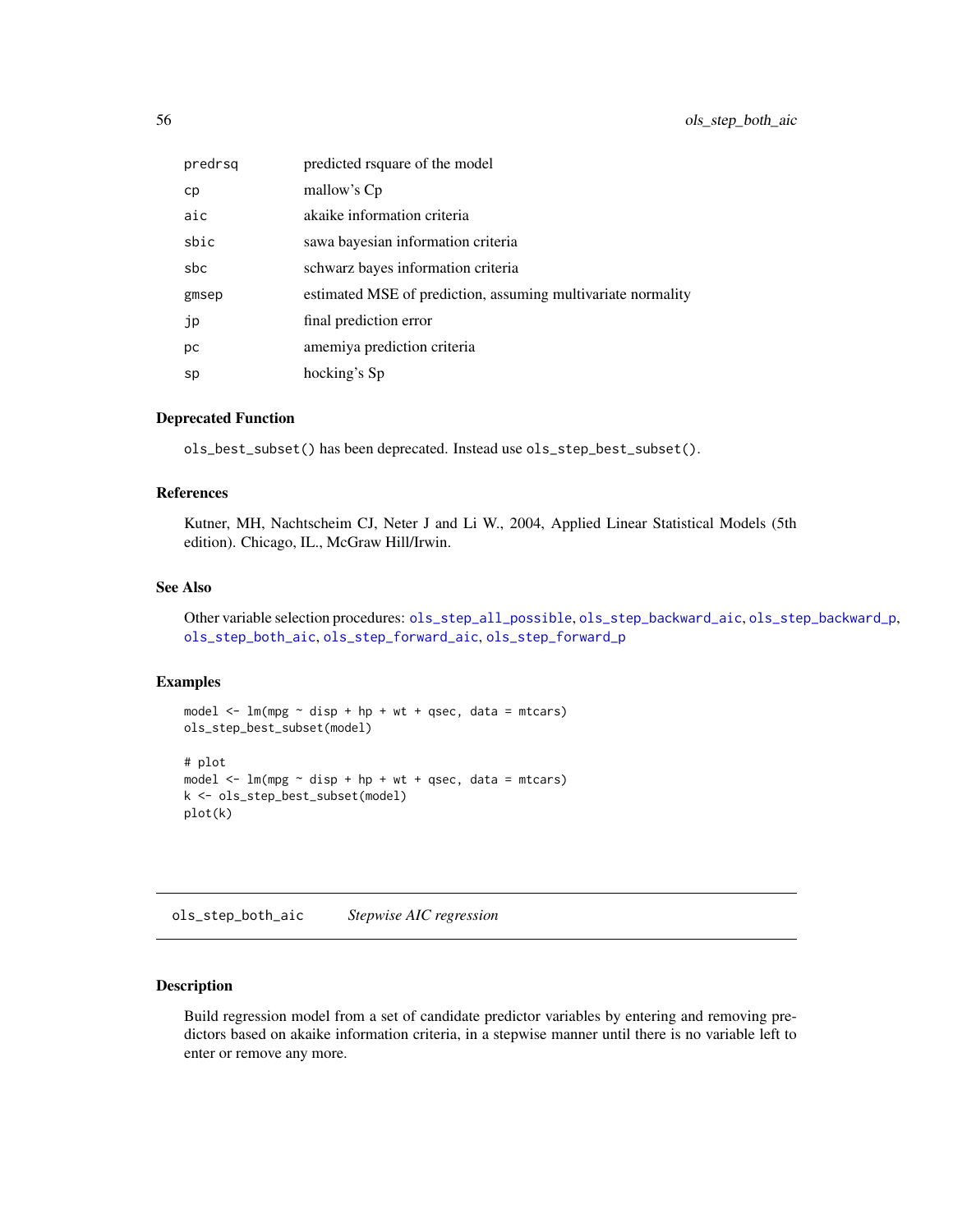ols\_step\_both\_aic 57

### Usage

```
ols_step_both_aic(model, progress = FALSE, details = FALSE)
```

```
## S3 method for class 'ols_step_both_aic'
plot(x, print\_plot = TRUE, ...)
```
### Arguments

| model      | An object of class 1m.                                                     |
|------------|----------------------------------------------------------------------------|
| progress   | Logical; if TRUE, will display variable selection progress.                |
| details    | Logical; if TRUE, details of variable selection will be printed on screen. |
| X.         | An object of class ols_step_both_aic.                                      |
| print_plot | logical; if TRUE, prints the plot else returns a plot object.              |
| $\ddotsc$  | Other arguments.                                                           |

## Value

ols\_step\_both\_aic returns an object of class "ols\_step\_both\_aic". An object of class "ols\_step\_both\_aic" is a list containing the following components:

| mode1      | model with the least AIC; an object of class 1m |
|------------|-------------------------------------------------|
| predictors | variables added/removed from the model          |
| method     | addition/deletion                               |
| aics       | akaike information criteria                     |
| ess        | error sum of squares                            |
| rss        | regression sum of squares                       |
| rsq        | rsquare                                         |
| arsq       | adjusted rsquare                                |
| steps      | total number of steps                           |

### Deprecated Function

ols\_stepaic\_both() has been deprecated. Instead use ols\_step\_both\_aic().

# References

Venables, W. N. and Ripley, B. D. (2002) Modern Applied Statistics with S. Fourth edition. Springer.

## See Also

Other variable selection procedures: [ols\\_step\\_all\\_possible](#page-48-0), [ols\\_step\\_backward\\_aic](#page-51-0), [ols\\_step\\_backward\\_p](#page-52-0), [ols\\_step\\_best\\_subset](#page-54-0), [ols\\_step\\_forward\\_aic](#page-59-0), [ols\\_step\\_forward\\_p](#page-60-0)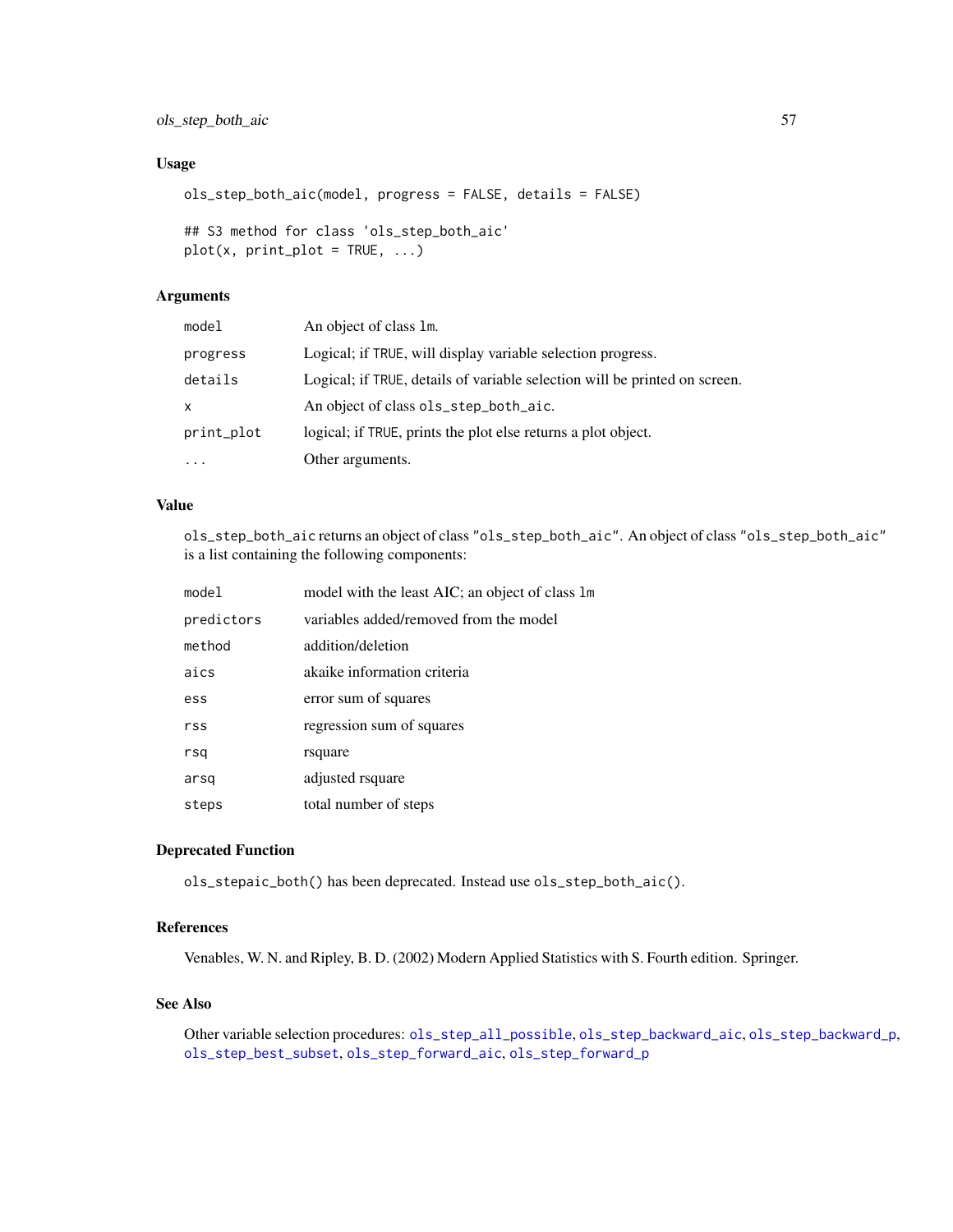# Examples

```
## Not run:
# stepwise regression
model \leq -\ln(y \sim ., \text{data} = \text{stepdata})ols_step_both_aic(model)
# stepwise regression plot
model \leq -\ln(y \sim ., \text{ data = stepdata})k <- ols_step_both_aic(model)
plot(k)
# final model
k$model
## End(Not run)
```
ols\_step\_both\_p *Stepwise regression*

#### Description

Build regression model from a set of candidate predictor variables by entering and removing predictors based on p values, in a stepwise manner until there is no variable left to enter or remove any more.

### Usage

```
ols_step_both_p(model, ...)
## Default S3 method:
ols\_step\_both\_p(model, pent = 0.1, prem = 0.3,progress = FALSE, details = FALSE, ...)
## S3 method for class 'ols_step_both_p'
```

```
plot(x, model = NA, print\_plot = TRUE, ...)
```
## Arguments

| model      | An object of class 1m; the model should include all candidate predictor variables. |
|------------|------------------------------------------------------------------------------------|
| $\ddots$   | Other arguments.                                                                   |
| pent       | p value; variables with p value less than pent will enter into the model.          |
| prem       | p value; variables with p more than prem will be removed from the model.           |
| progress   | Logical; if TRUE, will display variable selection progress.                        |
| details    | Logical; if TRUE, will print the regression result at each step.                   |
| X          | An object of class ols_step_both_p.                                                |
| print_plot | logical; if TRUE, prints the plot else returns a plot object.                      |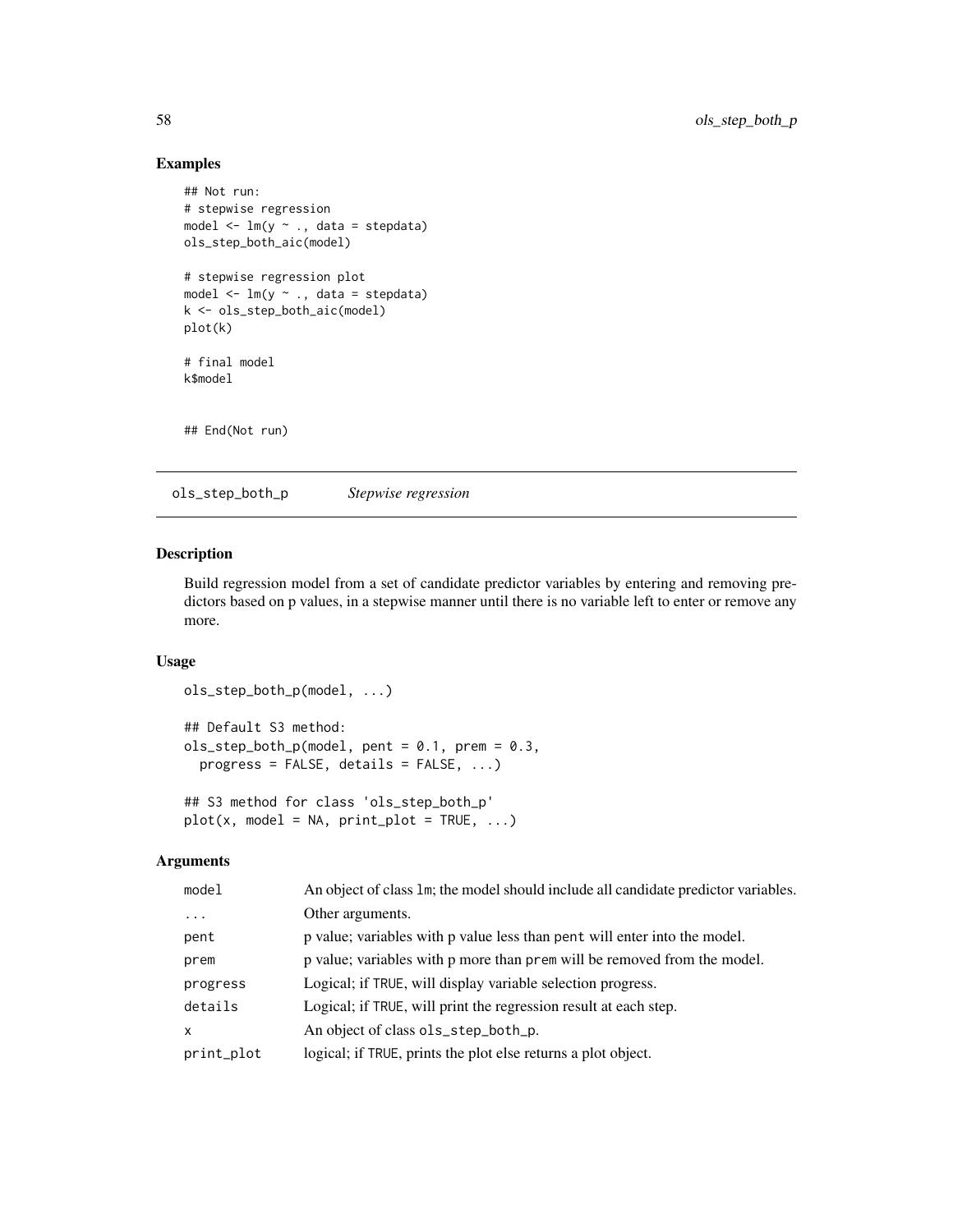## ols\_step\_both\_p 59

## Value

ols\_step\_both\_p returns an object of class "ols\_step\_both\_p". An object of class "ols\_step\_both\_p" is a list containing the following components:

| model      | final model; an object of class 1m                                                                         |
|------------|------------------------------------------------------------------------------------------------------------|
| orders     | candidate predictor variables according to the order by which they were added<br>or removed from the model |
| method     | addition/deletion                                                                                          |
| steps      | total number of steps                                                                                      |
| predictors | variables retained in the model (after addition)                                                           |
| rsquare    | coefficient of determination                                                                               |
| aic        | akaike information criteria                                                                                |
| sbc        | bayesian information criteria                                                                              |
| sbic       | sawa's bayesian information criteria                                                                       |
| adjr       | adjusted r-square                                                                                          |
| rmse       | root mean square error                                                                                     |
| mallows_cp | mallow's Cp                                                                                                |
| indvar     | predictors                                                                                                 |

## Deprecated Function

ols\_stepwise() has been deprecated. Instead use ols\_step\_both\_p().

## References

Chatterjee, Samprit and Hadi, Ali. Regression Analysis by Example. 5th ed. N.p.: John Wiley & Sons, 2012. Print.

```
# stepwise regression
model \leq lm(y \sim ., data = surgical)
ols_step_both_p(model)
# stepwise regression plot
model \leq -\ln(y \sim ., \text{ data = surgical)}k <- ols_step_both_p(model)
plot(k)
# final model
k$model
```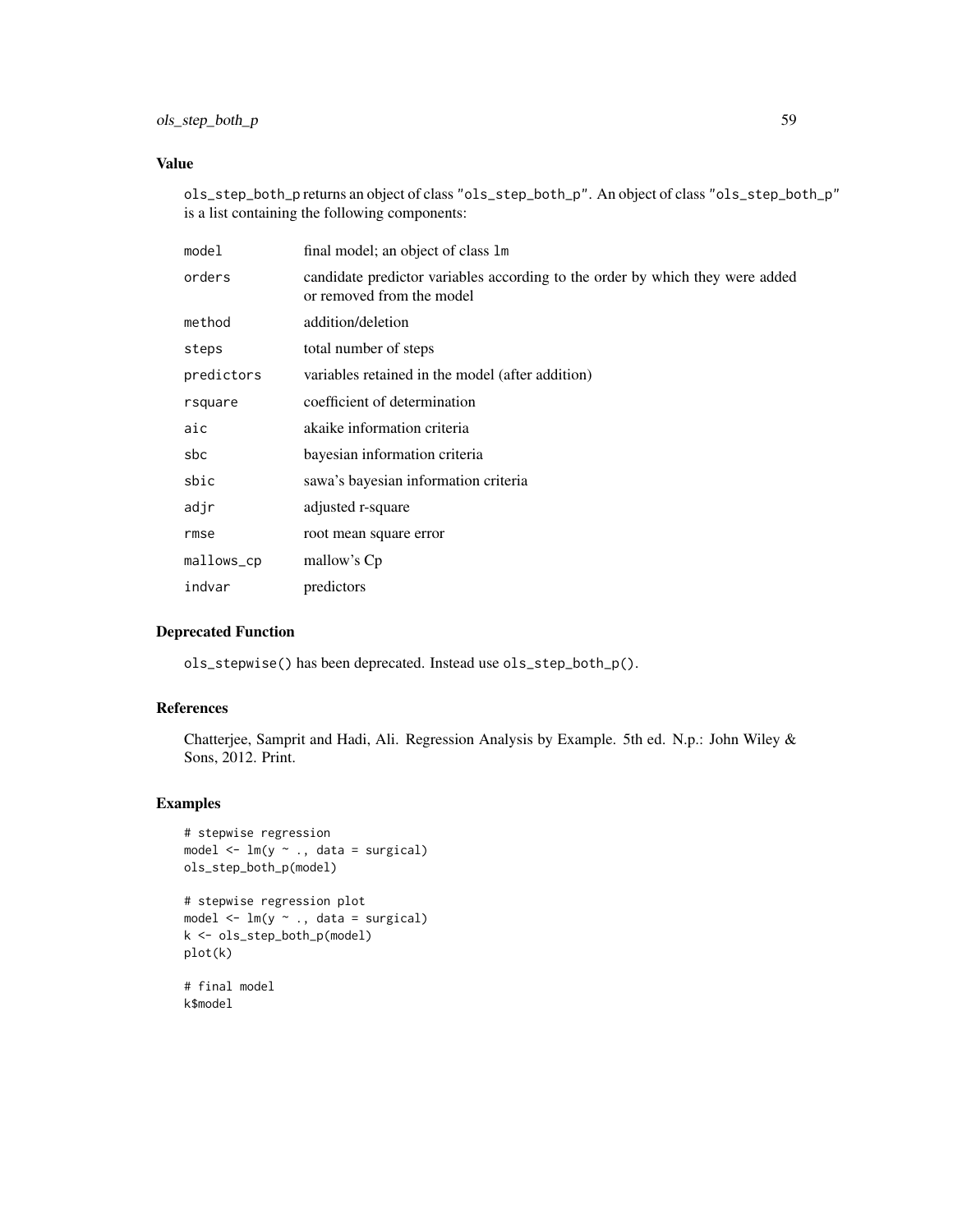<span id="page-59-0"></span>ols\_step\_forward\_aic *Stepwise AIC forward regression*

### Description

Build regression model from a set of candidate predictor variables by entering predictors based on akaike information criterion, in a stepwise manner until there is no variable left to enter any more.

## Usage

```
ols_step_forward_aic(model, ...)
## Default S3 method:
ols_step_forward_aic(model, progress = FALSE,
  details = FALSE, ...)
## S3 method for class 'ols_step_forward_aic'
```

```
plot(x, print\_plot = TRUE, ...)
```
### Arguments

| model                   | An object of class 1m.                                           |
|-------------------------|------------------------------------------------------------------|
| $\cdot$ $\cdot$ $\cdot$ | Other arguments.                                                 |
| progress                | Logical; if TRUE, will display variable selection progress.      |
| details                 | Logical; if TRUE, will print the regression result at each step. |
| X                       | An object of class ols_step_forward_aic.                         |
| print_plot              | logical; if TRUE, prints the plot else returns a plot object.    |

### Value

ols\_step\_forward\_aic returns an object of class "ols\_step\_forward\_aic". An object of class "ols\_step\_forward\_aic" is a list containing the following components:

| model      | model with the least AIC; an object of class 1m |
|------------|-------------------------------------------------|
| steps      | total number of steps                           |
| predictors | variables added to the model                    |
| aics       | akaike information criteria                     |
| ess        | error sum of squares                            |
| rss        | regression sum of squares                       |
| rsq        | rsquare                                         |
| arsq       | adjusted rsquare                                |

### Deprecated Function

ols\_stepaic\_forward() has been deprecated. Instead use ols\_step\_forward\_aic().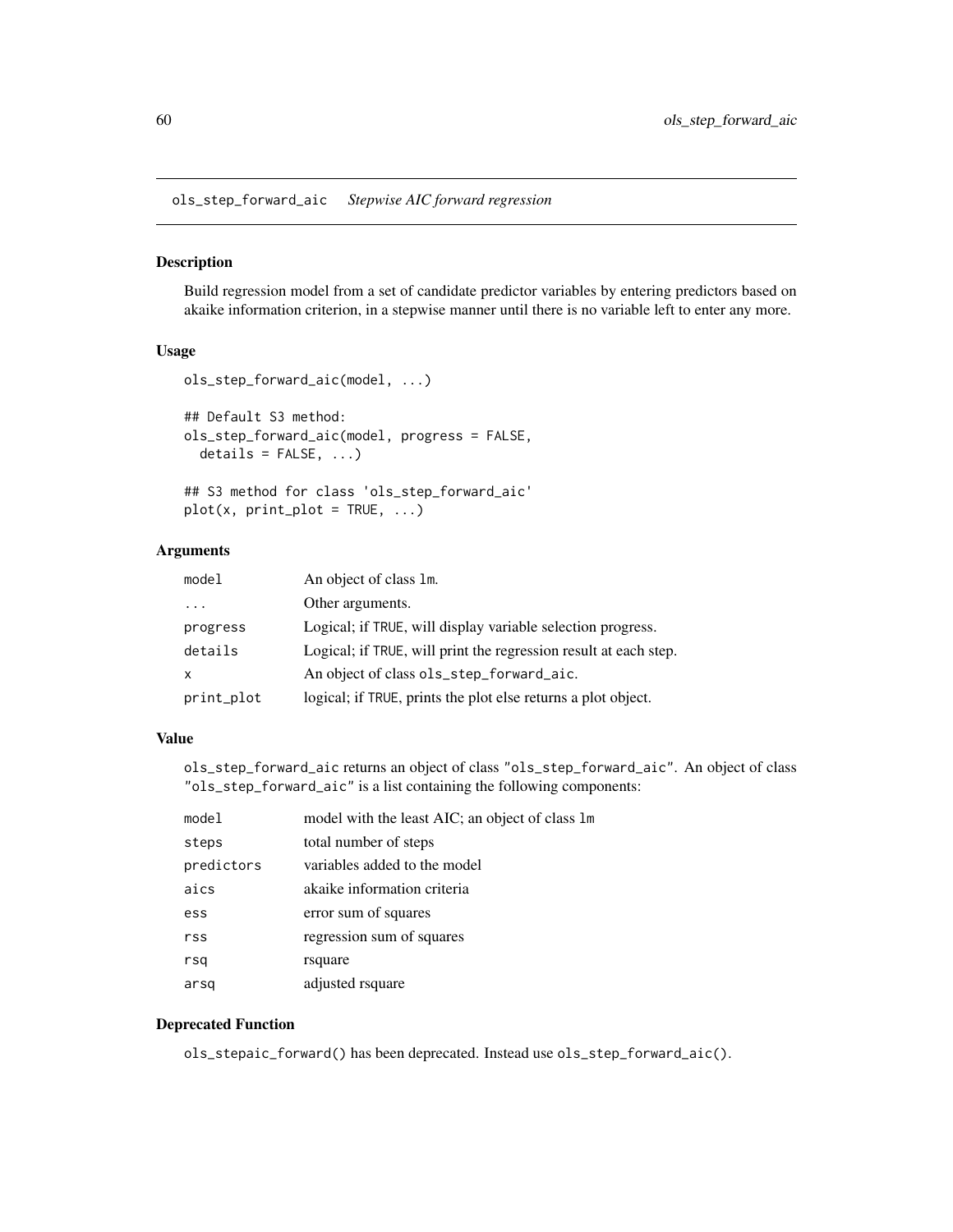## References

Venables, W. N. and Ripley, B. D. (2002) Modern Applied Statistics with S. Fourth edition. Springer.

## See Also

Other variable selection procedures: [ols\\_step\\_all\\_possible](#page-48-0), [ols\\_step\\_backward\\_aic](#page-51-0), [ols\\_step\\_backward\\_p](#page-52-0), [ols\\_step\\_best\\_subset](#page-54-0), [ols\\_step\\_both\\_aic](#page-55-0), [ols\\_step\\_forward\\_p](#page-60-0)

## Examples

```
# stepwise forward regression
model \leq lm(y \sim ., data = surgical)
ols_step_forward_aic(model)
# stepwise forward regression plot
model \leq lm(y \sim ., data = surgical)
k <- ols_step_forward_aic(model)
plot(k)
# final model
k$model
```
<span id="page-60-0"></span>ols\_step\_forward\_p *Stepwise forward regression*

### Description

Build regression model from a set of candidate predictor variables by entering predictors based on p values, in a stepwise manner until there is no variable left to enter any more.

## Usage

```
ols_step_forward_p(model, ...)
## Default S3 method:
ols_step_forward_p(model, penter = 0.3,
 progress = FALSE, details = FALSE, ...)
## S3 method for class 'ols_step_forward_p'
plot(x, model = NA, print_plot = TRUE,...)
```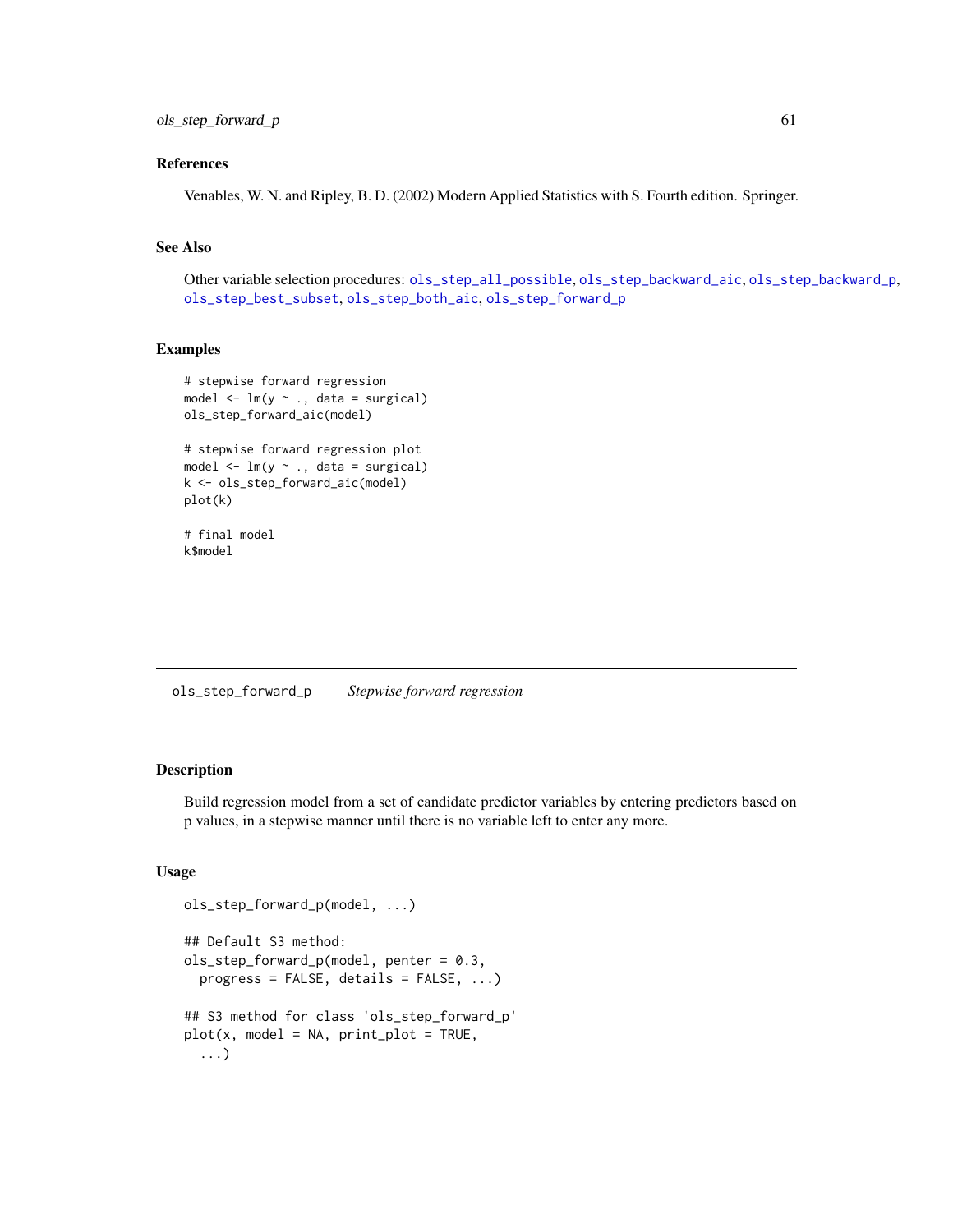### Arguments

| model      | An object of class 1m; the model should include all candidate predictor variables. |
|------------|------------------------------------------------------------------------------------|
| $\cdots$   | Other arguments.                                                                   |
| penter     | p value; variables with p value less than penter will enter into the model         |
| progress   | Logical; if TRUE, will display variable selection progress.                        |
| details    | Logical; if TRUE, will print the regression result at each step.                   |
| x          | An object of class ols_step_forward_p.                                             |
| print_plot | logical; if TRUE, prints the plot else returns a plot object.                      |

### Value

ols\_step\_forward\_p returns an object of class "ols\_step\_forward\_p". An object of class "ols\_step\_forward\_p" is a list containing the following components:

| mode1      | final model; an object of class 1m   |
|------------|--------------------------------------|
| steps      | number of steps                      |
| predictors | variables added to the model         |
| rsquare    | coefficient of determination         |
| aic        | akaike information criteria          |
| sbc        | bayesian information criteria        |
| sbic       | sawa's bayesian information criteria |
| adjr       | adjusted r-square                    |
| rmse       | root mean square error               |
| mallows_cp | mallow's Cp                          |
| indvar     | predictors                           |

## Deprecated Function

ols\_step\_forward() has been deprecated. Instead use ols\_step\_forward\_p().

# References

Chatterjee, Samprit and Hadi, Ali. Regression Analysis by Example. 5th ed. N.p.: John Wiley & Sons, 2012. Print.

Kutner, MH, Nachtscheim CJ, Neter J and Li W., 2004, Applied Linear Statistical Models (5th edition). Chicago, IL., McGraw Hill/Irwin.

### See Also

Other variable selection procedures: [ols\\_step\\_all\\_possible](#page-48-0), [ols\\_step\\_backward\\_aic](#page-51-0), [ols\\_step\\_backward\\_p](#page-52-0), [ols\\_step\\_best\\_subset](#page-54-0), [ols\\_step\\_both\\_aic](#page-55-0), [ols\\_step\\_forward\\_aic](#page-59-0)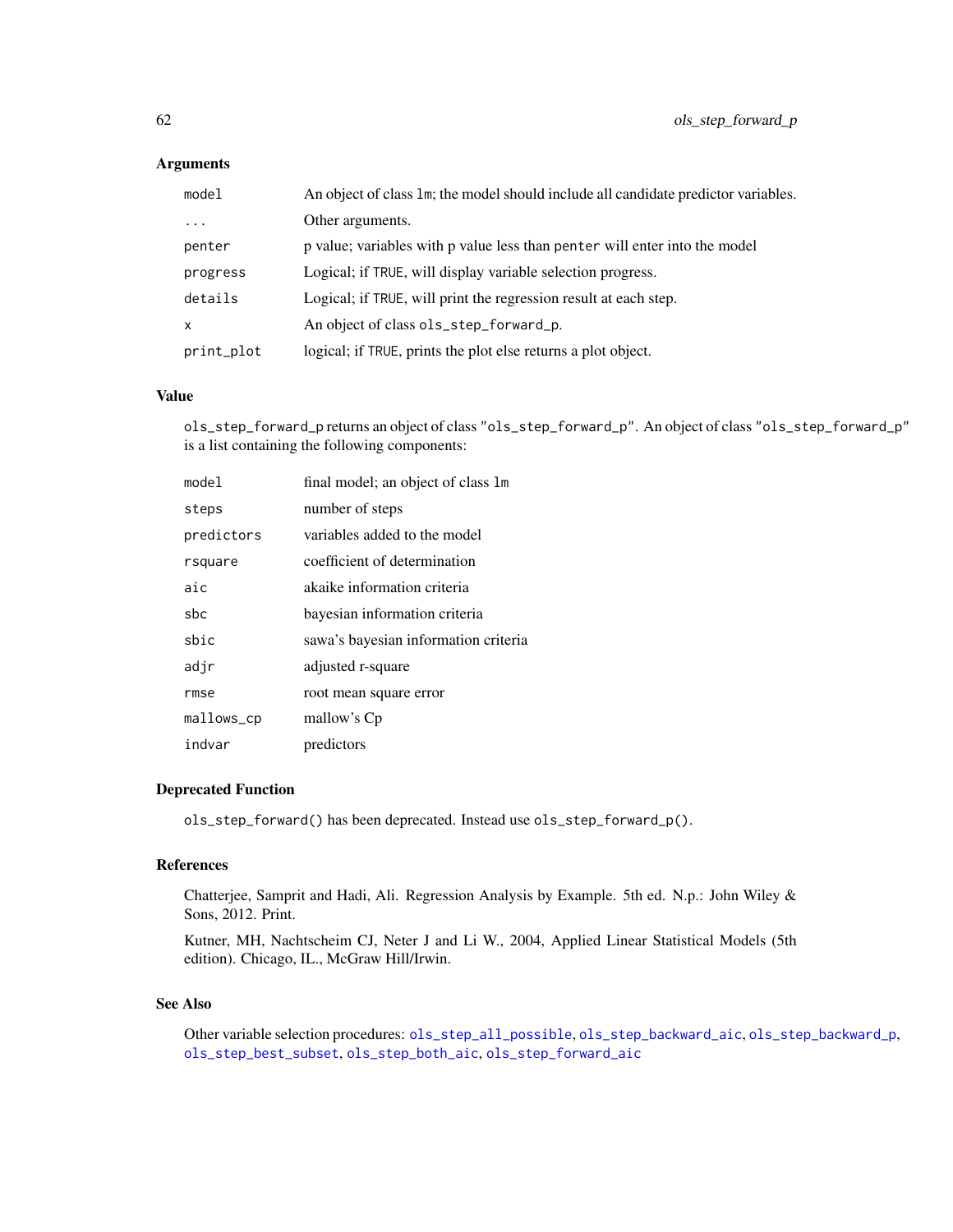## ols\_test\_bartlett 63

### Examples

```
# stepwise forward regression
model \leq lm(y \sim ., data = surgical)
ols_step_forward_p(model)
# stepwise forward regression plot
model \leq -\ln(y \sim ., \text{ data = surgical)}k <- ols_step_forward_p(model)
plot(k)
# final model
k$model
```
<span id="page-62-0"></span>ols\_test\_bartlett *Bartlett test*

## Description

Test if k samples are from populations with equal variances.

### Usage

```
ols_test_bartlett(data, ...)
```

```
## Default S3 method:
ols_test_bartlett(data, ..., group_var = NULL)
```
### Arguments

| data      | A data. frame or tibble. |
|-----------|--------------------------|
| $\cdot$   | Columns in data.         |
| group_var | Grouping variable.       |

# Details

Bartlett's test is used to test if variances across samples is equal. It is sensitive to departures from normality. The Levene test is an alternative test that is less sensitive to departures from normality.

## Value

ols\_test\_bartlett returns an object of class "ols\_test\_bartlett". An object of class "ols\_test\_bartlett" is a list containing the following components:

| fstat | f statistic        |
|-------|--------------------|
| pval  | p-value of fstat   |
| df    | degrees of freedom |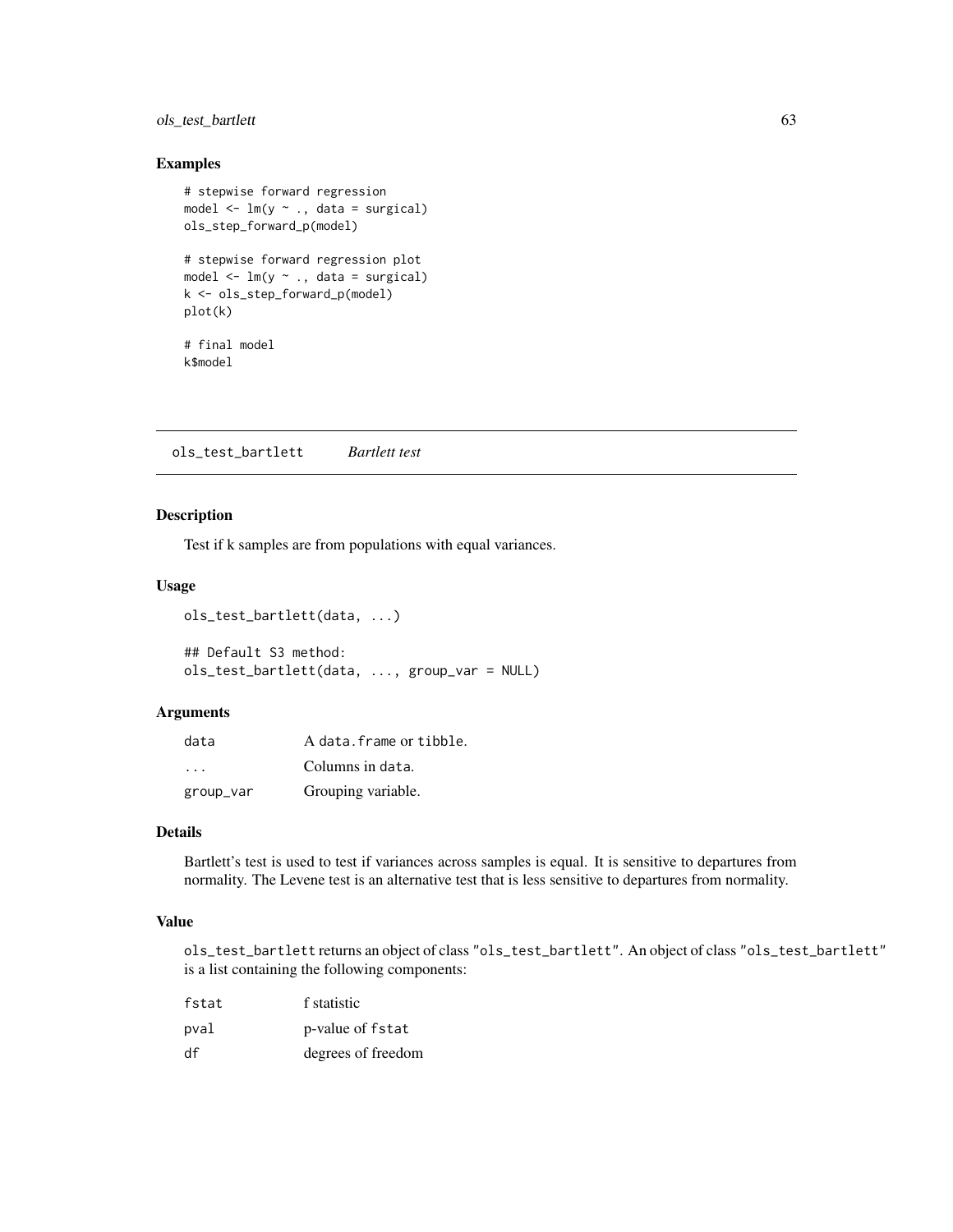#### Deprecated Function

ols\_bartlett\_test() has been deprecated. Instead use ols\_test\_bartlett().

#### References

Snedecor, George W. and Cochran, William G. (1989), Statistical Methods, Eighth Edition, Iowa State University Press.

### See Also

Other heteroskedasticity tests: [ols\\_test\\_breusch\\_pagan](#page-63-0), [ols\\_test\\_f](#page-66-0), [ols\\_test\\_score](#page-69-0)

### Examples

```
# using grouping variable
library(descriptr)
ols_test_bartlett(mtcarz, 'mpg', group_var = 'cyl')
# using variables
ols_test_bartlett(hsb, 'read', 'write')
```
<span id="page-63-0"></span>ols\_test\_breusch\_pagan

*Breusch pagan test*

### Description

Test for constant variance. It assumes that the error terms are normally distributed.

### Usage

```
ols_test_breusch_pagan(model, fitted.values = TRUE, rhs = FALSE,
 multiple = FALSE, p.adj = c("none", "bonferroni", "sidak", "holm"),
 vars = NA)
```
### Arguments

| model         | An object of class 1m.                                                                                                                                        |
|---------------|---------------------------------------------------------------------------------------------------------------------------------------------------------------|
| fitted.values | Logical; if TRUE, use fitted values of regression model.                                                                                                      |
| rhs           | Logical; if TRUE, specifies that tests for heteroskedasticity be performed for the<br>right-hand-side (explanatory) variables of the fitted regression model. |
| multiple      | Logical; if TRUE, specifies that multiple testing be performed.                                                                                               |
| p.addj        | Adjustment for p value, the following options are available: bonferroni, holm,<br>sidak and none.                                                             |
| vars          | Variables to be used for heteroskedasticity test.                                                                                                             |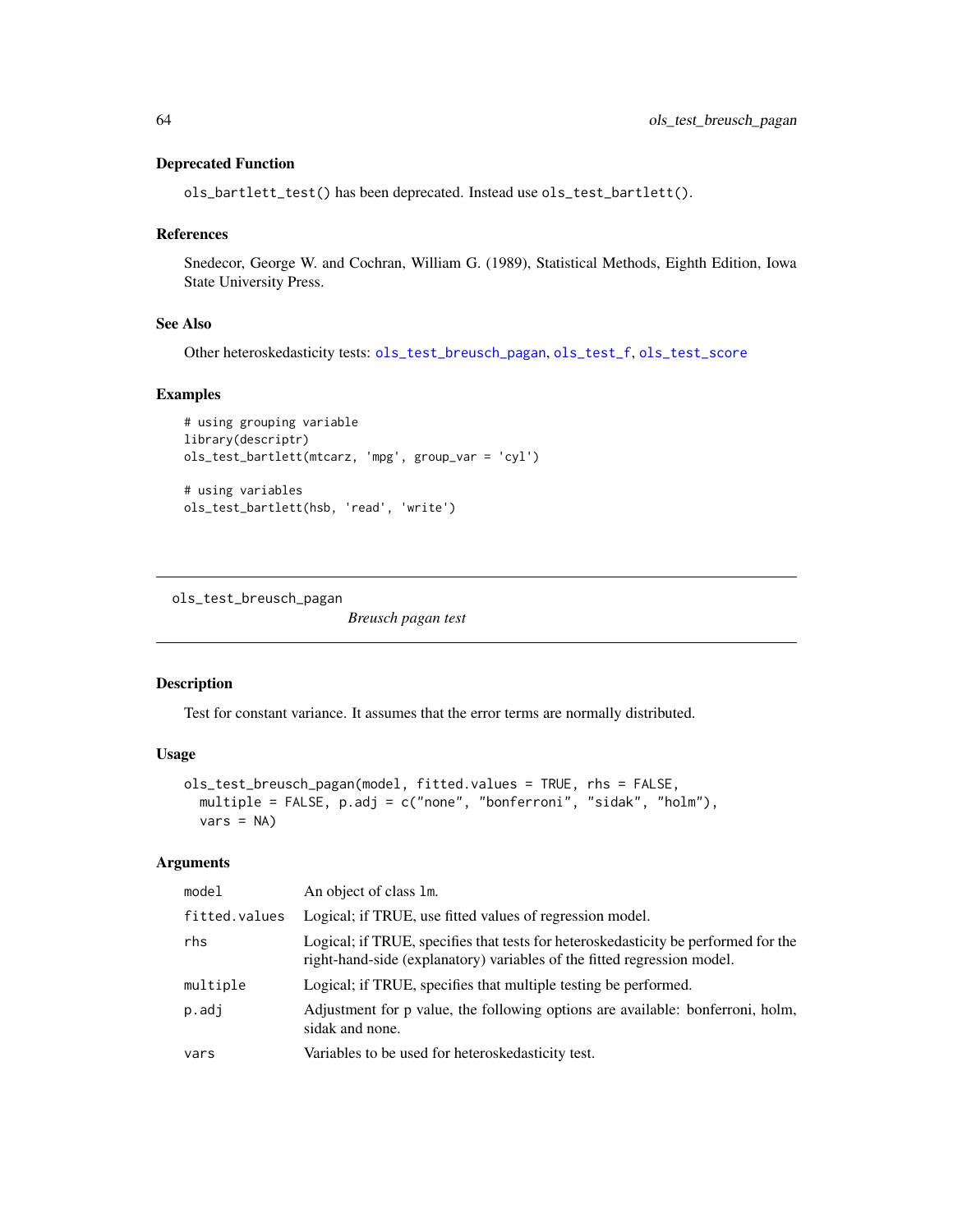## Details

Breusch Pagan Test was introduced by Trevor Breusch and Adrian Pagan in 1979. It is used to test for heteroskedasticity in a linear regression model. It test whether variance of errors from a regression is dependent on the values of a independent variable.

- Null Hypothesis: Equal/constant variances
- Alternative Hypothesis: Unequal/non-constant variances

#### Computation

- Fit a regression model
- Regress the squared residuals from the above model on the independent variables
- Compute  $nR^2$ . It follows a chi square distribution with p -1 degrees of freedom, where p is the number of independent variables, n is the sample size and  $R^2$  is the coefficient of determination from the regression in step 2.

## Value

ols\_test\_breusch\_pagan returns an object of class "ols\_test\_breusch\_pagan". An object of class "ols\_test\_breusch\_pagan" is a list containing the following components:

| bp       | breusch pagan statistic                                        |
|----------|----------------------------------------------------------------|
| p        | p-value of bp                                                  |
| fv       | fitted values of the regression model                          |
| rhs      | names of explanatory variables of fitted regression model      |
| multiple | logical value indicating if multiple tests should be performed |
| padj     | adjusted p values                                              |
| vars     | variables to be used for heteroskedasticity test               |
| resp     | response variable                                              |
| preds    | predictors                                                     |

### Deprecated Function

ols\_bp\_test() has been deprecated. Instead use ols\_test\_breusch\_pagan().

### References

T.S. Breusch & A.R. Pagan (1979), A Simple Test for Heteroscedasticity and Random Coefficient Variation. Econometrica 47, 1287–1294

Cook, R. D.; Weisberg, S. (1983). "Diagnostics for Heteroskedasticity in Regression". Biometrika. 70 (1): 1–10.

### See Also

Other heteroskedasticity tests: [ols\\_test\\_bartlett](#page-62-0), [ols\\_test\\_f](#page-66-0), [ols\\_test\\_score](#page-69-0)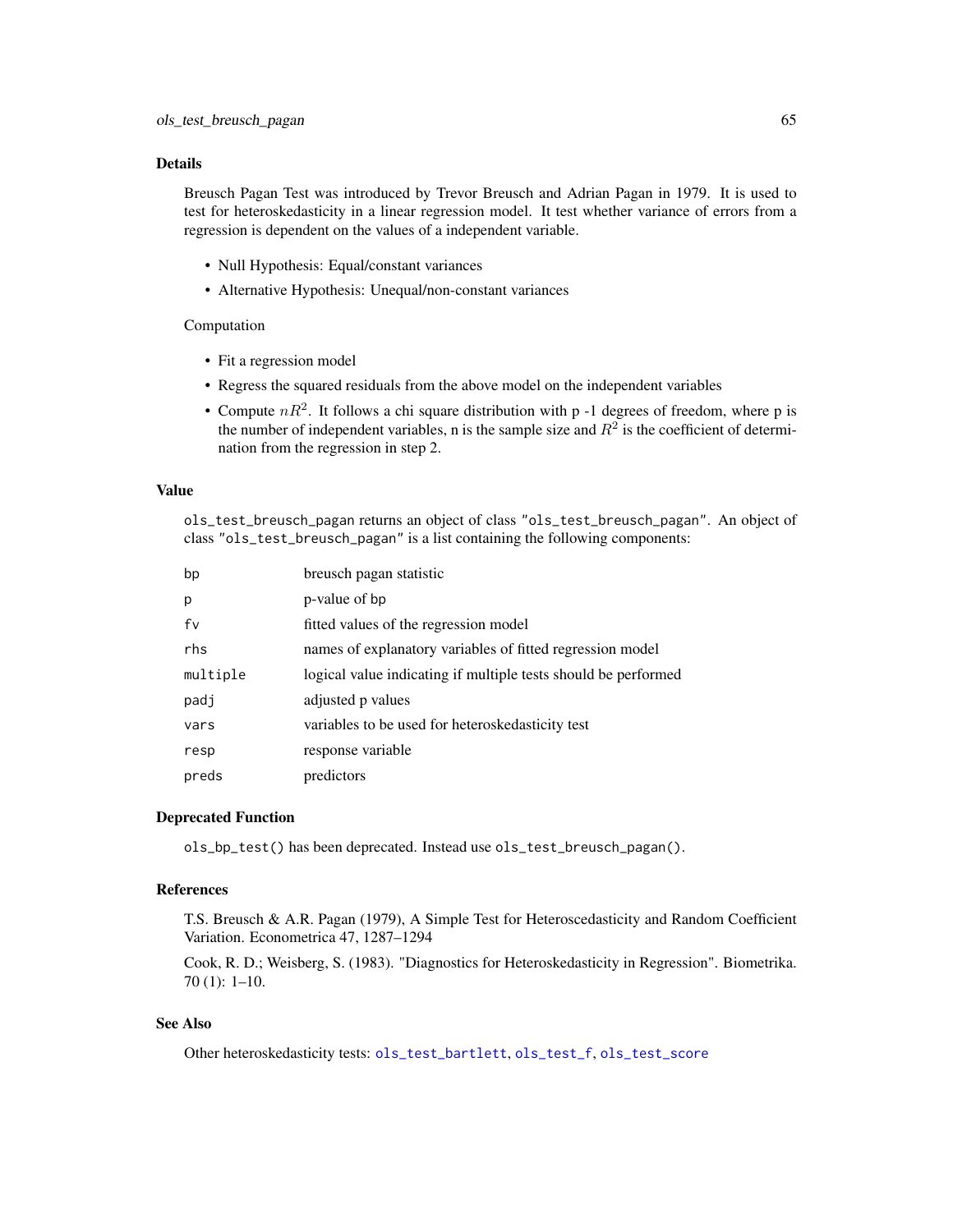### Examples

```
# model
model \leq lm(mpg \sim disp + hp + wt + drat, data = mtcars)
# use fitted values of the model
ols_test_breusch_pagan(model)
# use independent variables of the model
ols_test_breusch_pagan(model, rhs = TRUE)
# use independent variables of the model and perform multiple tests
ols_test_breusch_pagan(model, rhs = TRUE, multiple = TRUE)
# bonferroni p value adjustment
ols_test_breusch_pagan(model, rhs = TRUE, multiple = TRUE, p.adj = 'bonferroni')
# sidak p value adjustment
ols_test_breusch_pagan(model, rhs = TRUE, multiple = TRUE, p.adj = 'sidak')
# holm's p value adjustment
ols_test_breusch_pagan(model, rhs = TRUE, multiple = TRUE, p.adj = 'holm')
```
<span id="page-65-0"></span>ols\_test\_correlation *Correlation test for normality*

## Description

Correlation between observed residuals and expected residuals under normality.

## Usage

```
ols_test_correlation(model)
```
### Arguments

model An object of class lm.

### Value

Correlation between fitted regression model residuals and expected values of residuals.

#### Deprecated Function

ols\_corr\_test() has been deprecated. Instead use ols\_test\_correlation().

#### See Also

Other residual diagnostics: [ols\\_plot\\_resid\\_box](#page-24-0), [ols\\_plot\\_resid\\_fit](#page-25-0), [ols\\_plot\\_resid\\_hist](#page-27-0), [ols\\_plot\\_resid\\_qq](#page-29-0), [ols\\_test\\_normality](#page-67-0)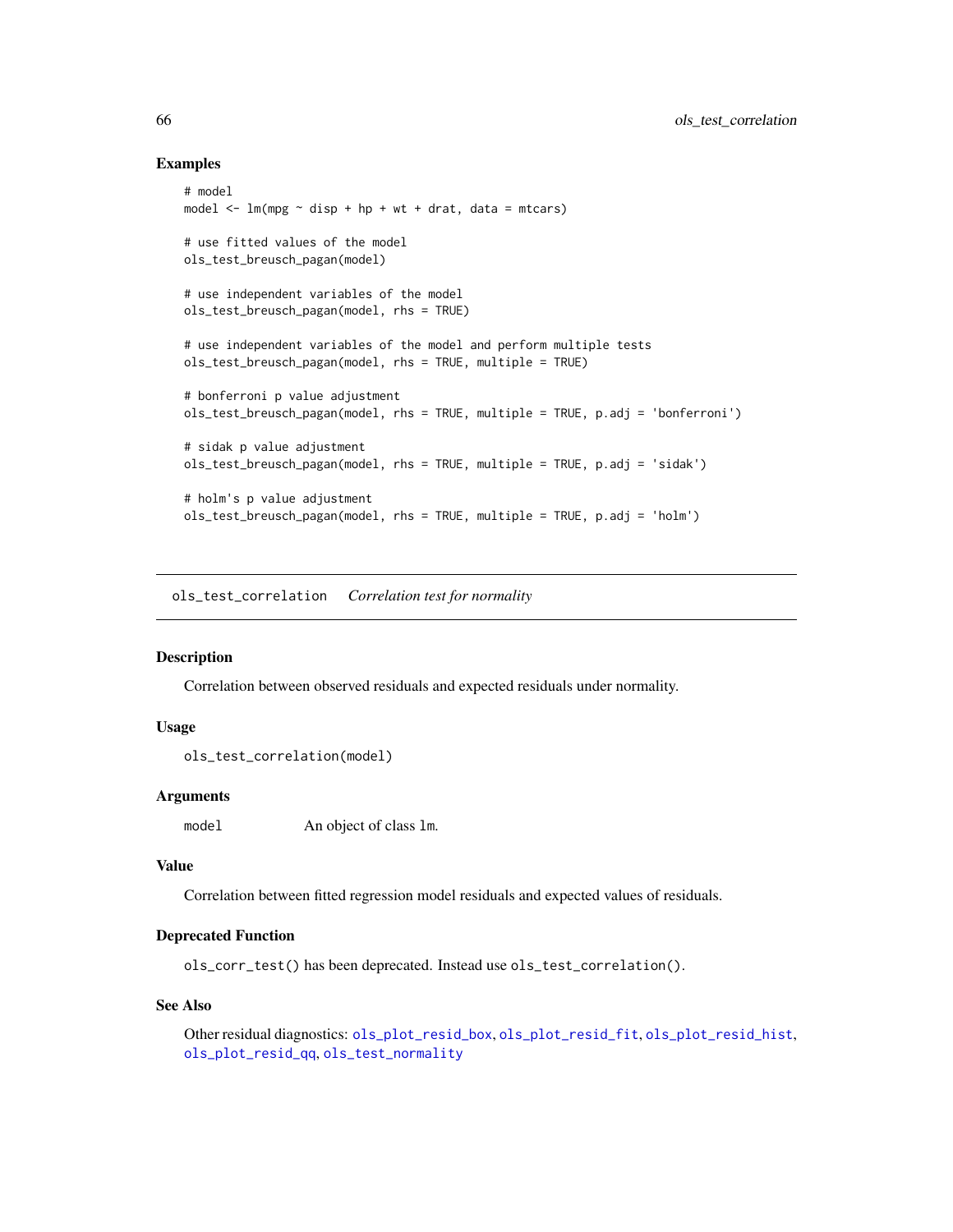#### $\text{obs}\text{\_test}\text{\_f}$  67

# Examples

```
model \leq - \ln(mpg \sim \text{disp} + hp + wt + qsec, \text{ data} = mtcars)ols_test_correlation(model)
```
<span id="page-66-0"></span>ols\_test\_f *F test*

### Description

Test for heteroskedasticity under the assumption that the errors are independent and identically distributed (i.i.d.).

## Usage

```
ols_test_f(model, fitted_values = TRUE, rhs = FALSE, vars = NULL,
  ...)
```
## Arguments

| model         | An object of class 1m.                                                                                                                                        |
|---------------|---------------------------------------------------------------------------------------------------------------------------------------------------------------|
| fitted_values | Logical; if TRUE, use fitted values of regression model.                                                                                                      |
| rhs           | Logical; if TRUE, specifies that tests for heteroskedasticity be performed for the<br>right-hand-side (explanatory) variables of the fitted regression model. |
| vars          | Variables to be used for for heteroskedasticity test.                                                                                                         |
| $\ddots$      | Other arguments.                                                                                                                                              |

### Value

ols\_test\_f returns an object of class "ols\_test\_f". An object of class "ols\_test\_f" is a list containing the following components:

|       | f statistic                                               |
|-------|-----------------------------------------------------------|
| p     | p-value of f                                              |
| fv    | fitted values of the regression model                     |
| rhs   | names of explanatory variables of fitted regression model |
| numdf | numerator degrees of freedom                              |
| dendf | denominator degrees of freedom                            |
| vars  | variables to be used for heteroskedasticity test          |
| resp  | response variable                                         |
| preds | predictors                                                |

## Deprecated Function

ols\_f\_test() has been deprecated. Instead use ols\_test\_f().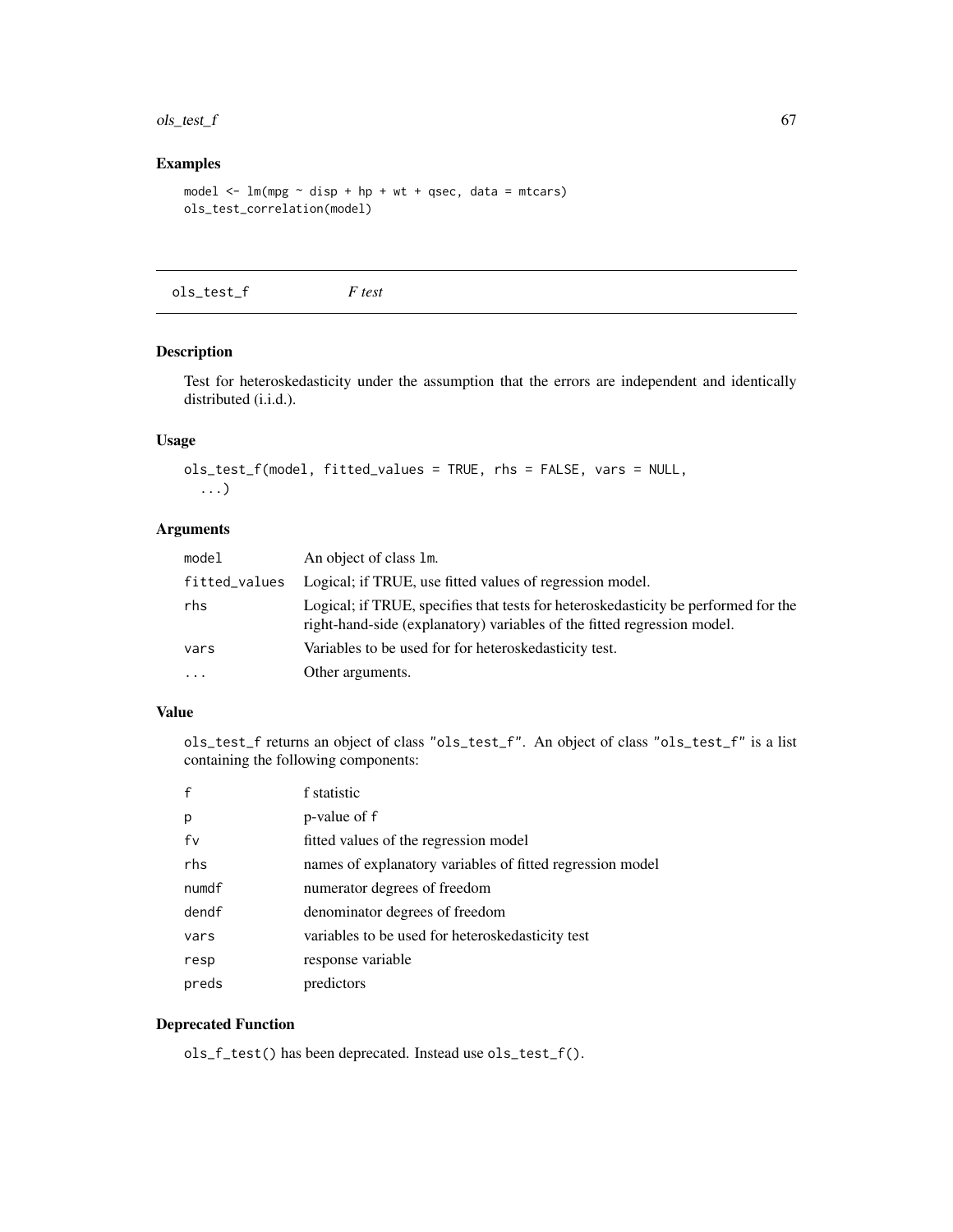## References

Wooldridge, J. M. 2013. Introductory Econometrics: A Modern Approach. 5th ed. Mason, OH: South-Western.

## See Also

Other heteroskedasticity tests: [ols\\_test\\_bartlett](#page-62-0), [ols\\_test\\_breusch\\_pagan](#page-63-0), [ols\\_test\\_score](#page-69-0)

## Examples

```
# model
model \leq lm(mpg \sim disp + hp + wt + qsec, data = mtcars)
# using fitted values
ols_test_f(model)
# using all predictors of the model
ols_test_f(model, rhs = TRUE)
# using fitted values
ols_test_f(model, vars = c('disp', 'hp'))
```
<span id="page-67-0"></span>ols\_test\_normality *Test for normality*

## Description

Test for detecting violation of normality assumption.

#### Usage

```
ols_test_normality(y, ...)
## S3 method for class 'lm'
ols_test_normality(y, ...)
```
## Arguments

| <b>V</b> | A numeric vector or an object of class 1m. |
|----------|--------------------------------------------|
| $\cdots$ | Other arguments.                           |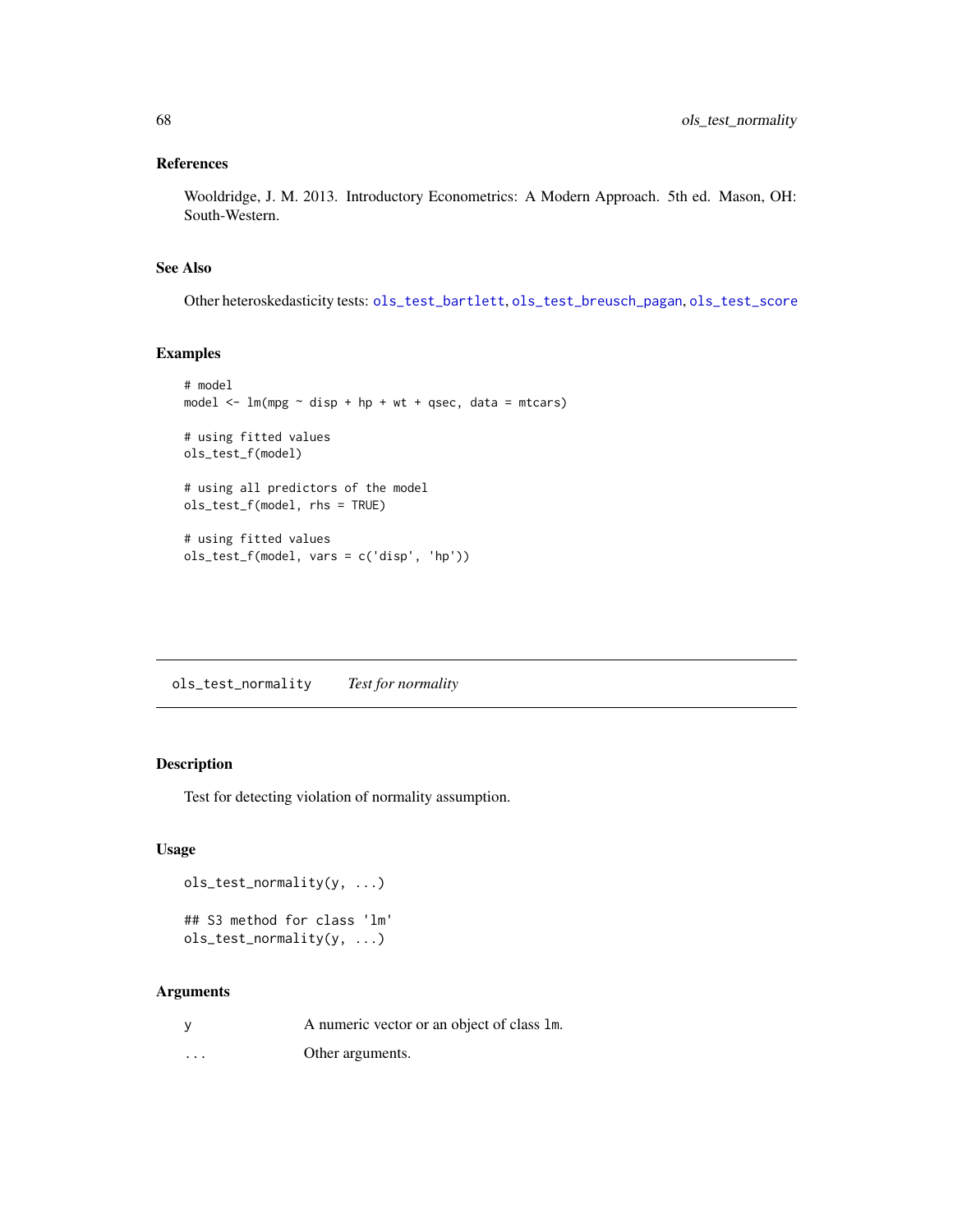## ols\_test\_outlier 69

## Value

ols\_test\_normality returns an object of class "ols\_test\_normality". An object of class "ols\_test\_normality" is a list containing the following components:

| kolmogory | kolmogory smirnov statistic |
|-----------|-----------------------------|
| shapiro   | shapiro wilk statistic      |
| cramer    | cramer von mises statistic  |
| anderson  | anderson darling statistic  |

## Deprecated Function

ols\_norm\_test() has been deprecated. Instead use ols\_test\_normality().

## See Also

Other residual diagnostics: [ols\\_plot\\_resid\\_box](#page-24-0), [ols\\_plot\\_resid\\_fit](#page-25-0), [ols\\_plot\\_resid\\_hist](#page-27-0), [ols\\_plot\\_resid\\_qq](#page-29-0), [ols\\_test\\_correlation](#page-65-0)

### Examples

```
model \leq lm(mpg \sim disp + hp + wt + qsec, data = mtcars)
ols_test_normality(model)
```
ols\_test\_outlier *Bonferroni Outlier Test*

#### Description

Detect outliers using Bonferroni p values.

### Usage

```
ols_test\_outlier(model, cut_of = 0.05, n_max = 10, ...)
```
## Arguments

| model                   | An object of class 1m.                                   |
|-------------------------|----------------------------------------------------------|
| cut_off                 | Bonferroni p-values cut off for reporting observations.  |
| n_max                   | Maximum number of observations to report, default is 10. |
| $\cdot$ $\cdot$ $\cdot$ | Other arguments.                                         |

### Examples

# model model  $\leq -\ln(y \sim ., \text{ data = surgical)}$ ols\_test\_outlier(model)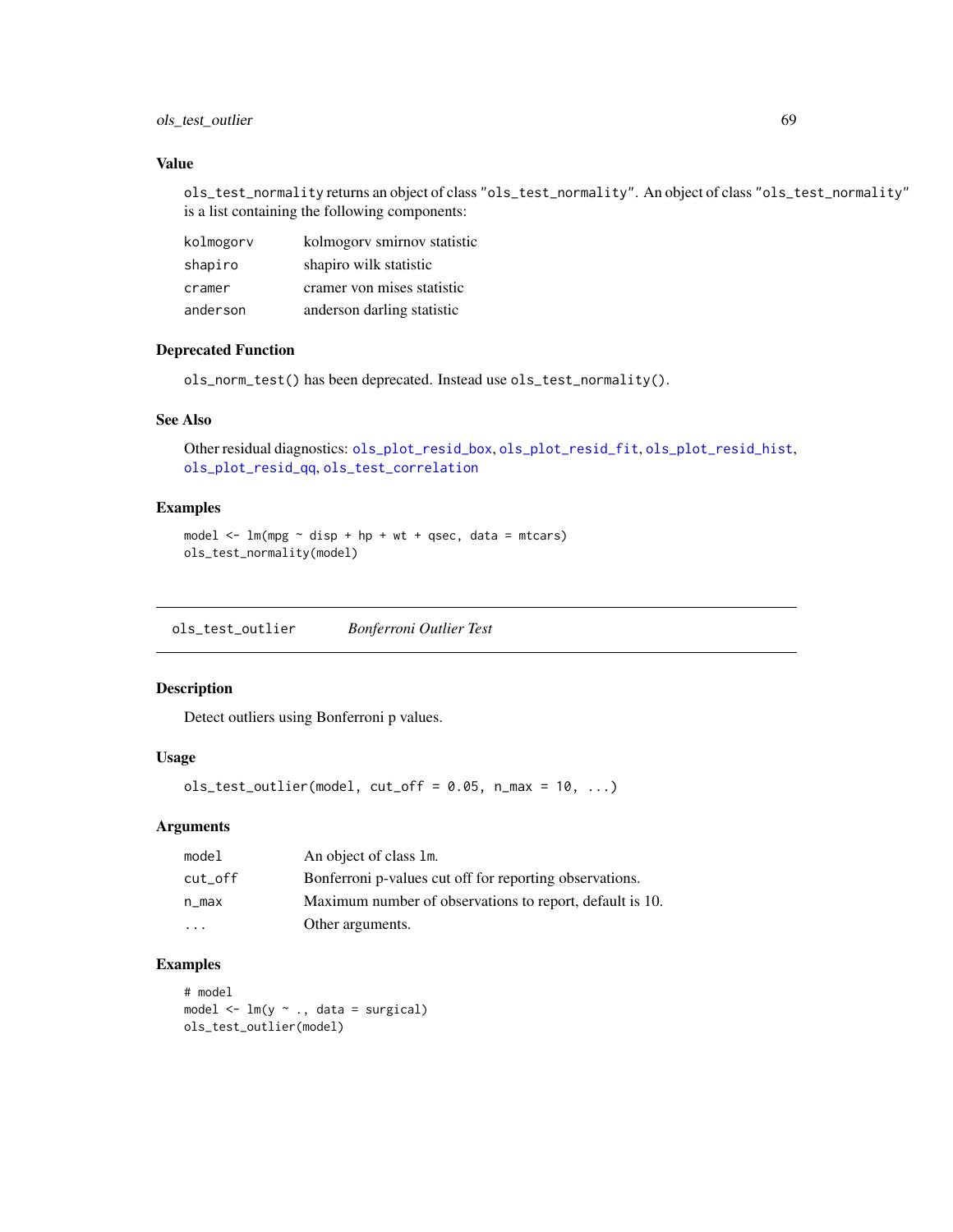<span id="page-69-0"></span>ols\_test\_score *Score test*

#### Description

Test for heteroskedasticity under the assumption that the errors are independent and identically distributed (i.i.d.).

### Usage

```
ols_test_score(model, fitted_values = TRUE, rhs = FALSE, vars = NULL)
```
### Arguments

| model         | An object of class 1m.                                                                                                                                        |
|---------------|---------------------------------------------------------------------------------------------------------------------------------------------------------------|
| fitted_values | Logical; if TRUE, use fitted values of regression model.                                                                                                      |
| rhs           | Logical; if TRUE, specifies that tests for heteroskedasticity be performed for the<br>right-hand-side (explanatory) variables of the fitted regression model. |
| vars          | Variables to be used for for heteroskedasticity test.                                                                                                         |

#### Value

ols\_test\_score returns an object of class "ols\_test\_score". An object of class "ols\_test\_score" is a list containing the following components:

| score | f statistic                                               |
|-------|-----------------------------------------------------------|
| p     | p value of score                                          |
| df    | degrees of freedom                                        |
| fv    | fitted values of the regression model                     |
| rhs   | names of explanatory variables of fitted regression model |
| resp  | response variable                                         |
| preds | predictors                                                |

#### Deprecated Function

ols\_score\_test() has been deprecated. Instead use ols\_test\_score().

### References

Breusch, T. S. and Pagan, A. R. (1979) A simple test for heteroscedasticity and random coefficient variation. Econometrica 47, 1287–1294.

Cook, R. D. and Weisberg, S. (1983) Diagnostics for heteroscedasticity in regression. Biometrika 70, 1–10.

Koenker, R. 1981. A note on studentizing a test for heteroskedasticity. Journal of Econometrics 17: 107–112.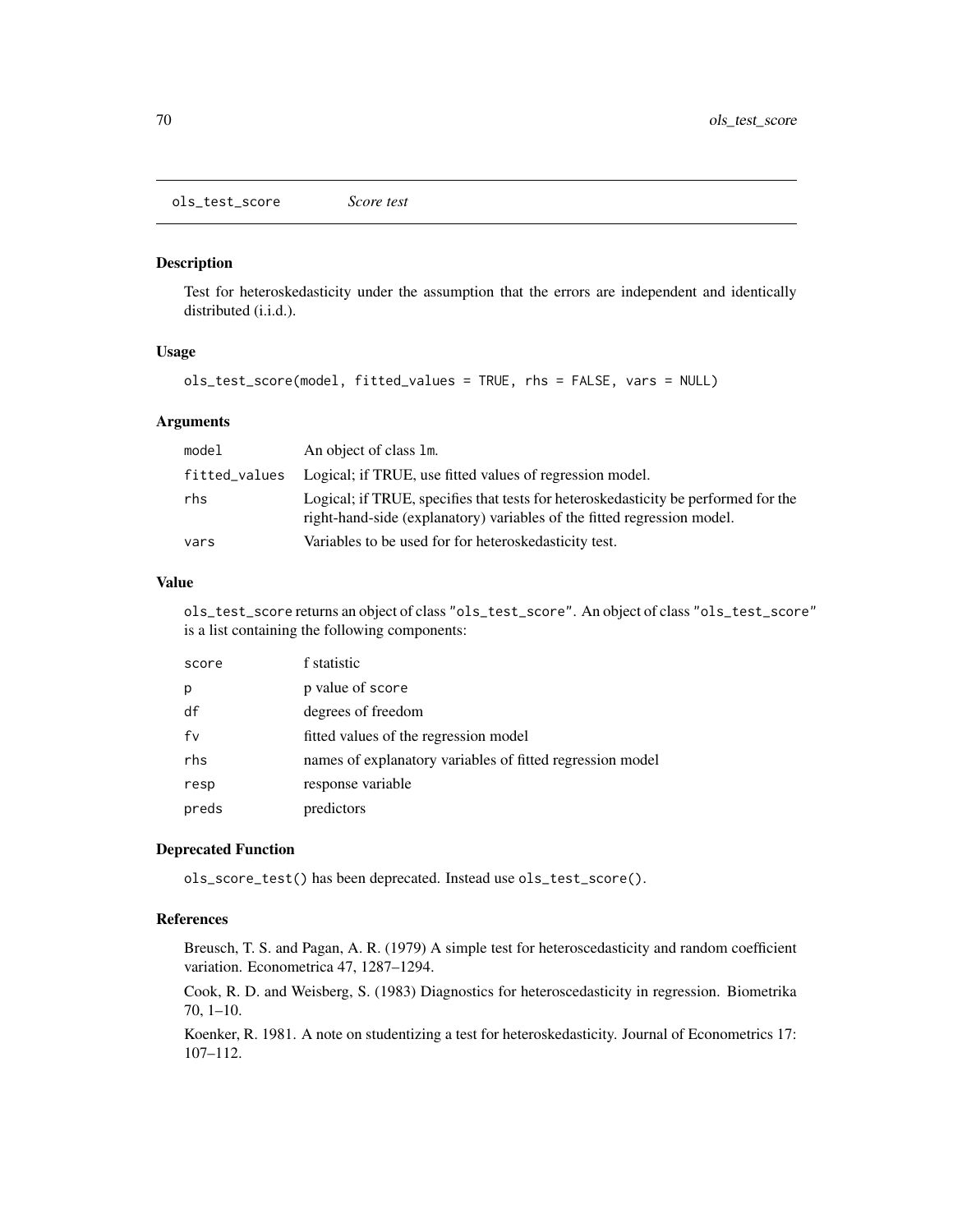rivers 71

## See Also

Other heteroskedasticity tests: [ols\\_test\\_bartlett](#page-62-0), [ols\\_test\\_breusch\\_pagan](#page-63-0), [ols\\_test\\_f](#page-66-0)

### Examples

```
# model
model \leq -\ln(mpg \sim \text{disp} + hp + wt, \text{ data} = mtcars)# using fitted values of the model
ols_test_score(model)
# using predictors from the model
ols_test_score(model, rhs = TRUE)
# specify predictors from the model
ols_test_score(model, vars = c('disp', 'wt'))
```
rivers *Test Data Set*

### Description

Test Data Set

### Usage

rivers

### Format

An object of class data. frame with 20 rows and 6 columns.

rvsr\_plot\_shiny *Residual vs regressors plot for shiny app*

## Description

Graph to determine whether we should add a new predictor to the model already containing other predictors. The residuals from the model is regressed on the new predictor and if the plot shows non random pattern, you should consider adding the new predictor to the model.

### Usage

```
rvsr_plot_shiny(model, data, variable, print_plot = TRUE)
```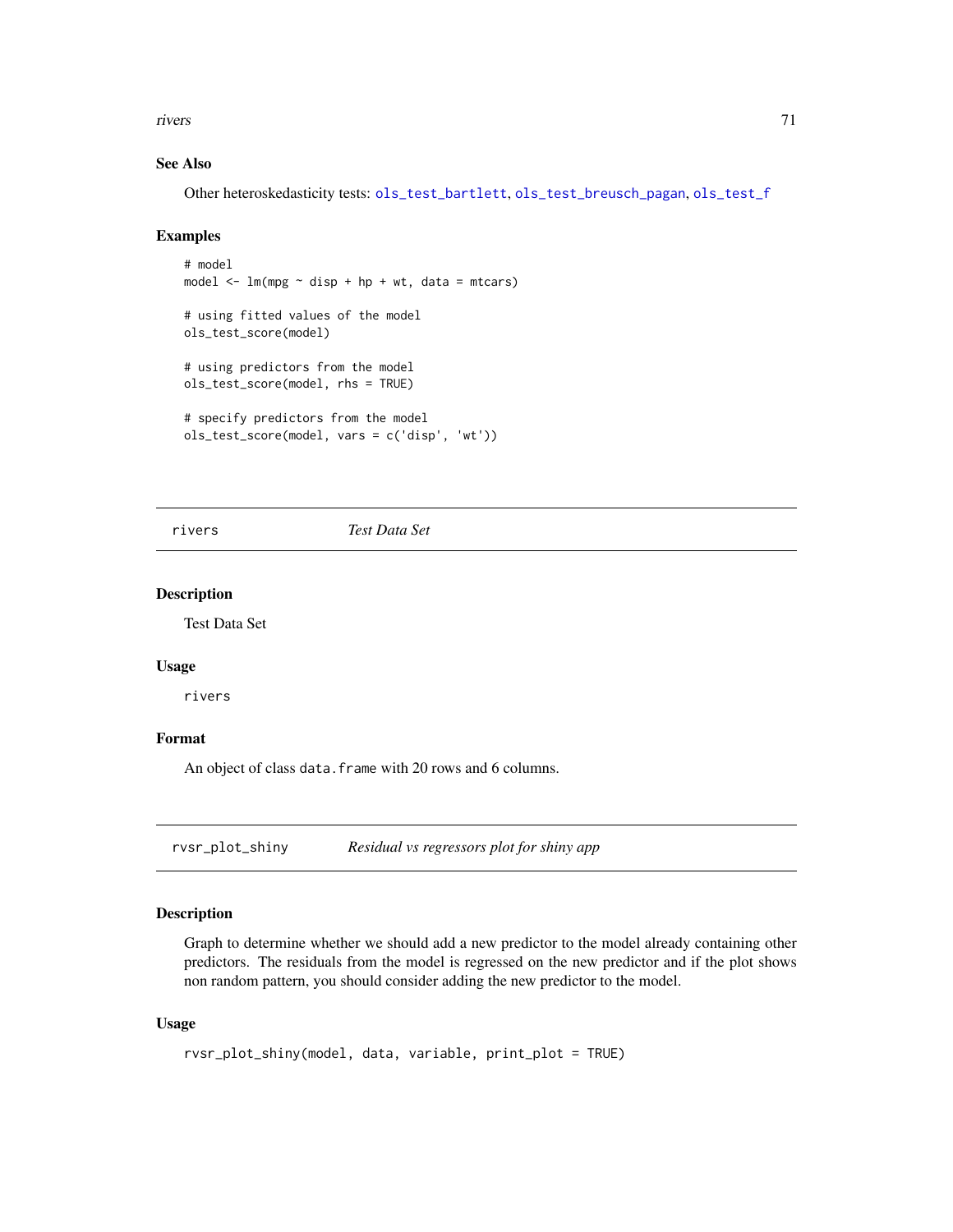#### 72 surgical surgical surgical surgical surgical surgical surgical surgical surgical surgical surgical surgical

# Arguments

| model      | An object of class 1m.                                        |
|------------|---------------------------------------------------------------|
| data       | A data.frame or tibble.                                       |
| variable   | Character; new predictor to be added to the model.            |
| print_plot | logical; if TRUE, prints the plot else returns a plot object. |

## Examples

```
model \leq lm(mpg \sim disp + hp + wt, data = mtcars)
rvsr_plot_shiny(model, mtcars, 'drat')
```
stepdata *Test Data Set*

# Description

Test Data Set

# Usage

stepdata

## Format

An object of class data. frame with 20000 rows and 7 columns.

surgical *Surgical Unit Data Set*

## Description

A dataset containing data about survival of patients undergoing liver operation.

# Usage

surgical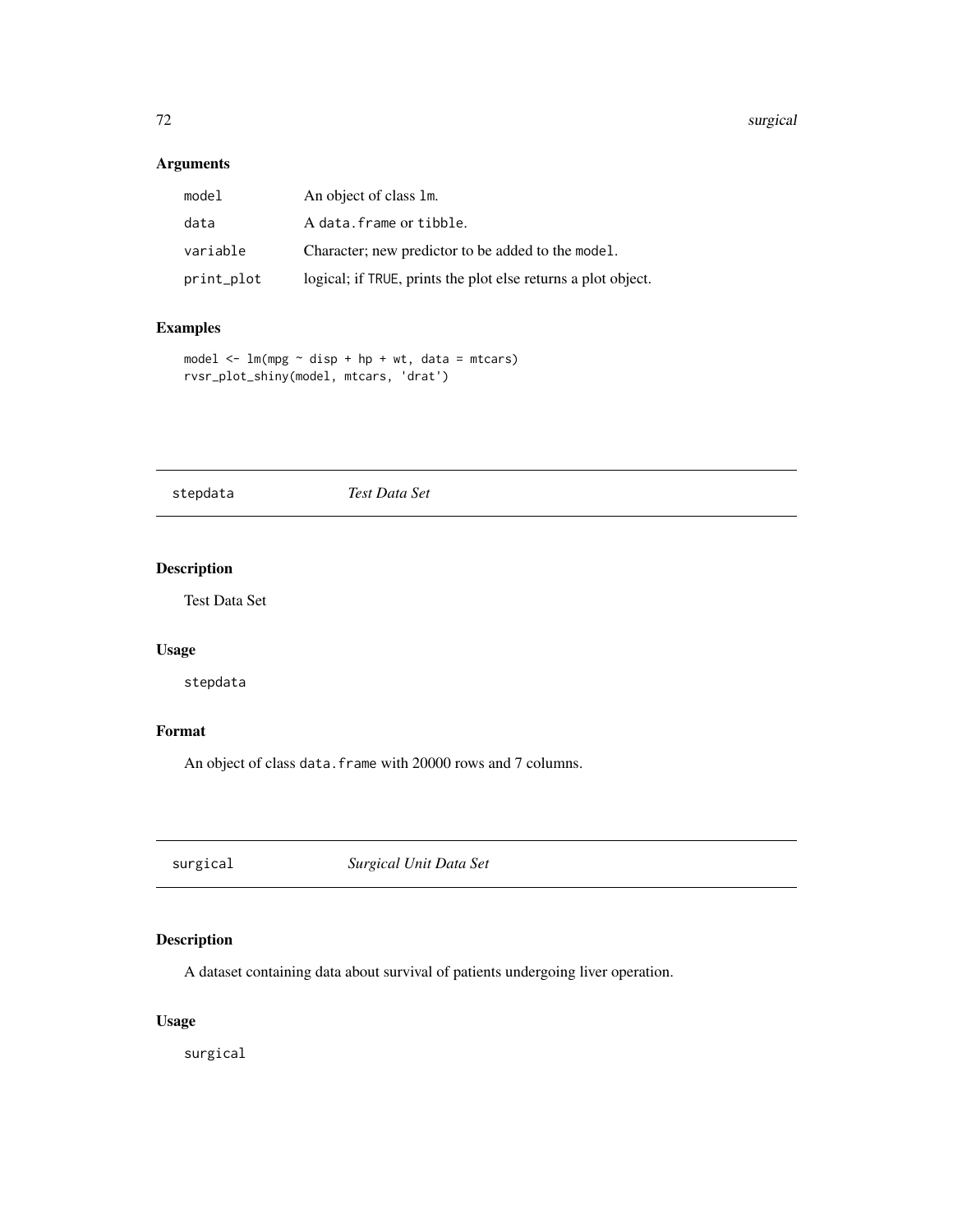#### surgical to the contract of the contract of the contract of the contract of the contract of the contract of the contract of the contract of the contract of the contract of the contract of the contract of the contract of th

## Format

A data frame with 54 rows and 9 variables:

bcs blood clotting score

pindex prognostic index

enzyme\_test enzyme function test score

liver\_test liver function test score

age age, in years

**gender** indicator variable for gender  $(0 = \text{male}, 1 = \text{female})$ 

alc\_mod indicator variable for history of alcohol use  $(0 = None, 1 = Moderate)$ 

alc\_heavy indicator variable for history of alcohol use  $(0 = None, 1 = Heavy)$ 

y Survival Time

## Source

Kutner, MH, Nachtscheim CJ, Neter J and Li W., 2004, Applied Linear Statistical Models (5th edition). Chicago, IL., McGraw Hill/Irwin.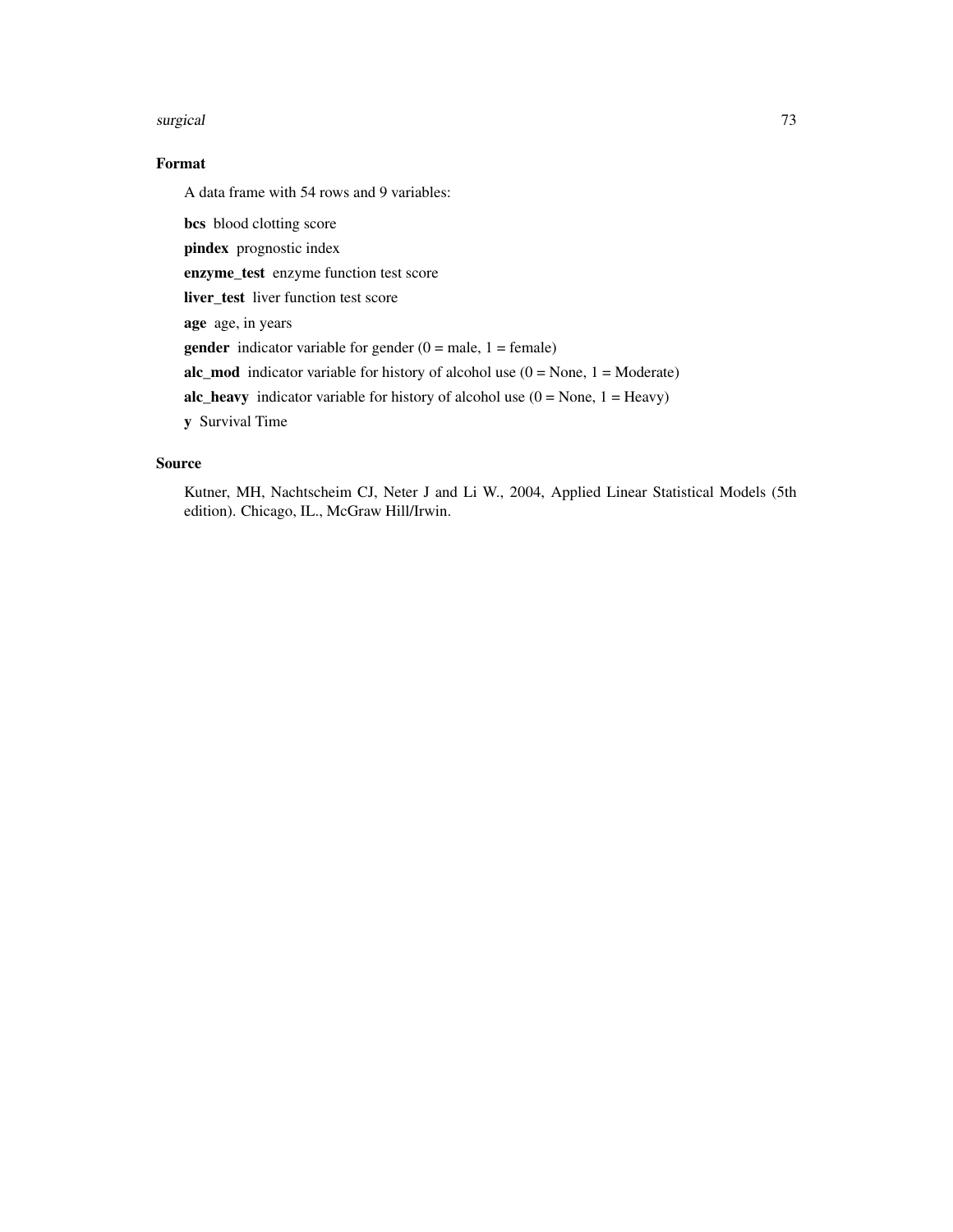# **Index**

```
∗Topic datasets
    auto, 3
    cement, 4
    fitness, 4
    hsb, 4
    rivers, 71
    stepdata, 72
    surgical, 72
auto, 3
cement, 4
fitness, 4
hsb, 4
ols_aic, 5, 7, 11, 12, 14, 15, 48, 49
ols_all_subset (ols_step_all_possible),
        49
ols_all_subset_betas
        (ols_step_all_possible_betas),
        51
ols_apc, 6, 6, 11, 12, 14, 15, 48, 49
ols_avplots (ols_plot_added_variable),
        16
ols_bartlett_test (ols_test_bartlett),
        63
ols_best_subset (ols_step_best_subset),
        55
ols_bp_test (ols_test_breusch_pagan), 64
ols_coll_diag, 7
ols_cooksd_barplot
        (ols_plot_cooksd_bar), 18
ols_cooksd_chart
        (ols_plot_cooksd_chart), 19
ols_corr_test (ols_test_correlation), 66
ols_correlations, 9
ols_dfbetas_panel (ols_plot_dfbetas), 20
ols_dffits_plot (ols_plot_dffits), 21
```
ols\_diagnostic\_panel *(*ols\_plot\_diagnostics*)*, [22](#page-21-0) ols\_dsrvsp\_plot *(*ols\_plot\_resid\_stud\_fit*)*, [33](#page-32-0) ols\_eigen\_cindex *(*ols\_coll\_diag*)*, [7](#page-6-0) ols\_f\_test *(*ols\_test\_f*)*, [67](#page-66-0) ols\_fm\_plot *(*ols\_plot\_resid\_fit\_spread*)*, [27](#page-26-0) ols\_fpe, *[6,](#page-5-0) [7](#page-6-0)*, [10,](#page-9-0) *[12](#page-11-0)*, *[14,](#page-13-0) [15](#page-14-0)*, *[48,](#page-47-0) [49](#page-48-0)* ols\_hadi, [11,](#page-10-0) *[13](#page-12-0)*, *[35](#page-34-0)*, *[43](#page-42-0)* ols\_hadi\_plot *(*ols\_plot\_hadi*)*, [23](#page-22-0) ols\_hsp, *[6,](#page-5-0) [7](#page-6-0)*, *[11](#page-10-0)*, [12,](#page-11-0) *[14,](#page-13-0) [15](#page-14-0)*, *[48,](#page-47-0) [49](#page-48-0)* ols\_launch\_app, [13](#page-12-0) ols\_leverage, *[11](#page-10-0)*, [13,](#page-12-0) *[35](#page-34-0)*, *[43](#page-42-0)* ols\_mallows\_cp, *[6,](#page-5-0) [7](#page-6-0)*, *[11,](#page-10-0) [12](#page-11-0)*, [14,](#page-13-0) *[15](#page-14-0)*, *[48,](#page-47-0) [49](#page-48-0)* ols\_msep, *[6,](#page-5-0) [7](#page-6-0)*, *[11,](#page-10-0) [12](#page-11-0)*, *[14](#page-13-0)*, [15,](#page-14-0) *[48,](#page-47-0) [49](#page-48-0)* ols\_norm\_test *(*ols\_test\_normality*)*, [68](#page-67-0) ols\_ovsp\_plot *(*ols\_plot\_obs\_fit*)*, [24](#page-23-0) ols\_plot\_added\_variable, [16](#page-15-0) ols\_plot\_comp\_plus\_resid, [17](#page-16-0) ols\_plot\_cooksd\_bar, [18](#page-17-0) ols\_plot\_cooksd\_chart, [19](#page-18-0) ols\_plot\_dfbetas, [20](#page-19-0) ols\_plot\_dffits, [21](#page-20-0) ols\_plot\_diagnostics, [22](#page-21-0) ols\_plot\_fm *(*ols\_plot\_resid\_fit\_spread*)*, [27](#page-26-0) ols\_plot\_hadi, [23](#page-22-0) ols\_plot\_obs\_fit, [24](#page-23-0) ols\_plot\_reg\_line, [24](#page-23-0) ols\_plot\_resid\_box, [25,](#page-24-0) *[26](#page-25-0)*, *[28](#page-27-0)*, *[30](#page-29-0)*, *[66](#page-65-0)*, *[69](#page-68-0)* ols\_plot\_resid\_fit, *[25](#page-24-0)*, [26,](#page-25-0) *[28](#page-27-0)*, *[30](#page-29-0)*, *[66](#page-65-0)*, *[69](#page-68-0)* ols\_plot\_resid\_fit\_spread, [27](#page-26-0) ols\_plot\_resid\_hist, *[25,](#page-24-0) [26](#page-25-0)*, [28,](#page-27-0) *[30](#page-29-0)*, *[66](#page-65-0)*, *[69](#page-68-0)* ols\_plot\_resid\_lev, [28](#page-27-0) ols\_plot\_resid\_pot, [29](#page-28-0) ols\_plot\_resid\_qq, *[25,](#page-24-0) [26](#page-25-0)*, *[28](#page-27-0)*, [30,](#page-29-0) *[66](#page-65-0)*, *[69](#page-68-0)* ols\_plot\_resid\_regressor, [31](#page-30-0) ols\_plot\_resid\_spread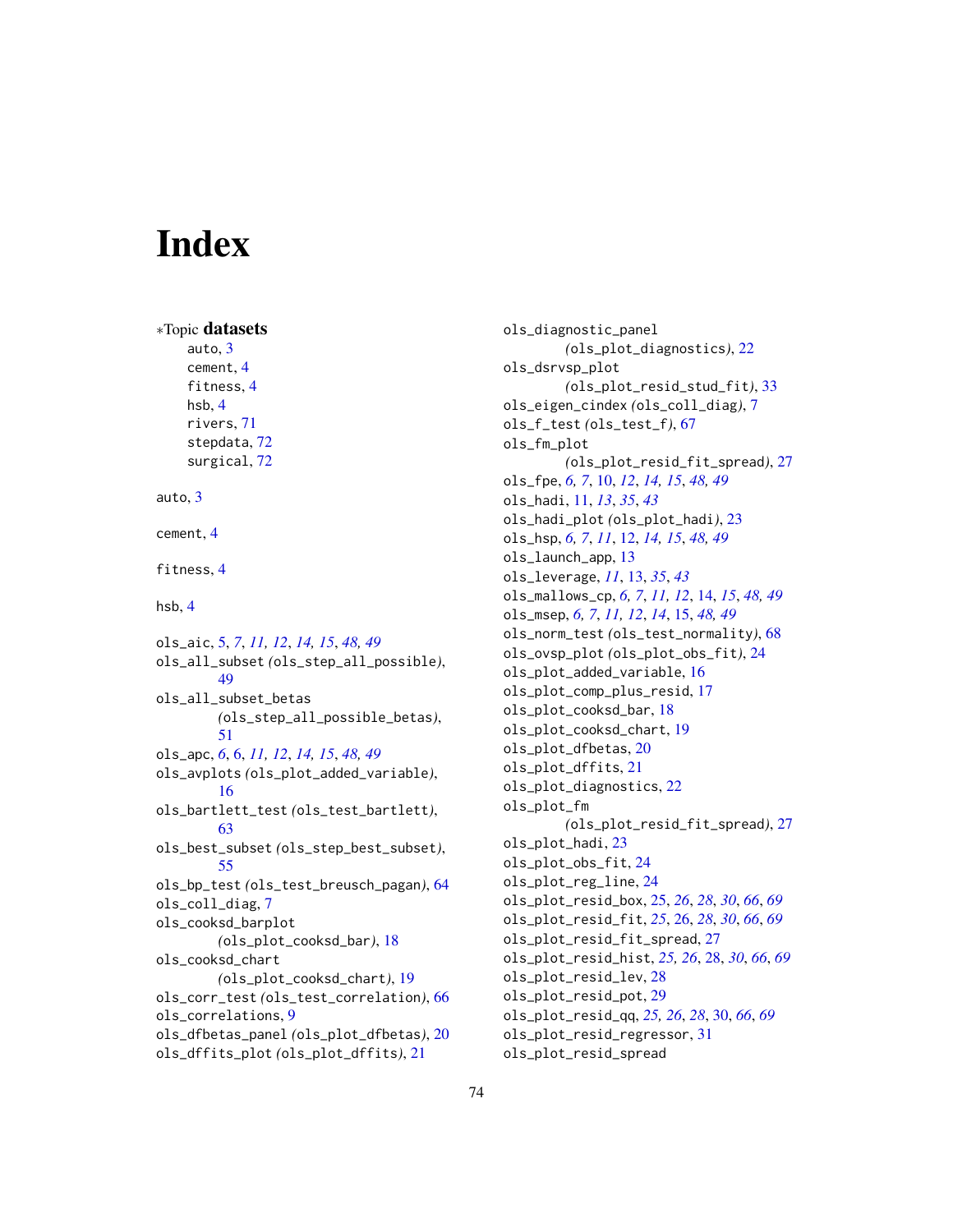### INDEX 75

*(*ols\_plot\_resid\_fit\_spread*)*, [27](#page-26-0) ols\_plot\_resid\_stand, [31](#page-30-0) ols\_plot\_resid\_stud, [32](#page-31-0) ols\_plot\_resid\_stud\_fit, [33](#page-32-0) ols\_plot\_response, [34](#page-33-0) ols\_potrsd\_plot *(*ols\_plot\_resid\_pot*)*, [29](#page-28-0) ols\_pred\_rsq, *[11](#page-10-0)*, *[13](#page-12-0)*, [35,](#page-34-0) *[43](#page-42-0)* ols\_prep\_avplot\_data, [35](#page-34-0) ols\_prep\_cdplot\_data, [36](#page-35-0) ols\_prep\_cdplot\_outliers, [36](#page-35-0) ols\_prep\_dfbeta\_data, [37](#page-36-0) ols\_prep\_dfbeta\_outliers, [37](#page-36-0) ols\_prep\_dsrvf\_data, [38](#page-37-0) ols\_prep\_outlier\_obs, [38](#page-37-0) ols\_prep\_regress\_x, [39](#page-38-0) ols\_prep\_regress\_y, [39](#page-38-0) ols\_prep\_rfsplot\_fmdata, [40](#page-39-0) ols\_prep\_rfsplot\_rsdata *(*ols\_prep\_rfsplot\_fmdata*)*, [40](#page-39-0) ols\_prep\_rstudlev\_data, [41](#page-40-0) ols\_prep\_rvsrplot\_data, [41](#page-40-0) ols\_prep\_srchart\_data, [42](#page-41-0) ols\_prep\_srplot\_data, [42](#page-41-0) ols\_press, *[11](#page-10-0)*, *[13](#page-12-0)*, *[35](#page-34-0)*, [43](#page-42-0) ols\_pure\_error\_anova, [44](#page-43-0) ols\_reg\_line *(*ols\_plot\_reg\_line*)*, [24](#page-23-0) ols\_regress, [45](#page-44-0) ols\_resp\_viz *(*ols\_plot\_response*)*, [34](#page-33-0) ols\_rfs\_plot *(*ols\_plot\_resid\_fit\_spread*)*, [27](#page-26-0) ols\_rpc\_plot *(*ols\_plot\_comp\_plus\_resid*)*, [17](#page-16-0) ols\_rsd\_boxplot *(*ols\_plot\_resid\_box*)*, [25](#page-24-0) ols\_rsd\_hist *(*ols\_plot\_resid\_hist*)*, [28](#page-27-0) ols\_rsd\_plot *(*ols\_plot\_resid\_fit\_spread*)*, [27](#page-26-0) ols\_rsd\_qqplot *(*ols\_plot\_resid\_qq*)*, [30](#page-29-0) ols\_rsdlev\_plot *(*ols\_plot\_resid\_lev*)*, [28](#page-27-0) ols\_rvsp\_plot *(*ols\_plot\_resid\_fit*)*, [26](#page-25-0) ols\_rvsr\_plot *(*ols\_plot\_resid\_regressor*)*, [31](#page-30-0) ols\_sbc, *[6,](#page-5-0) [7](#page-6-0)*, *[11,](#page-10-0) [12](#page-11-0)*, *[14,](#page-13-0) [15](#page-14-0)*, [47,](#page-46-0) *[49](#page-48-0)* ols\_sbic, *[6,](#page-5-0) [7](#page-6-0)*, *[11,](#page-10-0) [12](#page-11-0)*, *[14,](#page-13-0) [15](#page-14-0)*, *[48](#page-47-0)*, [48](#page-47-0) ols\_score\_test *(*ols\_test\_score*)*, [70](#page-69-0) ols\_srsd\_chart *(*ols\_plot\_resid\_stand*)*, [31](#page-30-0) ols\_srsd\_plot *(*ols\_plot\_resid\_stud*)*, [32](#page-31-0) ols\_step\_all\_possible, [49,](#page-48-0) *[53,](#page-52-0) [54](#page-53-0)*, *[56,](#page-55-0) [57](#page-56-0)*,

*[61,](#page-60-0) [62](#page-61-0)* ols\_step\_all\_possible\_betas, [51](#page-50-0) ols\_step\_backward *(*ols\_step\_backward\_p*)*, [53](#page-52-0) ols\_step\_backward\_aic, *[50](#page-49-0)*, [52,](#page-51-0) *[54](#page-53-0)*, *[56,](#page-55-0) [57](#page-56-0)*, *[61,](#page-60-0) [62](#page-61-0)* ols\_step\_backward\_p, *[50](#page-49-0)*, *[53](#page-52-0)*, [53,](#page-52-0) *[56,](#page-55-0) [57](#page-56-0)*, *[61,](#page-60-0) [62](#page-61-0)* ols\_step\_best\_subset, *[50](#page-49-0)*, *[53,](#page-52-0) [54](#page-53-0)*, [55,](#page-54-0) *[57](#page-56-0)*, *[61,](#page-60-0) [62](#page-61-0)* ols\_step\_both\_aic, *[50](#page-49-0)*, *[53,](#page-52-0) [54](#page-53-0)*, *[56](#page-55-0)*, [56,](#page-55-0) *[61,](#page-60-0) [62](#page-61-0)* ols\_step\_both\_p, [58](#page-57-0) ols\_step\_forward *(*ols\_step\_forward\_p*)*, [61](#page-60-0) ols\_step\_forward\_aic, *[50](#page-49-0)*, *[53,](#page-52-0) [54](#page-53-0)*, *[56,](#page-55-0) [57](#page-56-0)*, [60,](#page-59-0) *[62](#page-61-0)* ols\_step\_forward\_p, *[50](#page-49-0)*, *[53,](#page-52-0) [54](#page-53-0)*, *[56,](#page-55-0) [57](#page-56-0)*, *[61](#page-60-0)*, [61](#page-60-0) ols\_stepaic\_backward *(*ols\_step\_backward\_aic*)*, [52](#page-51-0) ols\_stepaic\_both *(*ols\_step\_both\_aic*)*, [56](#page-55-0) ols\_stepaic\_forward *(*ols\_step\_forward\_aic*)*, [60](#page-59-0) ols\_stepwise *(*ols\_step\_both\_p*)*, [58](#page-57-0) ols\_test\_bartlett, [63,](#page-62-0) *[65](#page-64-0)*, *[68](#page-67-0)*, *[71](#page-70-0)* ols\_test\_breusch\_pagan, *[64](#page-63-0)*, [64,](#page-63-0) *[68](#page-67-0)*, *[71](#page-70-0)* ols\_test\_correlation, *[25,](#page-24-0) [26](#page-25-0)*, *[28](#page-27-0)*, *[30](#page-29-0)*, [66,](#page-65-0) *[69](#page-68-0)* ols\_test\_f, *[64,](#page-63-0) [65](#page-64-0)*, [67,](#page-66-0) *[71](#page-70-0)* ols\_test\_normality, *[25,](#page-24-0) [26](#page-25-0)*, *[28](#page-27-0)*, *[30](#page-29-0)*, *[66](#page-65-0)*, [68](#page-67-0) ols\_test\_outlier, [69](#page-68-0) ols\_test\_score, *[64,](#page-63-0) [65](#page-64-0)*, *[68](#page-67-0)*, [70](#page-69-0) ols\_vif\_tol *(*ols\_coll\_diag*)*, [7](#page-6-0) olsrr, [5](#page-4-0) olsrr-package *(*olsrr*)*, [5](#page-4-0) plot.ols\_step\_all\_possible *(*ols\_step\_all\_possible*)*, [49](#page-48-0) plot.ols\_step\_backward\_aic

*(*ols\_step\_backward\_aic*)*, [52](#page-51-0) plot.ols\_step\_backward\_p *(*ols\_step\_backward\_p*)*, [53](#page-52-0) plot.ols\_step\_best\_subset *(*ols\_step\_best\_subset*)*, [55](#page-54-0) plot.ols\_step\_both\_aic *(*ols\_step\_both\_aic*)*, [56](#page-55-0) plot.ols\_step\_both\_p *(*ols\_step\_both\_p*)*, [58](#page-57-0) plot.ols\_step\_forward\_aic *(*ols\_step\_forward\_aic*)*, [60](#page-59-0)